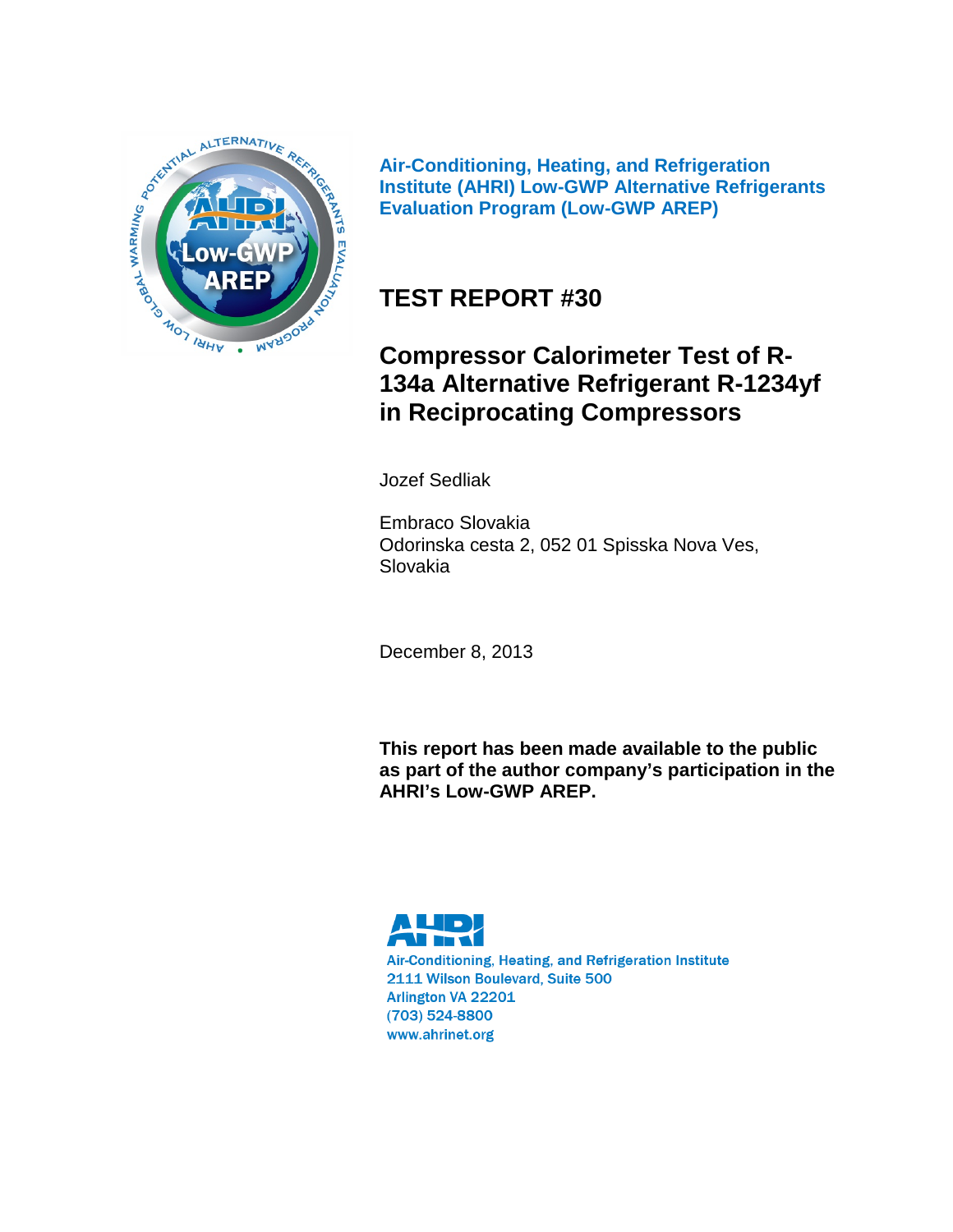List of Tested Refrigerant's Compositions (Mass%)

R-1234yf R-1234yf (100)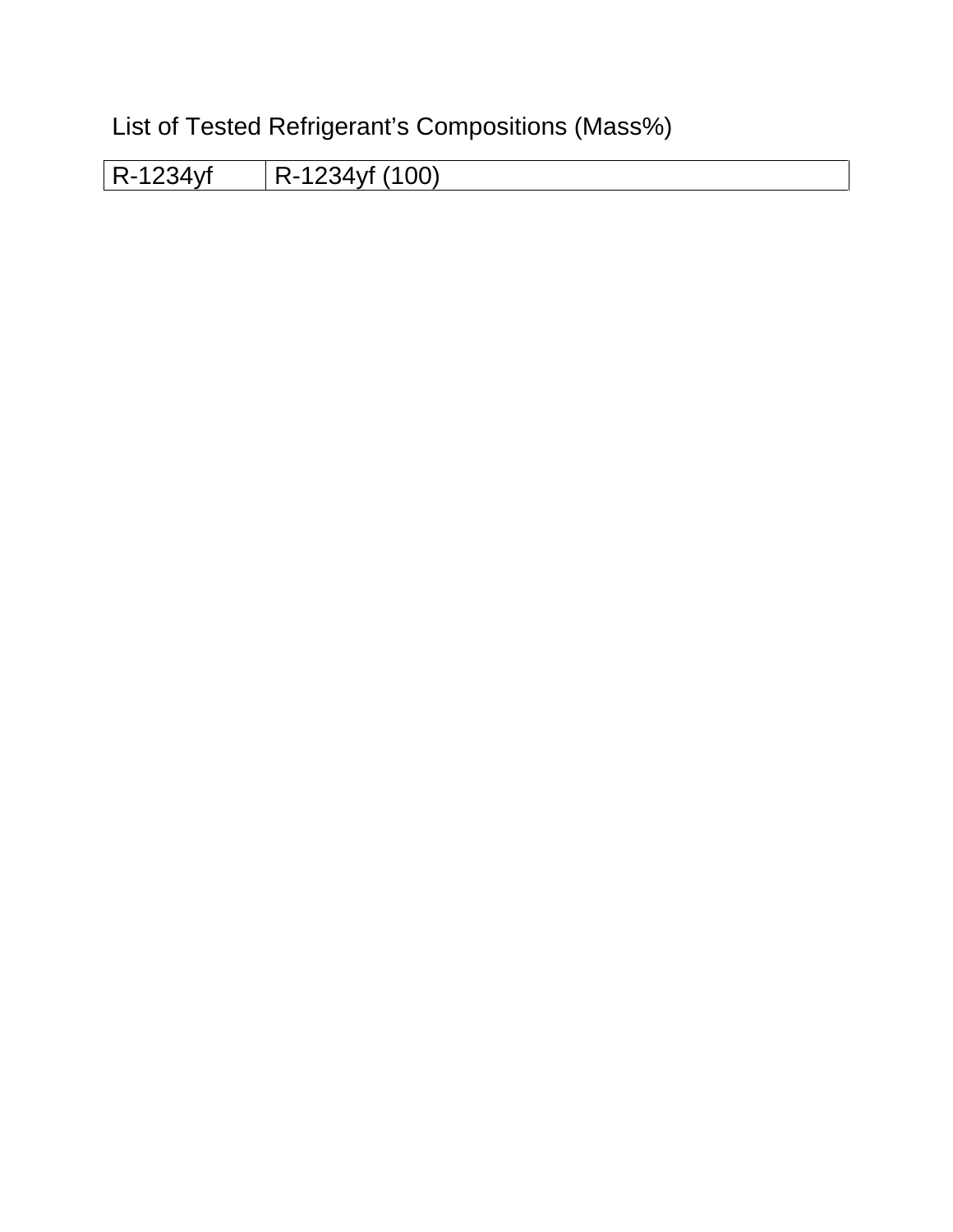## **1. Introduction:**

Scope of the work is evaluation of the compressor performance with new low GWP refrigerant R1234yf in compressor NEK6214Z primarily used for R134a refrigerant.

## **2. Details of Test Setup:**

## **a. Description of Test Refrigerant-Lubricant and Charge**

- Pure fluid refrigerant tested
	- o R134a by supplier LINDE
	- o New refrigerant named R1234yf delivered by Honeywell
- Lubricant
	- o Compressor lubricant is POE oil Emkarate RL 22HB by Lubrizol

## **b. Description of Compressors and test conditions/methodology**

The evaluation was done by testing of 2 compressors model NEK6214Z, 269HG92 made by Embraco, type hermetic reciprocating one piston compressor. Compressors are primarily used for R134a refrigerant. First test was done with R134a for purpose of reference values and then they were tested with new refrigerant R1234yf. Average from 2 compressors was considered in the final results.

| Model                     | <b>NEK6214Z</b>            | <b>NEK6214Z</b>            |
|---------------------------|----------------------------|----------------------------|
| <b>BOM</b>                | 269HG92                    | 269HG92                    |
| Application               | HBP-HST                    | HBP-HST                    |
| S/N                       | P12VSP98                   | P12VSP99                   |
| Oil                       | <b>POE 22</b>              | <b>POE 22</b>              |
| Motor                     | CSIR, monophase            | CSIR, monophase            |
| Power supply              | 115V/60Hz                  | 115V/60Hz                  |
| Ambient temperature       | $35^{\circ}$ C             | $35^{\circ}$ C             |
| Subcooling                | $0^{\circ}$ C              | $0^{\circ}$ C              |
| Fan cooling               | $270 \text{ m}^3/\text{h}$ | $270 \text{ m}^3/\text{h}$ |
| Temperature determination | Dewpoint                   | Dewpoint                   |

*Table 2-1, Compressor configuration and test description*

Thermodynamic properties of R134a determined from Refprop 6.0 (by NIST USA), thermodynamic properties of R1234yf determined from file received from Honeywell.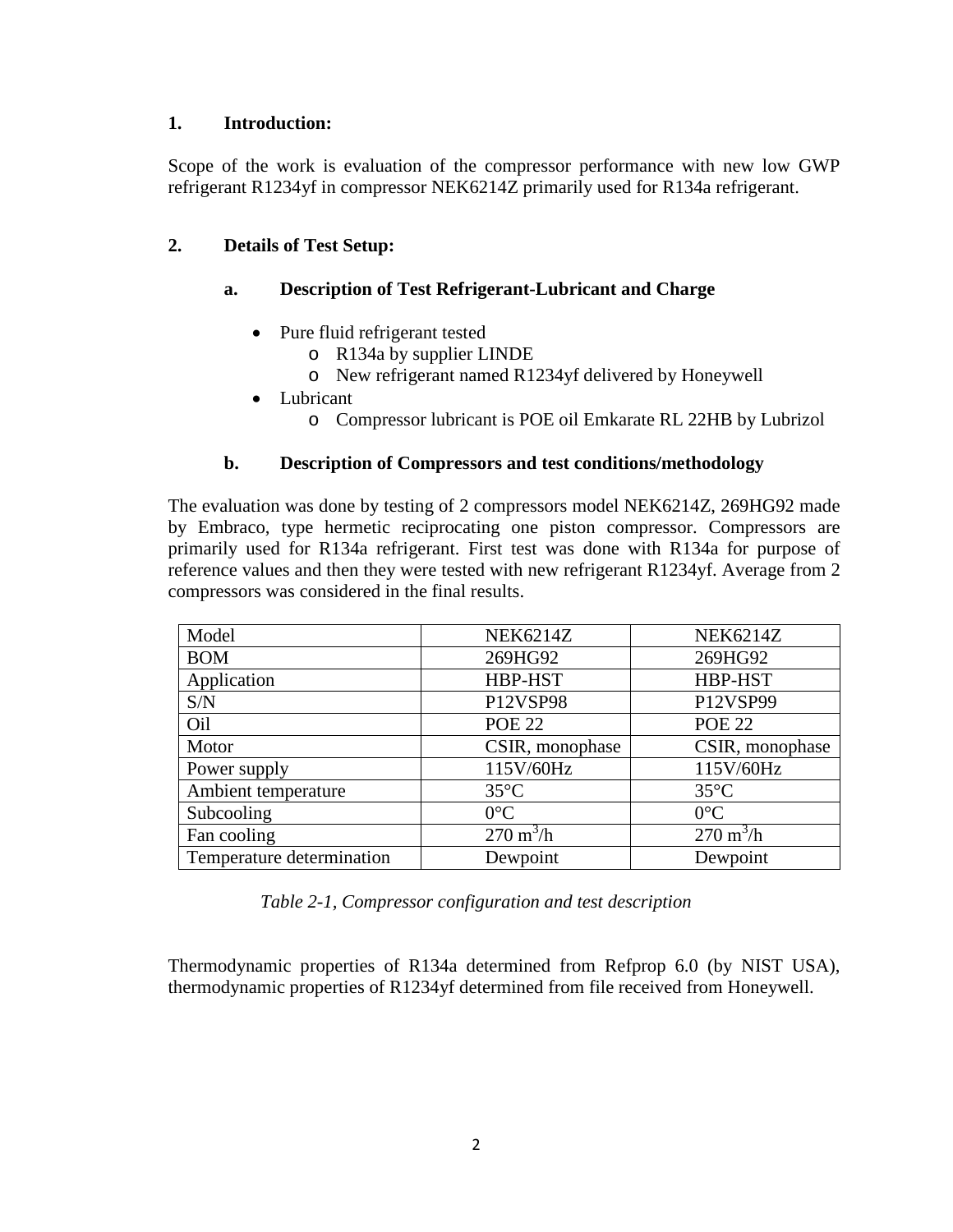### **c. Test facilities**

The performance tests were performed on a calorimeter using Calorimetric method A Secondary fluid calorimeter on the suction side, see EN13771. Before the measurements were done, the calorimeter was cleaned from potential residues of previous tests, evacuated and subsequently charged with the correct refrigerant R134a and R1234yf.

Calorimeter charge with R134a: 1.2 kg Calorimeter charge with R1234yf: 1.2 kg



*Figure 2-1, Schematic diagram of the calorimeter*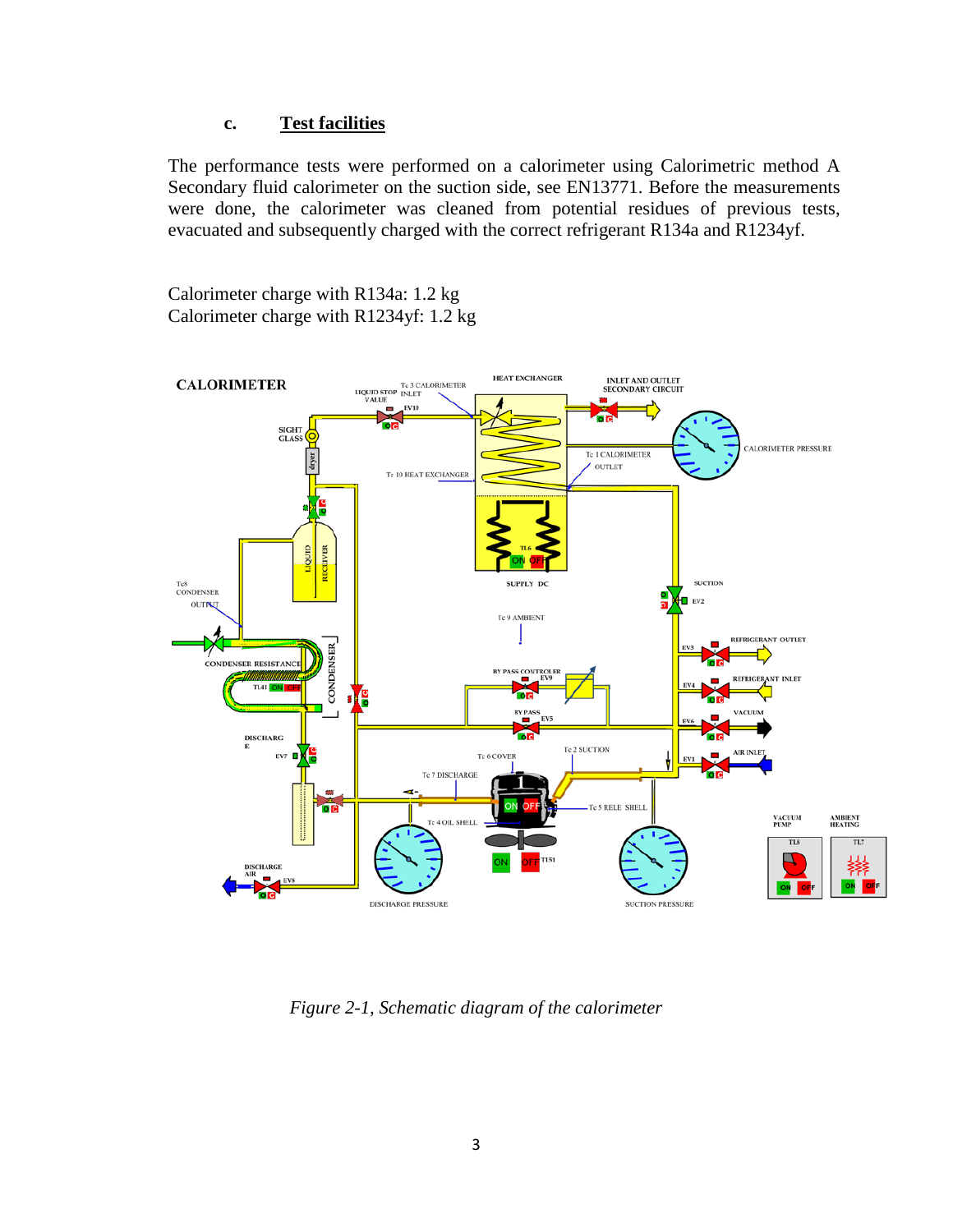| Parameter                             | <b>Instrument</b>      | <b>Accuracy</b>                                |
|---------------------------------------|------------------------|------------------------------------------------|
| Compressor power input                | Yokogawa WT230         | $\pm$ (0.1% of reading + 0.1% of range),       |
| Compressor voltage                    | Yokogawa WT230         | $\pm$ (0.1% of reading + 0.1% of range), 300 V |
| Compressor current                    | Yokogawa WT230         | $\pm$ (0.1% of reading + 0.1% of range), 10 A  |
| Heat exchanger DC power input         | Yokogawa WT230         | $\pm$ (0.3% of reading + 0.2% of range)        |
| Heat exchanger DC voltage             | Yokogawa WT230         | $\pm$ (0.2% of reading + 0.2% of range), 300 V |
| Heat exchanger DC current             | Yokogawa WT230         | $\pm$ (0.2% of reading + 0.2% of range), 20 A  |
| Suction pressure transducer           | BD sensor 10 bar       | $± 0.1\%$ of range                             |
| Discharge pressure transducer         | BD sensor 40 bar       | $± 1\%$ of range                               |
| Temperature - Heat exchanger input    | TC "T", Agilent 34970A | $± 0.5$ °C                                     |
| Temperature - Heat exchanger output   | TC "T", Agilent 34970A | $\pm$ 0.5°C                                    |
| Temperature - Heat exchanger internal | TC "T", Agilent 34970A | $\pm$ 0.3°C                                    |
| Temperature - Calorimeter ambient     | TC "T", Agilent 34970A | $\pm$ 0.5°C                                    |
| Temperature - Compressor shell        | TC "T", Agilent 34970A | $\pm$ 0.5°C                                    |
| Temperature - Return gas              | TC "T", Agilent 34970A | $± 0.5$ °C                                     |

## **d. Coefficients equation format**

Coefficients equation format:

$$
X = C1 + C2 \cdot (S) + C3 \cdot D + C4 \cdot (S^2) + C5 \cdot (S \cdot D) + C6 \cdot (D^2) + C7 \cdot (S^3) + C8 \cdot (D \cdot S^2) + C9 \cdot (S \cdot D^2) + C10 \cdot (D^3)
$$

where:

 $C =$  Equation coefficient, represents compressor performance

 $S =$  Suction dew point temperature,  $[°C]$ 

 $D =$  Discharge dew point temperature,  $[°C]$ 

 $X =$  compressor performance (mass flow rate, capacity, power and EER)

## **e. Uncertainties**

| Uncertainty for cooling capacity: | $\pm$ 47.29 BTU/h | (valid for all points) |
|-----------------------------------|-------------------|------------------------|
| Power input uncertainty:          | $\pm$ 3.46 W      | (valid for all points) |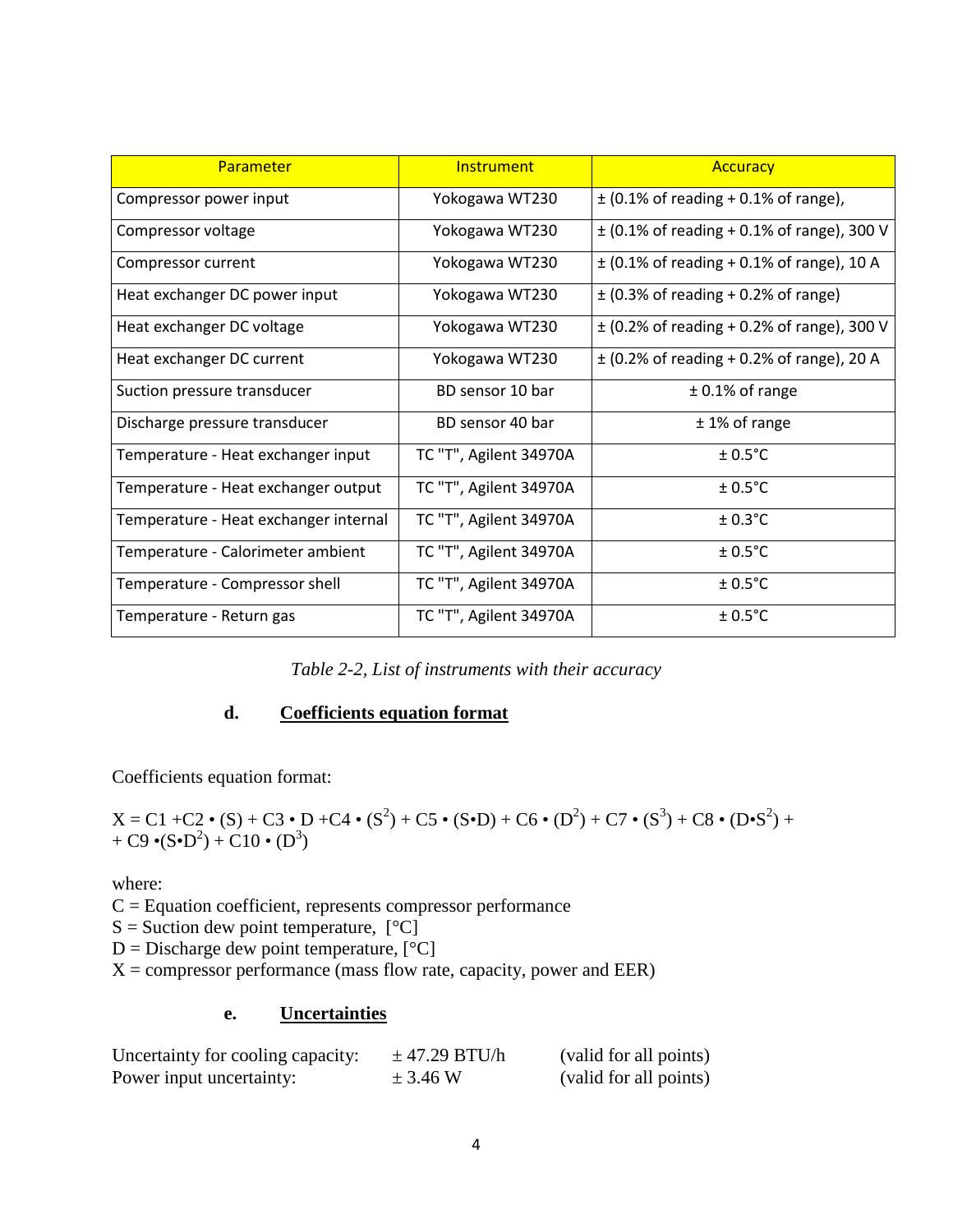## **3. Results**

## **3.1. Return gas temperature 18.3 °C**

### **3.1.1. Reference measurement with R134a**

| <b>AVERAGE</b>     | T cond         | T evap         | T return gas   | <b>T</b> Superheat | Cool. Capacity  | Power input | <b>Current</b> | <b>EER</b> | <b>Mass flow</b> |
|--------------------|----------------|----------------|----------------|--------------------|-----------------|-------------|----------------|------------|------------------|
| <b>REFRIGERANT</b> | $(C^{\circ}C)$ | $(C^{\circ}C)$ | $(C^{\circ}C)$ | $(C^{\circ}C)$     | BTU/h           | W           | $\mathbf{A}$   | (BTU/Wh)   | kg/h             |
| R134a              | 30             | $-10$          | 18.3           | 28.3               | 3295.2          | 503.0       | 6.45           | 6.55       | 19.88            |
| R134a              | 30             | $-5$           | 18.3           | 23.3               | 4154.0          | 556.5       | 6.70           | 7.46       | 25.21            |
| R134a              | 30             | $\overline{0}$ | 18.3           | 18.3               | 5145.7          | 620.2       | 7.08           | 8.30       | 31.44            |
| R134a              | 30             | 5              | 18.3           | 13.3               | 6249.8          | 695.0       | 7.56           | 8.99       | 38.44            |
| R134a              | 30             | 10             | 18.3           | 8.3                | 7495.3          | 769.1       | 8.11           | 9.75       | 46.91            |
| R134a              | 45             | $-10$          | 18.3           | 28.3               | 2746.0<br>547.9 |             | 6.65           | 5.01       | 19.02            |
| R134a              | 45             | $-5$           | 18.3           | 23.3               | 3486.1          | 610.7       | 7.01           | 5.71       | 24.29            |
| R134a              | 45             | $\overline{0}$ | 18.3           | 18.3               | 4345.7          | 678.4       | 7.45           | 6.41       | 30.54            |
| R134a              | 45             | 5              | 18.3           | 13.3               | 5342.4          | 752.4       | 7.96           | 7.10       | 37.86            |
| R134a              | 45             | 10             | 18.3           | 8.3                | 6428.2          | 834.8       | 8.58           | 7.70       | 45.98            |
| R134a              | 60             | $-10$          | 18.3           | 28.3               | 2116.0          | 590.4       | 6.91           | 3.58       | 17.34            |
| R134a              | 60             | $-5$           | 18.3           | 23.3               | 2733.0          | 661.1       | 7.32           | 4.13       | 22.60            |
| R134a              | 60             | $\mathbf{0}$   | 18.3           | 18.3               | 3424.1          | 739.9       | 7.85           | 4.63       | 28.54            |
| R134a              | 60             | 5              | 18.3           | 13.3               | 4268.8          | 827.7       | 8.51           | 5.16       | 35.97            |
| R134a              | 60             | 10             | 18.3           | 8.3                | 5177.1          | 918.1       | 9.21           | 5.64       | 44.06            |

## *Table 3-1a, Measured data of NEK6214Z, refrigerant R134a, return gas temperature 18.3 °C*

| <b>AVERAGE</b>     | T cond         | T evap         | T return gas   | <b>T</b> Superheat | <b>Cool. Capacity</b> | Power input   | <b>Current</b> | <b>EER</b>    | <b>Mass flow</b> |
|--------------------|----------------|----------------|----------------|--------------------|-----------------------|---------------|----------------|---------------|------------------|
| <b>REFRIGERANT</b> | $(C^{\circ}C)$ | $(C^{\circ}C)$ | $(C^{\circ}C)$ | (C)                | $\frac{0}{6}$         | $\frac{0}{6}$ | $\%$           | $\frac{0}{6}$ | $\frac{0}{6}$    |
| R134a              | 30             | $-10$          | 18.3           | 28.3               | 0.9                   | 1.2           | 6.2            | 2.1           | 0.7              |
| R134a              | 30             | $-5$           | 18.3           | 23.3               | 0.4                   | 1.1           | 6.2            | 1.4           | 0.4              |
| R134a              | 30             | $\theta$       | 18.3           | 18.3               | 0.0                   | 0.9           | 5.4            | 0.9           | 0.1              |
| R134a              | 30             | 5              | 18.3           | 13.3               | 0.2                   | 1.2           | 4.9            | 1.0           | 0.0              |
| R134a              | 30             | 10             | 18.3           | 8.3                | 0.4                   | 1.3           | 5.1            | 0.9           | 0.9              |
| R134a              | 45             | $-10$          | 18.3           | 28.3               | 0.5                   | 1.1           | 5.8            | 1.6           | 0.4              |
| R134a              | 45             | $-5$           | 18.3           | 23.3               | 0.1                   | 0.6           | 4.9            | 0.7           | 0.1              |
| R134a              | 45             | $\Omega$       | 18.3           | 18.3               | 0.1                   | 0.1           | 3.8            | 0.0           | 0.3              |
| R134a              | 45             | 5              | 18.3           | 13.3               | 0.1                   | 0.1           | 3.1            | $0.0\,$       | 0.2              |
| R134a              | 45             | 10             | 18.3           | 8.3                | 0.1                   | 0.4           | 3.1            | 0.4           | 0.0              |
| R134a              | 60             | $-10$          | 18.3           | 28.3               | 0.7                   | 1.4           | 6.0            | 2.1           | 0.9              |
| R134a              | 60             | $-5$           | 18.3           | 23.3               | 0.5                   | 0.2           | 4.1            | 0.6           | 0.4              |
| R134a              | 60             | $\Omega$       | 18.3           | 18.3               | 0.6                   | 0.6           | 3.8            | 0.0           | 0.6              |
| R134a              | 60             | 5              | 18.3           | 13.3               | 0.4                   | 0.1           | 2.9            | 0.4           | 0.7              |
| R134a              | 60             | 10             | 18.3           | 8.3                | 0.4                   | 0.2           | 2.7            | 0.2           | 0.5              |

*Table 3-1b, Difference (abs %) between 2 measured pieces of NEK6214Z, refrigerant R134a, return gas temperature 18.3 °C*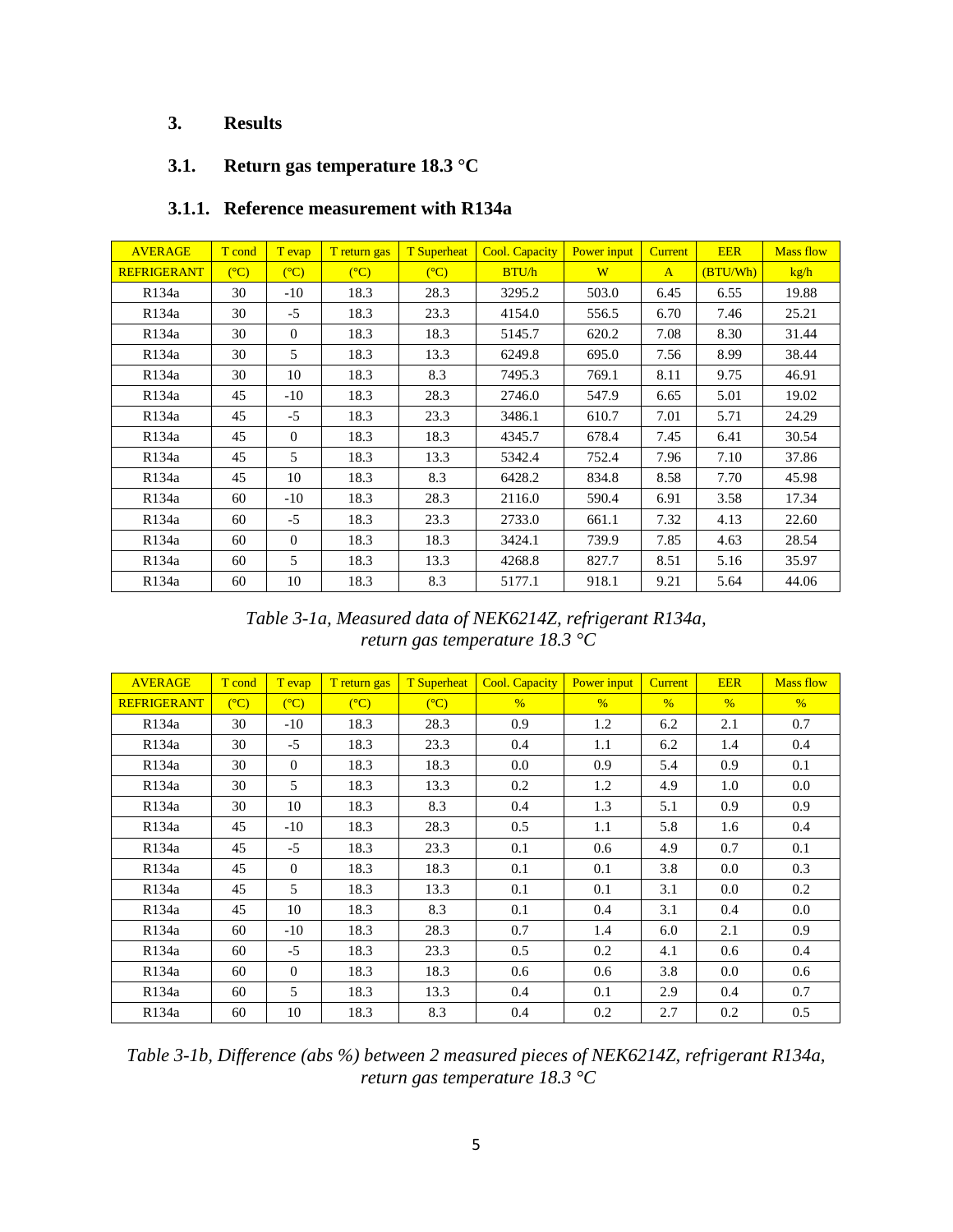| Coefficients   | Capacity (BTU/h, °C) | Mass flow (kg/h, $^{\circ}$ C) | Power input $(W, {}^{\circ}C)$ |
|----------------|----------------------|--------------------------------|--------------------------------|
| C <sub>1</sub> | $6.402E+03$          | $2.734E + 01$                  | $5.296E+02$                    |
| C <sub>2</sub> | $2.443E+02$          | $1.278E + 00$                  | $1.557E + 01$                  |
| C <sub>3</sub> | $-3.620E + 01$       | 3.078E-01                      | $2.580E + 00$                  |
| C <sub>4</sub> | $2.975E+00$          | 1.954E-02                      | 1.560E-01                      |
| C <sub>5</sub> | $-7.424E-01$         | 3.198E-03                      | $-1.459E-01$                   |
| C <sub>6</sub> | $-1.692E-01$         | $-6.782E-03$                   | 1.657E-02                      |
| C7             | $-7.199E-03$         | 8.221E-05                      | $-2.867E-03$                   |
| C8             | $-1.425E-02$         | 9.560E-06                      | $-3.720E-04$                   |
| C9             | $-1.277E-02$         | $-3.909E-05$                   | 2.742E-03                      |
| C10            | $-8.469E-04$         | 3.382E-05                      | $-1.545E-05$                   |

*Table 3-2, Coefficients C1 – C10 for NEK6214Z, refrigerant R134a, return gas temperature 18.3 °C*

![](_page_6_Figure_2.jpeg)

### *CURVE-FITTED CHARTS*

*Figure 3-1, Cooling capacity of NEK6214Z, refrigerant R134a, return gas temperature 18.3 °C*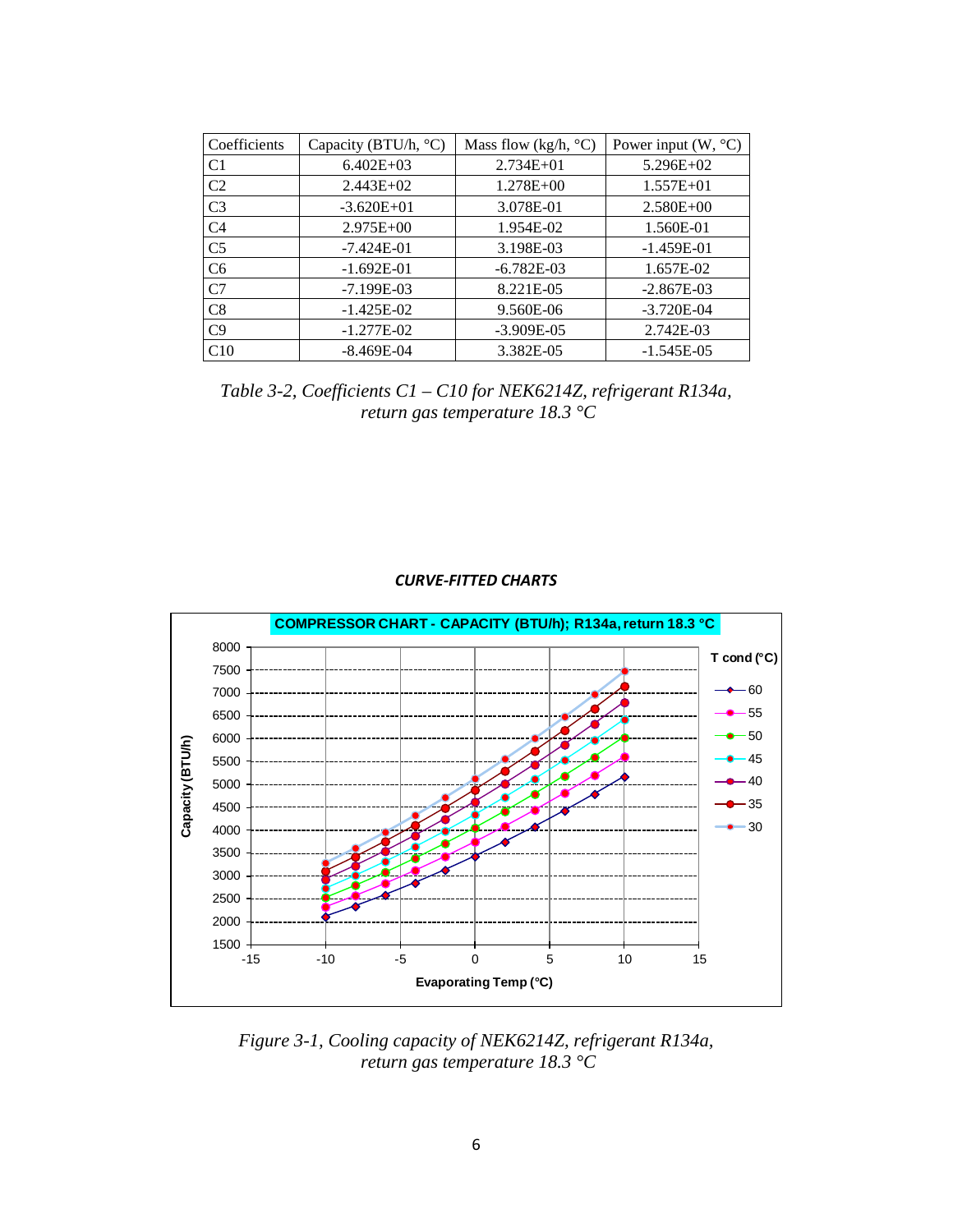![](_page_7_Figure_0.jpeg)

*Figure 3-2, Mass flow of NEK6214Z, refrigerant R134a, return gas temperature 18.3 °C*

![](_page_7_Figure_2.jpeg)

*Figure 3-3, Power input of NEK6214Z, refrigerant R134a, return gas temperature 18.3 °C*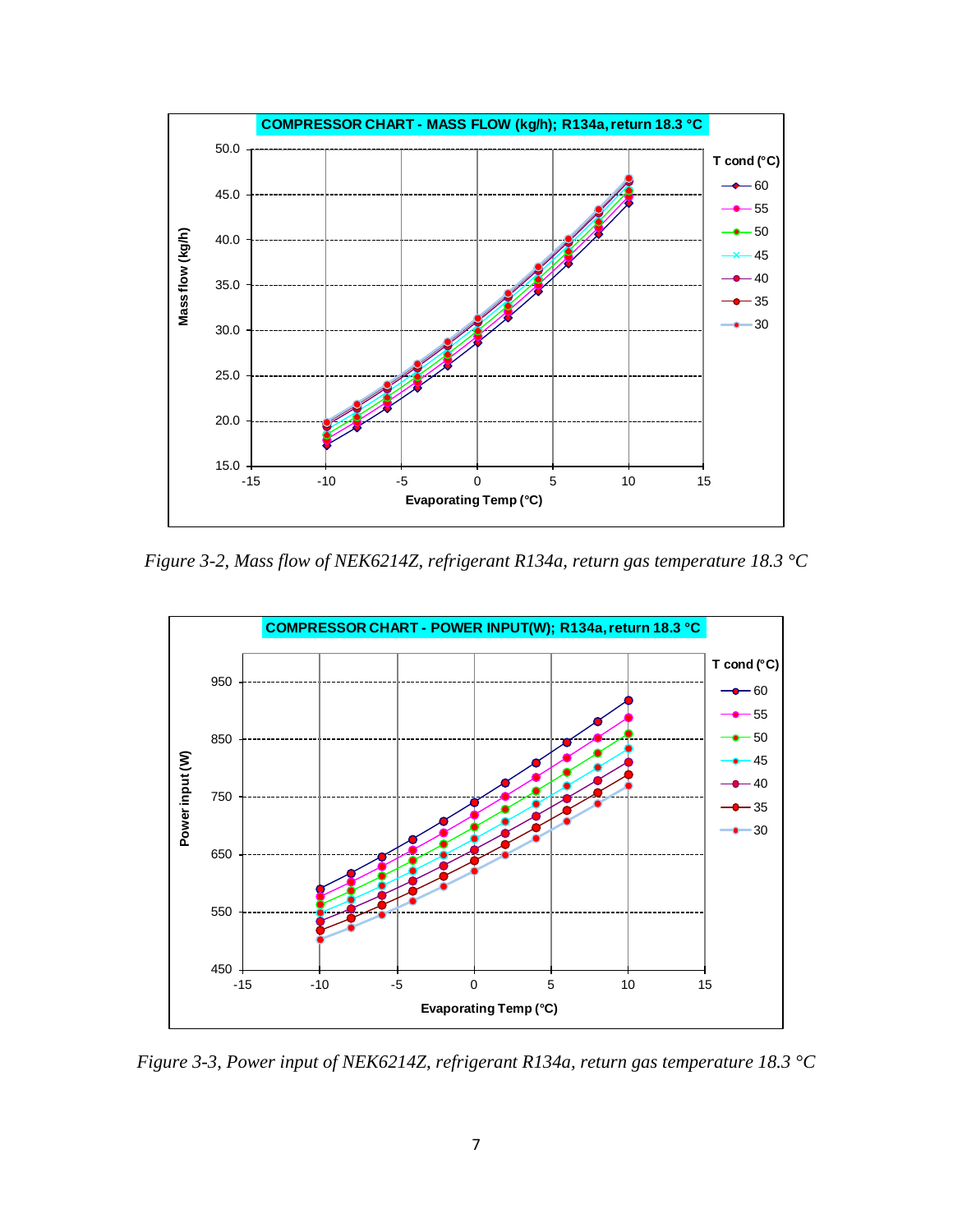![](_page_8_Figure_0.jpeg)

*Figure 3-4, EER of NEK6214Z, refrigerant R134a, return gas temperature 18.3 °C*

| <b>AVERAGE</b>     | T cond         | T evap         | T return gas   | <b>T</b> Superheat | <b>Cool. Capacity</b><br><b>Power</b> input<br><b>EER</b><br><b>Current</b> |               | <b>Mass flow</b> |          |       |
|--------------------|----------------|----------------|----------------|--------------------|-----------------------------------------------------------------------------|---------------|------------------|----------|-------|
| <b>REFRIGERANT</b> | $(C^{\circ}C)$ | (C)            | $(C^{\circ}C)$ | $(C^{\circ}C)$     | BTU/h                                                                       | W             | $\mathbf{A}$     | (BTU/Wh) | kg/h  |
| R1234yf            | 30             | $-10$          | 18.3           | 28.3               | 3442.2                                                                      | 531.1         | 6.64             | 6.48     | 25.66 |
| R1234yf            | 30             | $-5$           | 18.3           | 23.3               | 4230.9                                                                      | 589.7         | 6.97             | 7.18     | 31.71 |
| R1234yf            | 30             | $\overline{0}$ | 18.3           | 18.3               | 5164.6                                                                      | 656.6         | 7.37             | 7.87     | 38.97 |
| R1234yf            | 30             | 5              | 18.3           | 13.3               | 5968.3                                                                      | 716.2         | 7.76             | 8.33     | 45.40 |
| R1234yf            | 30             | 10             | 18.3           | 8.3                | 6835.1                                                                      | 784.2         | 8.22             | 8.72     | 54.49 |
| R1234yf            | 45             | $-10$          | 18.3           | 28.3               | 2799.6                                                                      | 570.3         | 6.81             | 4.91     | 24.63 |
| R1234yf            | 45             | $-5$           | 18.3           | 23.3               | 3476.2                                                                      | 632.2<br>7.19 |                  | 5.50     | 30.81 |
| R1234yf            | 45             | $\mathbf{0}$   | 18.3           | 18.3               | 4255.8                                                                      | 698.8         | 7.61             | 6.09     | 38.05 |
| R1234yf            | 45             | 5              | 18.3           | 13.3               | 5113.6                                                                      | 771.8         | 8.13             | 6.63     | 46.11 |
| R1234yf            | 45             | 10             | 18.3           | 8.3                | 5881.7                                                                      | 847.6         | 8.70             | 6.94     | 53.73 |
| R1234yf            | 60             | $-10$          | 18.3           | 28.3               | 2095.5                                                                      | 613.0         | 7.14             | 3.42     | 22.91 |
| R1234yf            | 60             | $-5$           | 18.3           | 23.3               | 2627.9                                                                      | 678.2         | 7.50             | 3.87     | 28.93 |
| R1234yf            | 60             | $\mathbf{0}$   | 18.3           | 18.3               | 3247.6                                                                      | 752.7         | 7.99             | 4.31     | 36.44 |
| R1234yf            | 60             | 5              | 18.3           | 13.3               | 3921.1                                                                      | 830.7         | 8.56             | 4.72     | 44.22 |
| R1234yf            | 60             | 10             | 18.3           | 8.3                | 4663.9                                                                      | 912.9         | 9.19             | 5.11     | 53.38 |

## **3.1.2. Measurement with new refrigerant R1234yf**

*Table 3-3a, Measured data of NEK6214Z, refrigerant R1234yf, return gas temperature 18.3 °C*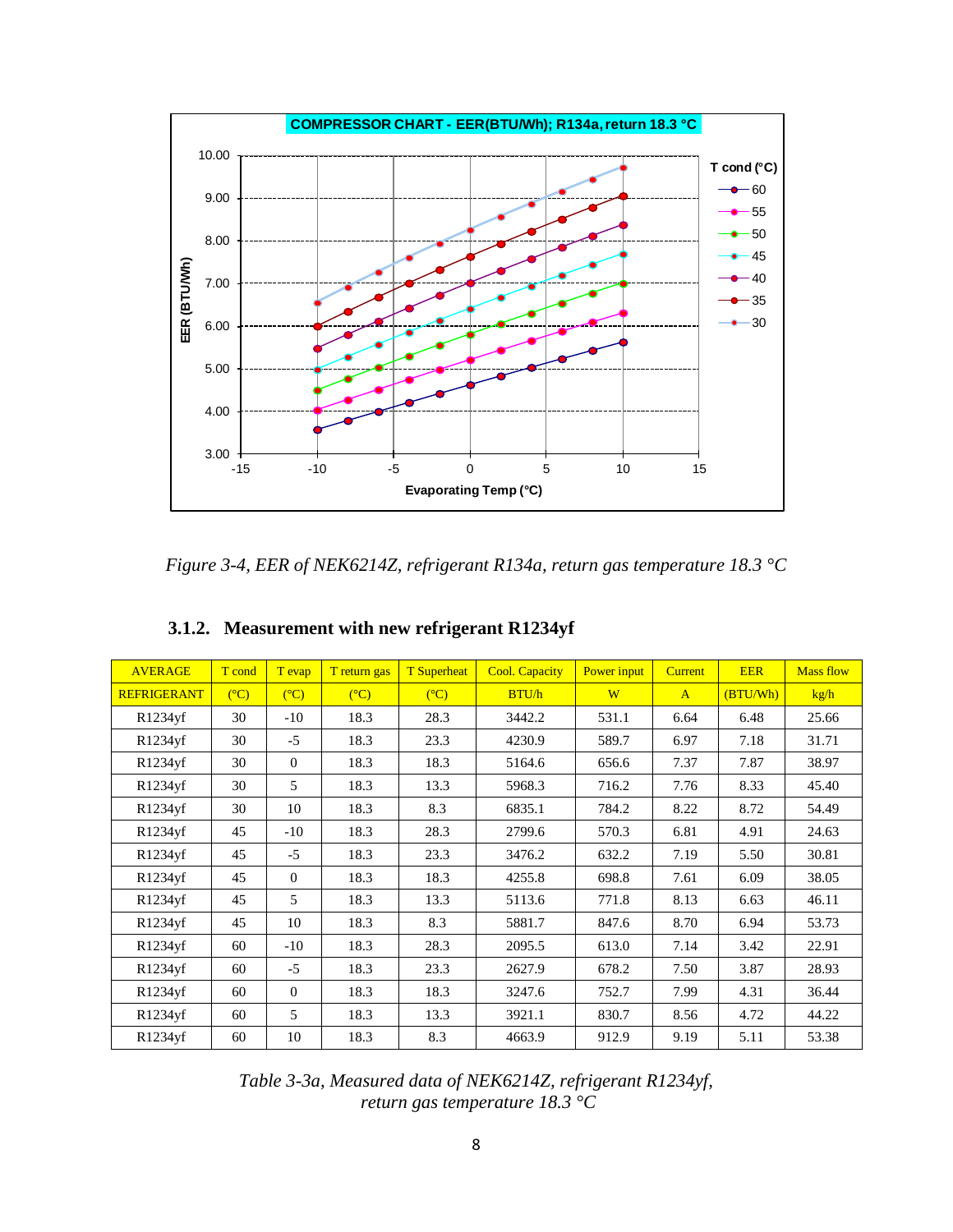| <b>AVERAGE</b>     | T cond         | T evap       | T return gas   | <b>T</b> Superheat | <b>Cool. Capacity</b> | Power input   | <b>Current</b> | <b>EER</b>    | <b>Mass flow</b> |
|--------------------|----------------|--------------|----------------|--------------------|-----------------------|---------------|----------------|---------------|------------------|
| <b>REFRIGERANT</b> | $(C^{\circ}C)$ | (C)          | $(C^{\circ}C)$ | (C)                | $\frac{0}{6}$         | $\frac{0}{6}$ | $\frac{9}{6}$  | $\frac{0}{6}$ | $\frac{0}{6}$    |
| R1234yf            | 30             | $-10$        | 18.3           | 28.3               | 0.8                   | 0.5           | 5.0            | 0.3           | 0.9              |
| R1234yf            | 30             | $-5$         | 18.3           | 23.3               | 0.9                   | 0.5           | 4.9            | 0.4           | 1.0              |
| R1234yf            | 30             | $\mathbf{0}$ | 18.3           | 18.3               | 0.6                   | 0.6           | 4.2            | 0.0           | 0.6              |
| R1234yf            | 30             | 5            | 18.3           | 13.3               | 1.2                   | 1.1           | 4.3            | 0.2           | 1.2              |
| R1234yf            | 30             | 10           | 18.3           | 8.3                | 0.4                   | 1.3           | 3.7            | 0.8           | 1.9              |
| R1234yf            | 30             | $-10$        | 18.3           | 28.3               | 0.2                   | 0.6           | 5.0            | 0.8           | 0.4              |
| R1234yf            | 45             | $-5$         | 18.3           | 23.3               | 0.1                   | 0.0           | 3.7            | 0.0           | 0.1              |
| R1234yf            | 45             | $\mathbf{0}$ | 18.3           | 18.3               | 0.3                   | 0.4           | 3.9            | 0.1           | 0.3              |
| R1234yf            | 45             | 5            | 18.3           | 13.3               | 0.0                   | 0.3           | 3.4            | 0.3           | 0.2              |
| R1234yf            | 45             | 10           | 18.3           | 8.3                | 3.4                   | 0.1           | 2.7            | 3.6           | 3.4              |
| R1234yf            | 60             | $-10$        | 18.3           | 28.3               | 0.6                   | 0.0           | 3.3            | 0.6           | 0.7              |
| R1234yf            | 60             | $-5$         | 18.3           | 23.3               | 0.4                   | 0.2           | 3.8            | 0.1           | 0.5              |
| R1234yf            | 60             | $\Omega$     | 18.3           | 18.3               | 0.5                   | 0.4           | 3.8            | 0.1           | 1.2              |
| R1234yf            | 60             | 5            | 18.3           | 13.3               | 0.2                   | 0.3           | 3.0            | 0.1           | 0.3              |
| R1234yf            | 60             | 10           | 18.3           | 8.3                | 0.3                   | 0.1           | 2.6            | 0.4           | 0.2              |

*Table 3-3b, Difference (abs %) between 2 measured pieces of NEK6214Z, refrigerant R1234yf, return gas temperature 18.3 °C*

| Coefficients   | Capacity (BTU/h, °C) | Mass flow (kg/h, $\rm{^{\circ}C}$ ) | Power input $(W, {}^{\circ}C)$ |
|----------------|----------------------|-------------------------------------|--------------------------------|
| C <sub>1</sub> | $6.136E+03$          | $3.877E + 01$                       | $5.024E + 02$                  |
| C <sub>2</sub> | $1.659E+02$          | $1.379E + 00$                       | $9.733E + 00$                  |
| C <sub>3</sub> | $-1.517E+01$         | $-5.456E-03$                        | $7.952E+00$                    |
| C <sub>4</sub> | $-1.196E+00$         | 9.189E-03                           | $-3.222E-02$                   |
| C <sub>5</sub> | $1.204E + 00$        | 9.342E-04                           | 9.331E-02                      |
| C <sub>6</sub> | $-6.868E-01$         | 5.681E-04                           | $-1.094E-01$                   |
| C7             | $-6.502E-02$         | $-3.556E-05$                        | $-1.533E-03$                   |
| C8             | 4.270E-02            | 1.238E-04                           | 2.477E-03                      |
| C9             | $-2.889E-02$         | 2.577E-05                           | $-1.509E-04$                   |
| C10            | 2.267E-03            | $-1.918E-05$                        | 8.888E-04                      |

*Table 3-4, Coefficients C1 – C10 for NEK6214Z, refrigerant R1234yf, return gas temperature 18.3 °C*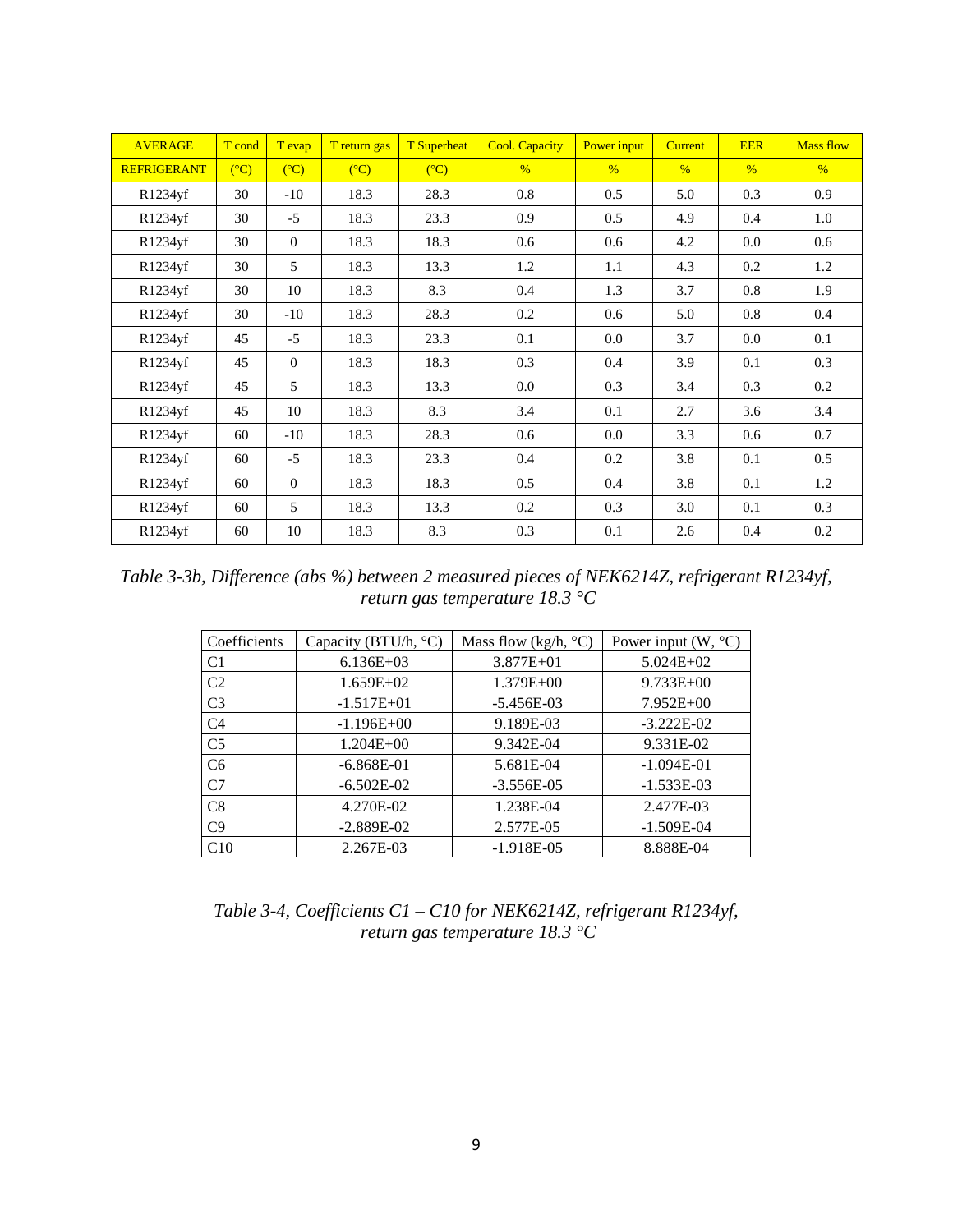![](_page_10_Figure_0.jpeg)

![](_page_10_Figure_1.jpeg)

*Figure 3-5, Cooling capacity of NEK6214Z, refrigerant R1234yf, return gas temperature 18.3 °C*

![](_page_10_Figure_3.jpeg)

*Figure 3-6, Mass flow of NEK6214Z, refrigerant R1234yf, return gas temperature 18.3 °C*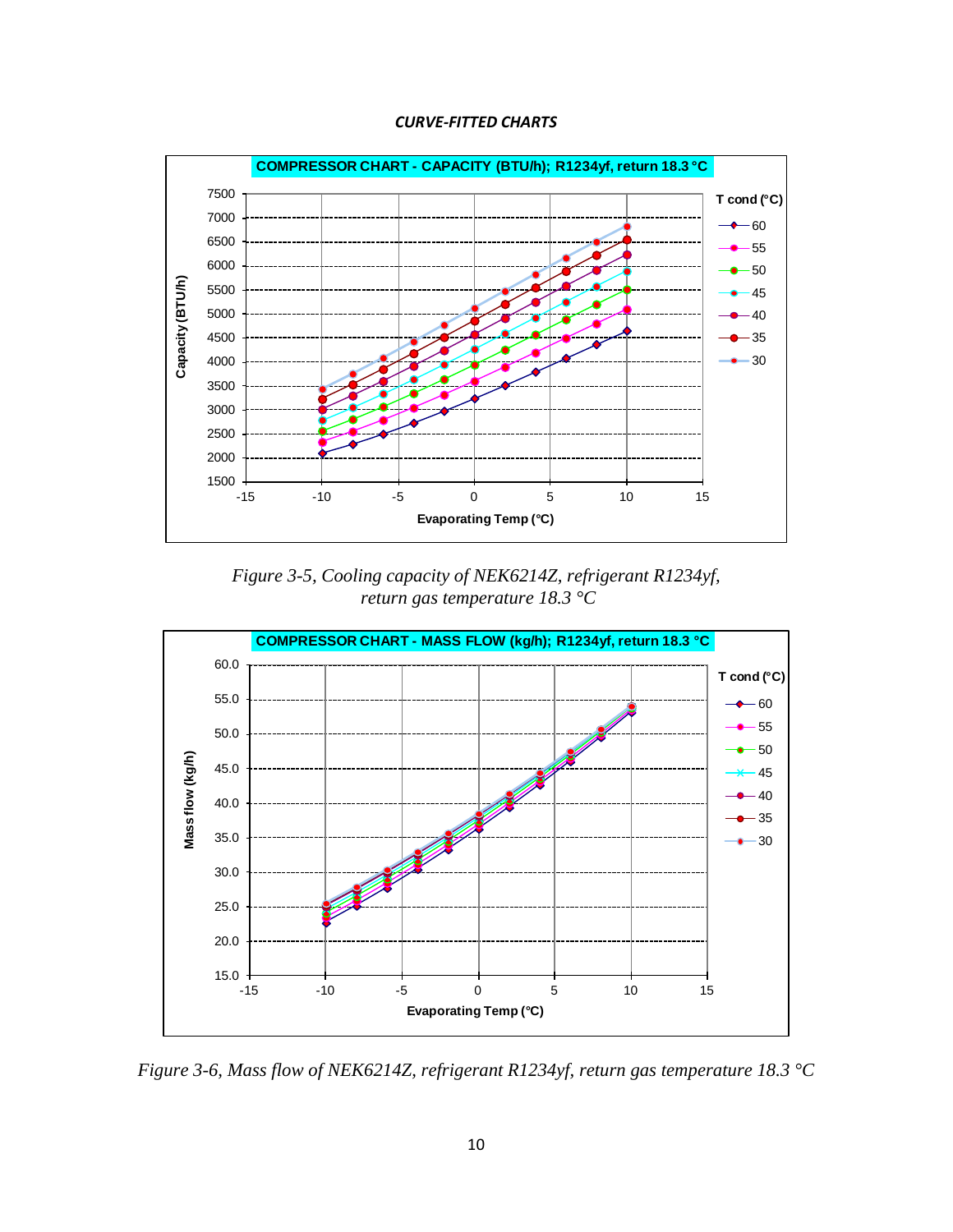![](_page_11_Figure_0.jpeg)

*Figure 3-7, Power input of NEK6214Z, refrigerant R1234yf, return gas temperature 18.3 °C*

![](_page_11_Figure_2.jpeg)

*Figure 3-8, EER of NEK6214Z, refrigerant R1234yf, return gas temperature 18.3 °C*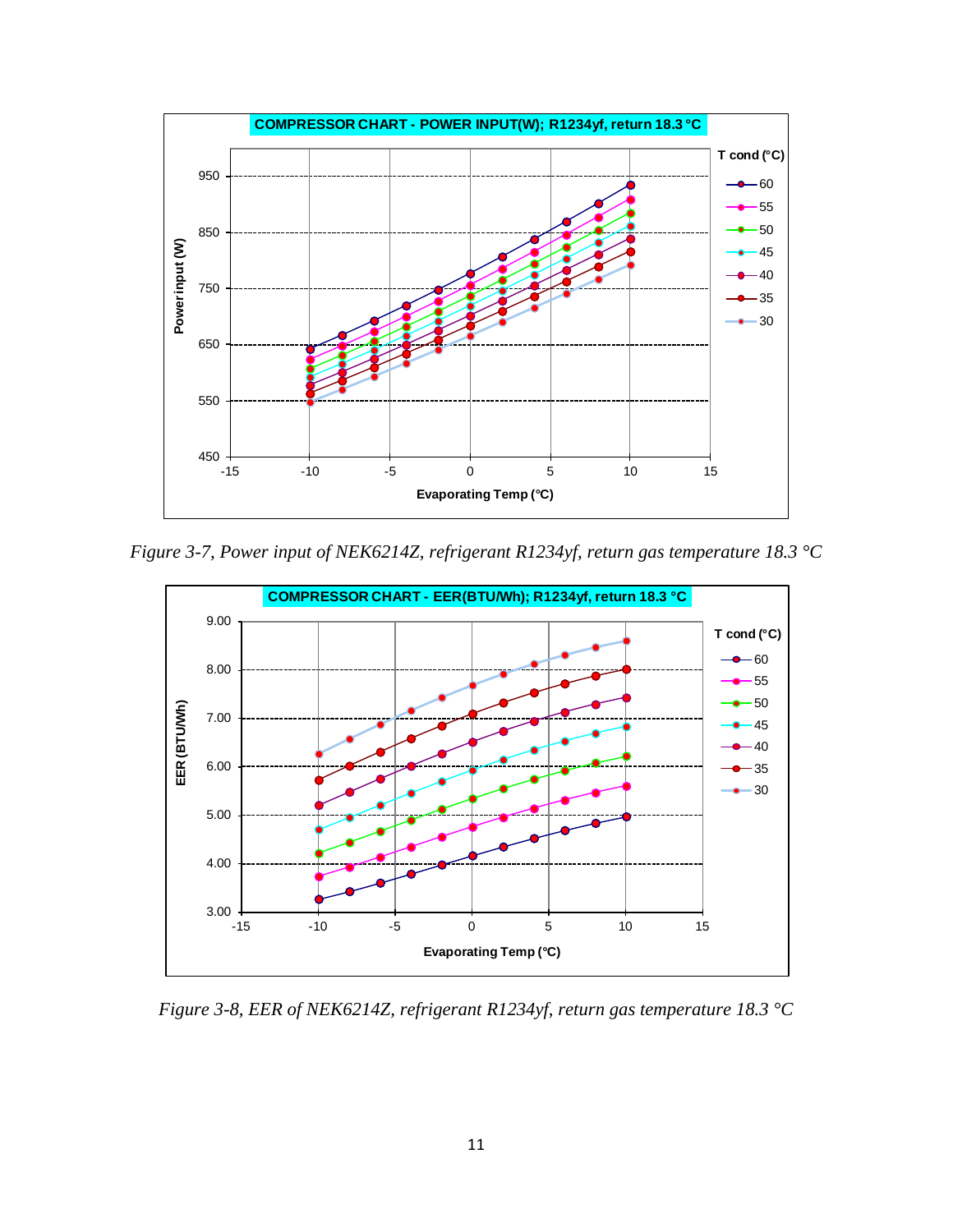| 3.1.3. Comparison of the results |  |
|----------------------------------|--|
|----------------------------------|--|

|                | Capacity (BTU/h) |      | R1234yf |      |      |      |      |                 | Mass Flow (kg/h) |       | R1234yf |       |       |       |       |
|----------------|------------------|------|---------|------|------|------|------|-----------------|------------------|-------|---------|-------|-------|-------|-------|
| °C             | 60               | 55   | 50      | 45   | 40   | 35   | 30   | °C              | 60               | 55    | 50      | 45    | 40    | 35    | 30    |
| $-10$          | 2103             | 2334 | 2564    | 2791 | 3013 | 3230 | 3438 | $-10$           | 22.77            | 23.55 | 24.19   | 24.71 | 25.11 | 25.41 | 25.63 |
| -8             | 2291             | 2551 | 2806    | 3056 | 3299 | 3532 | 3755 | -8              | 25.21            | 25.97 | 26.60   | 27.11 | 27.50 | 27.79 | 28.00 |
| $-6$           | 2501             | 2788 | 3068    | 3340 | 3601 | 3850 | 4085 | -6              | 27.79            | 28.53 | 29.14   | 29.63 | 30.01 | 30.29 | 30.49 |
| $-4$           | 2732             | 3045 | 3348    | 3639 | 3916 | 4179 | 4426 | $-4$            | 30.50            | 31.22 | 31.81   | 32.27 | 32.63 | 32.90 | 33.09 |
| $-2$           | 2981             | 3317 | 3640    | 3949 | 4242 | 4517 | 4773 | $-2$            | 33.36            | 34.05 | 34.60   | 35.04 | 35.38 | 35.62 | 35.79 |
| 0              | 3243             | 3601 | 3944    | 4269 | 4575 | 4861 | 5124 | 0               | 36.35            | 37.00 | 37.52   | 37.93 | 38.23 | 38.45 | 38.60 |
| $\overline{2}$ | 3516             | 3895 | 4255    | 4595 | 4913 | 5207 | 5476 | $\overline{2}$  | 39.47            | 40.08 | 40.56   | 40.93 | 41.21 | 41.39 | 41.51 |
| 4              | 3797             | 4194 | 4570    | 4923 | 5251 | 5552 | 5825 | $\overline{4}$  | 42.72            | 43.28 | 43.72   | 44.05 | 44.29 | 44.44 | 44.53 |
| 6              | 4083             | 4497 | 4887    | 5251 | 5587 | 5893 | 6169 | 6               | 46.10            | 46.61 | 47.01   | 47.29 | 47.48 | 47.59 | 47.64 |
| 8              | 4370             | 4799 | 5201    | 5575 | 5917 | 6228 | 6504 | 8               | 49.61            | 50.07 | 50.41   | 50.64 | 50.78 | 50.85 | 50.85 |
| 10             | 4656             | 5099 | 5511    | 5892 | 6240 | 6552 | 6827 | 10 <sup>1</sup> | 53.25            | 53.64 | 53.92   | 54.10 | 54.19 | 54.20 | 54.16 |

| Capacity (BTU/h) |      | R134a |      |      |      |      | Mass Flow (kg/h) |                |       | R134a |       |       |       |       |       |
|------------------|------|-------|------|------|------|------|------------------|----------------|-------|-------|-------|-------|-------|-------|-------|
| °C               | 60   | 55    | 50   | 45   | 40   | 35   | 30               | °C             | 60    | 55    | 50    | 45    | 40    | 35    | 30    |
| $-10$            | 2119 | 2336  | 2544 | 2743 | 2935 | 3119 | 3297             | $-10$          | 17.33 | 17.95 | 18.52 | 19.03 | 19.44 | 19.74 | 19.90 |
| -8               | 2347 | 2583  | 2809 | 3026 | 3233 | 3432 | 3623             | -8             | 19.31 | 19.94 | 20.52 | 21.03 | 21.45 | 21.75 | 21.90 |
| $-6$             | 2593 | 2850  | 3094 | 3328 | 3552 | 3766 | 3971             | $-6$           | 21.43 | 22.07 | 22.66 | 23.18 | 23.60 | 23.90 | 24.05 |
| $-4$             | 2857 | 3134  | 3399 | 3651 | 3891 | 4121 | 4340             | $-4$           | 23.70 | 24.35 | 24.96 | 25.48 | 25.91 | 26.20 | 26.34 |
| $-2$             | 3139 | 3437  | 3722 | 3992 | 4250 | 4496 | 4730             | $-2$           | 26.12 | 26.79 | 27.40 | 27.93 | 28.36 | 28.65 | 28.79 |
| $\Omega$         | 3438 | 3758  | 4063 | 4353 | 4629 | 4891 | 5141             | 0              | 28.70 | 29.38 | 30.00 | 30.54 | 30.97 | 31.26 | 31.38 |
| 2                | 3754 | 4096  | 4422 | 4732 | 5027 | 5306 | 5572             | $\overline{2}$ | 31.44 | 32.13 | 32.76 | 33.31 | 33.73 | 34.02 | 34.14 |
| 4                | 4086 | 4452  | 4800 | 5130 | 5444 | 5741 | 6023             | 4              | 34.34 | 35.05 | 35.69 | 36.24 | 36.66 | 36.95 | 37.06 |
| 6                | 4435 | 4824  | 5194 | 5546 | 5879 | 6195 | 6494             | 6              | 37.41 | 38.13 | 38.78 | 39.33 | 39.76 | 40.04 | 40.15 |
| 8                | 4800 | 5213  | 5606 | 5979 | 6332 | 6667 | 6984             | 8              | 40.66 | 41.39 | 42.05 | 42.60 | 43.03 | 43.31 | 43.41 |
| 10               | 5180 | 5618  | 6034 | 6429 | 6804 | 7158 | 7493             | 10             | 44.08 | 44.83 | 45.49 | 46.05 | 46.47 | 46.75 | 46.90 |

**Capacity: R1234yf change relative to R134a (%) Mass flow: R1234yf change relative to R134a (%)**

| °C       | 60      | 55     | 50     | 45     | 40     | 35     | 30     | ℃                    | 60   | 55   | 50   | 45   | 40   | 35   | 30   |
|----------|---------|--------|--------|--------|--------|--------|--------|----------------------|------|------|------|------|------|------|------|
| $-10$    | $-0.8$  | $-0.1$ | 0.8    | 1.7    | 2.7    | 3.5    | 4.3    | $-10$                | 31.3 | 31.2 | 30.6 | 29.9 | 29.2 | 28.7 | 28.8 |
| -8       | $-2.4$  | $-1.3$ | $-0.1$ | 1.0    | 2.0    | 2.9    | 3.6    | -8                   | 30.5 | 30.3 | 29.7 | 28.9 | 28.2 | 27.8 | 27.9 |
| -6       | $-3.5$  | $-2.1$ | $-0.8$ | 0.3    | 1.4    | 2.2    | 2.9    | -6                   | 29.7 | 29.3 | 28.6 | 27.8 | 27.1 | 26.7 | 26.8 |
| $-4$     | $-4.4$  | $-2.9$ | $-1.5$ | $-0.3$ | 0.7    | 1.4    | 2.0    | -4                   | 28.7 | 28.2 | 27.5 | 26.7 | 26.0 | 25.6 | 25.6 |
| $-2$     | $-5.0$  | $-3.5$ | $-2.2$ | $-1.1$ | $-0.2$ | 0.5    | 0.9    | -2                   | 27.7 | 27.1 | 26.3 | 25.4 | 24.7 | 24.3 | 24.3 |
| $\Omega$ | $-5.7$  | $-4.2$ | $-2.9$ | $-1.9$ | $-1.2$ | $-0.6$ | $-0.3$ | $\Omega$             | 26.7 | 25.9 | 25.1 | 24.2 | 23.5 | 23.0 | 23.0 |
| 2        | $-6.3$  | $-4.9$ | $-3.8$ | $-2.9$ | $-2.3$ | $-1.9$ | $-1.7$ | $\mathbf{2}^{\circ}$ | 25.5 | 24.7 | 23.8 | 22.9 | 22.2 | 21.7 | 21.6 |
| 4        | $-7.1$  | $-5.8$ | $-4.8$ | $-4.0$ | $-3.5$ | $-3.3$ | $-3.3$ | 4                    | 24.4 | 23.5 | 22.5 | 21.6 | 20.8 | 20.3 | 20.1 |
| 6        | $-7.9$  | $-6.8$ | $-5.9$ | $-5.3$ | $-5.0$ | $-4.9$ | $-5.0$ | 6                    | 23.2 | 22.2 | 21.2 | 20.2 | 19.4 | 18.9 | 18.7 |
| 8        | $-9.0$  | $-7.9$ | $-7.2$ | $-6.8$ | $-6.6$ | $-6.6$ | $-6.9$ | 8                    | 22.0 | 21.0 | 19.9 | 18.9 | 18.0 | 17.4 | 17.1 |
| 10       | $-10.1$ | $-9.3$ | $-8.7$ | $-8.4$ | $-8.3$ | $-8.5$ | $-8.9$ | 10 <sup>1</sup>      | 20.8 | 19.7 | 18.5 | 17.5 | 16.6 | 15.9 | 15.5 |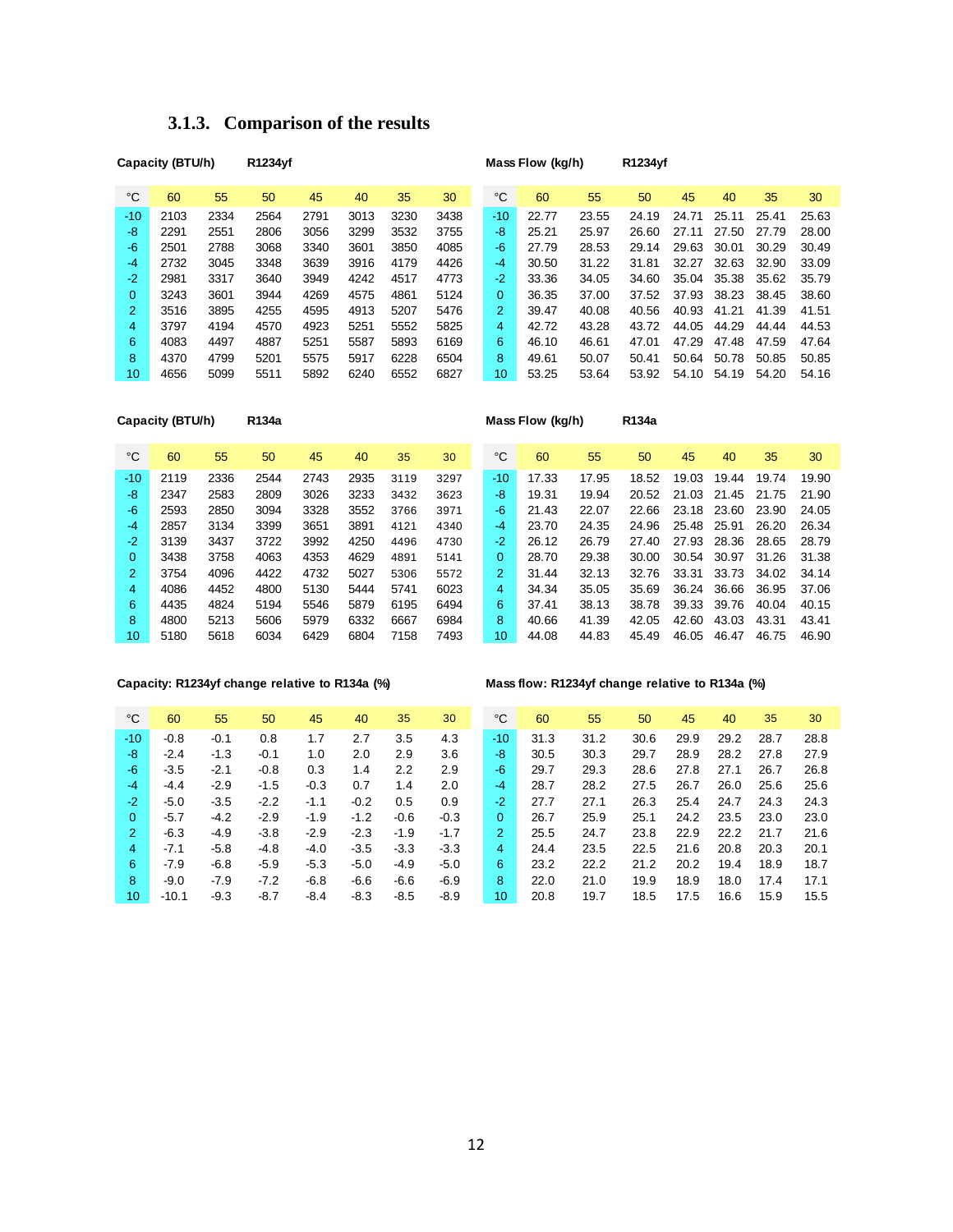### **Power Input (W) R1234yf EER (BTU/Wh) R1234yf**

| °C             | 60  | 55  | 50  | 45  | 40  | 35  | 30  | °C            | 60   | 55   | 50   | 45   | 40   | 35   | 30   |
|----------------|-----|-----|-----|-----|-----|-----|-----|---------------|------|------|------|------|------|------|------|
| -10            | 643 | 625 | 608 | 593 | 578 | 564 | 548 | -10           | 3.27 | 3.74 | 4.22 | 4.71 | 5.21 | 5.73 | 6.27 |
| -8             | 668 | 649 | 632 | 617 | 602 | 587 | 571 | -8            | 3.43 | 3.93 | 4.44 | 4.96 | 5.48 | 6.02 | 6.58 |
| -6             | 694 | 674 | 657 | 641 | 626 | 610 | 594 | -6            | 3.61 | 4.13 | 4.67 | 5.21 | 5.75 | 6.31 | 6.88 |
| $-4$           | 721 | 701 | 683 | 667 | 651 | 635 | 618 | -4            | 3.79 | 4.34 | 4.90 | 5.46 | 6.02 | 6.59 | 7.16 |
| $-2$           | 749 | 728 | 710 | 693 | 676 | 659 | 642 | -2            | 3.98 | 4.55 | 5.13 | 5.70 | 6.27 | 6.85 | 7.44 |
| $\Omega$       | 778 | 757 | 738 | 720 | 702 | 685 | 666 | 0             | 4.17 | 4.76 | 5.35 | 5.93 | 6.51 | 7.10 | 7.69 |
| -2             | 808 | 786 | 766 | 747 | 729 | 711 | 691 | $\mathcal{P}$ | 4.35 | 4.96 | 5.55 | 6.15 | 6.74 | 7.33 | 7.92 |
| $\overline{4}$ | 839 | 816 | 795 | 775 | 756 | 737 | 717 | 4             | 4.53 | 5.14 | 5.75 | 6.35 | 6.94 | 7.53 | 8.13 |
| 6              | 870 | 847 | 825 | 804 | 784 | 763 | 742 | 6             | 4.69 | 5.31 | 5.93 | 6.53 | 7.13 | 7.72 | 8.31 |
| 8              | 903 | 878 | 855 | 833 | 812 | 790 | 768 | 8             | 4.84 | 5.47 | 6.08 | 6.69 | 7.29 | 7.88 | 8.47 |
| 10             | 936 | 910 | 885 | 862 | 840 | 817 | 793 | 10            | 4.98 | 5.60 | 6.22 | 6.83 | 7.43 | 8.02 | 8.61 |

**Power Input (W) R134a EER (BTU/Wh) R134a**

| °C             | 60  | 55  | 50  | 45  | 40  | 35  | 30  | °C             | 60   | 55   | 50   | 45   | 40   | 35   | 30   |
|----------------|-----|-----|-----|-----|-----|-----|-----|----------------|------|------|------|------|------|------|------|
| $-10$          | 590 | 577 | 563 | 549 | 534 | 519 | 502 | -10            | 3.59 | 4.05 | 4.51 | 5.00 | 5.49 | 6.02 | 6.56 |
| -8             | 617 | 603 | 587 | 572 | 556 | 540 | 523 | -8             | 3.80 | 4.29 | 4.78 | 5.29 | 5.82 | 6.36 | 6.93 |
| -6             | 646 | 630 | 613 | 596 | 579 | 562 | 545 | -6             | 4.01 | 4.53 | 5.05 | 5.58 | 6.13 | 6.70 | 7.28 |
| $-4$           | 676 | 658 | 640 | 622 | 604 | 587 | 569 | -4             | 4.22 | 4.76 | 5.31 | 5.87 | 6.44 | 7.02 | 7.62 |
| $-2$           | 708 | 688 | 668 | 649 | 631 | 613 | 595 | -2.            | 4.43 | 5.00 | 5.57 | 6.15 | 6.74 | 7.34 | 7.95 |
| 0              | 741 | 719 | 698 | 678 | 658 | 640 | 622 | 0              | 4.64 | 5.23 | 5.82 | 6.42 | 7.03 | 7.65 | 8.27 |
| $\overline{2}$ | 775 | 751 | 729 | 708 | 687 | 668 | 649 | $\overline{2}$ | 4.85 | 5.45 | 6.07 | 6.69 | 7.32 | 7.95 | 8.58 |
| 4              | 809 | 784 | 761 | 738 | 717 | 697 | 678 | 4              | 5.05 | 5.68 | 6.31 | 6.95 | 7.59 | 8.24 | 8.88 |
| 6              | 845 | 818 | 793 | 770 | 748 | 727 | 708 | 6              | 5.25 | 5.90 | 6.55 | 7.21 | 7.86 | 8.52 | 9.17 |
| 8              | 881 | 853 | 826 | 802 | 779 | 758 | 739 | 8              | 5.45 | 6.11 | 6.78 | 7.46 | 8.13 | 8.80 | 9.46 |
| 10             | 918 | 888 | 860 | 834 | 811 | 789 | 770 | 10             | 5.64 | 6.33 | 7.01 | 7.70 | 8.39 | 9.07 | 9.74 |

### **Power input: R1234yf change relative to R134a (%) EER: R1234yf change relative to R134a (%)**

| °C             | 60  | 55  | 50  | 45  | 40  | 35  | 30  |
|----------------|-----|-----|-----|-----|-----|-----|-----|
| $-10$          | 9.0 | 8.2 | 7.9 | 8.0 | 8.3 | 8.7 | 9.2 |
| -8             | 8.2 | 7.7 | 7.6 | 7.8 | 8.2 | 8.7 | 9.1 |
| -6             | 7.3 | 7.1 | 7.2 | 7.5 | 8.0 | 8.5 | 8.9 |
| $-4$           | 6.5 | 6.5 | 6.7 | 7.2 | 7.7 | 8.1 | 8.5 |
| $-2$           | 5.7 | 5.9 | 6.2 | 6.7 | 7.2 | 7.7 | 7.9 |
| 0              | 5.0 | 5.2 | 5.7 | 6.2 | 6.7 | 7.1 | 7.2 |
| $\overline{2}$ | 4.3 | 4.6 | 5.1 | 5.6 | 6.1 | 6.4 | 6.5 |
| 4              | 3.6 | 4.0 | 4.5 | 5.0 | 5.5 | 5.7 | 5.7 |
| 6              | 3.0 | 3.5 | 4.0 | 4.5 | 4.8 | 5.0 | 4.8 |
| 8              | 2.4 | 2.9 | 3.4 | 3.9 | 4.2 | 4.3 | 3.9 |
| 10             | 19  | 24  | 29  | 33  | 36  | 3.5 | 3 O |

| ℃               | 60  | 55  | 50  | 45  | 40  | 35  | 30  | °C            | 60      | 55      | 50      | 45      | 40      | 35      | 30      |
|-----------------|-----|-----|-----|-----|-----|-----|-----|---------------|---------|---------|---------|---------|---------|---------|---------|
| -10             | 9.0 | 8.2 | 7.9 | 8.0 | 8.3 | 8.7 | 9.2 | $-10$         | $-8.9$  | $-7.7$  | $-6.6$  | $-5.8$  | $-5.2$  | $-4.8$  | $-4.5$  |
| -8              | 8.2 | 7.7 | 7.6 | 7.8 | 8.2 | 8.7 | 9.1 | -8            | $-9.8$  | $-8.3$  | $-7.2$  | $-6.3$  | $-5.7$  | $-5.3$  | $-5.0$  |
| -6              | 7.3 | 7.1 | 7.2 | 7.5 | 8.0 | 8.5 | 8.9 | -6            | $-10.1$ | $-8.6$  | $-7.5$  | $-6.7$  | $-6.1$  | $-5.8$  | $-5.5$  |
| $-4$            | 6.5 | 6.5 | 6.7 | 7.2 | 7.7 | 8.1 | 8.5 | $-4$          | $-10.2$ | $-8.8$  | $-7.7$  | $-7.0$  | $-6.5$  | $-6.2$  | $-6.0$  |
| $-2$            | 5.7 | 5.9 | 6.2 | 6.7 | 7.2 | 7.7 | 7.9 | $-2$          | $-10.2$ | $-8.9$  | $-7.9$  | $-7.3$  | $-6.9$  | $-6.7$  | $-6.5$  |
| $\mathbf{0}$    | 5.0 | 5.2 | 5.7 | 6.2 | 6.7 | 7.1 | 7.2 | 0             | $-10.2$ | -8.9    | $-8.1$  | -7.6    | $-7.3$  | $-7.2$  | $-7.1$  |
| $\overline{2}$  | 4.3 | 4.6 | 5.1 | 5.6 | 6.1 | 6.4 | 6.5 | $\mathcal{P}$ | $-10.2$ | $-9.1$  | $-8.5$  | $-8.1$  | $-7.9$  | $-7.8$  | $-7.7$  |
| $\overline{4}$  | 3.6 | 4.0 | 4.5 | 5.0 | 5.5 | 5.7 | 5.7 | 4             | $-10.3$ | $-9.4$  | $-8.9$  | $-8.7$  | $-8.6$  | $-8.5$  | $-8.5$  |
| 6               | 3.0 | 3.5 | 4.0 | 4.5 | 4.8 | 5.0 | 4.8 | 6             | $-10.6$ | $-9.9$  | $-9.5$  | $-9.4$  | $-9.4$  | $-9.4$  | $-9.4$  |
| 8               | 2.4 | 2.9 | 3.4 | 3.9 | 4.2 | 4.3 | 3.9 | 8             | $-11.1$ | $-10.6$ | $-10.3$ | $-10.3$ | $-10.3$ | $-10.4$ | $-10.4$ |
| 10 <sup>°</sup> | 1.9 | 2.4 | 2.9 | 3.3 | 3.6 | 3.5 | 3.0 | 10            | $-11.8$ | $-11.4$ | $-11.3$ | $-11.3$ | -11.5   | -11.6   | $-11.6$ |

*Table 3-5, Comparison of the results, return gas temperature 18.3 °C*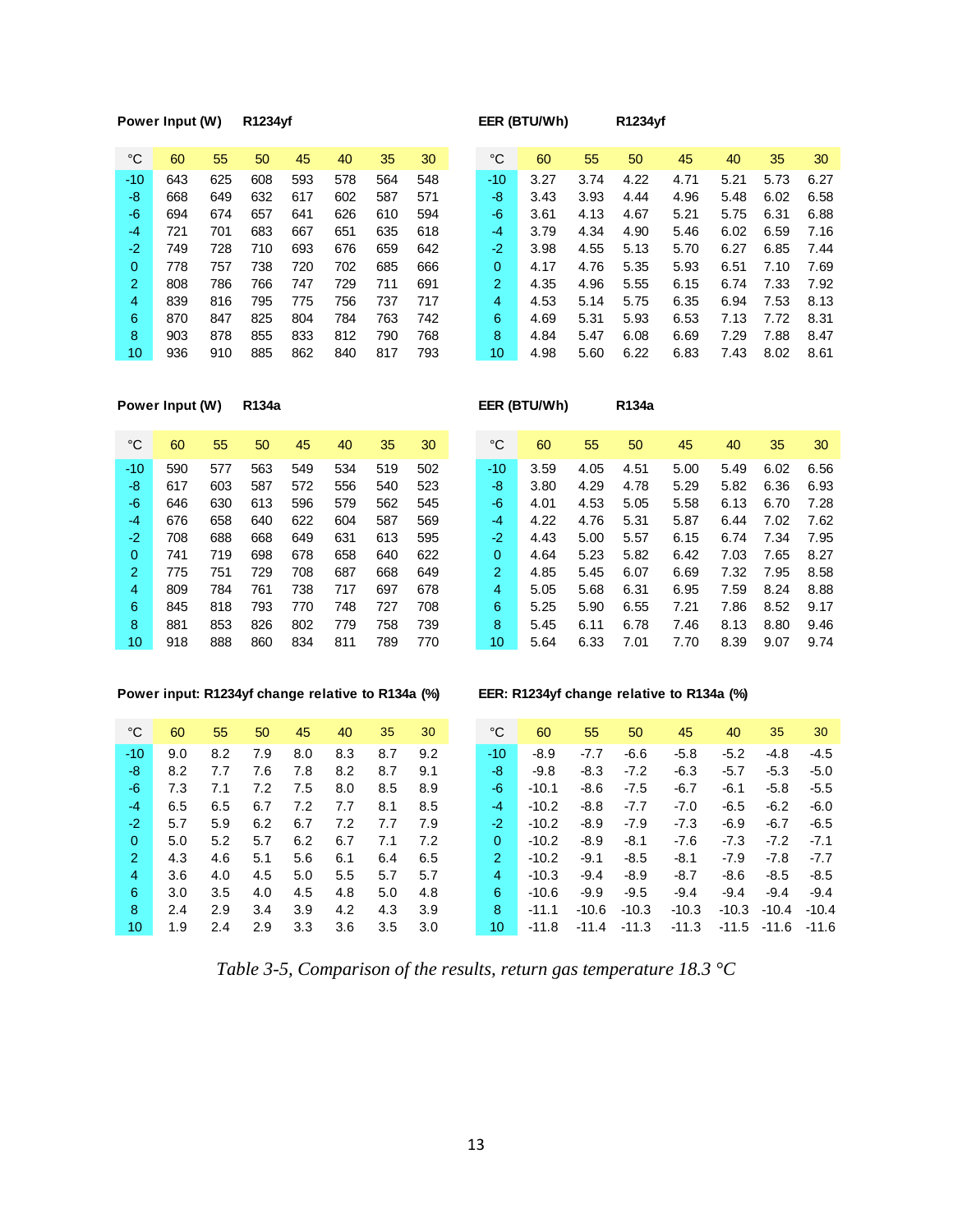## **3.2. Superheating 11.1 °C**

| <b>AVERAGE</b>     | T cond | T evap       | T return gas   | <b>T</b> Superheat | <b>Cool. Capacity</b> | Power input | <b>Current</b> | <b>EER</b> | <b>Mass flow</b> |
|--------------------|--------|--------------|----------------|--------------------|-----------------------|-------------|----------------|------------|------------------|
| <b>REFRIGERANT</b> | (C)    | (C)          | $(C^{\circ}C)$ | $(C^{\circ}C)$     | BTU/h                 | W           | $\mathbf{A}$   | (BTU/Wh)   | kg/h             |
| R134a              | 30     | $-10$        | 1.1            | 11.1               | 3097.6                | 505.0       | 6.46           | 6.13       | 20.44            |
| R134a              | 30     | $-5$         | 6.1            | 11.1               | 3988.5                | 559.6       | 6.73           | 7.13       | 25.82            |
| R134a              | 30     | $\mathbf{0}$ | 11.1           | 11.1               | 5025.4                | 622.0       | 7.09           | 8.08       | 31.87            |
| R134a              | 30     | 5            | 16.1           | 11.1               | 6178.8                | 695.2       | 7.58           | 8.89       | 38.51            |
| R134a              | 30     | 10           | 21.1           | 11.1               | 7503.5                | 768.2       | 8.06           | 9.77       | 46.50            |
| R <sub>134</sub> a | 45     | $-10$        | 1.1            | 11.1               | 2534.3                | 549.3       | 6.68           | 4.61       | 19.49            |
| R134a              | 45     | $-5$         | 6.1            | 11.1               | 3306.4                | 612.5       | 7.05           | 5.40       | 24.82            |
| R134a              | 45     | $\Omega$     | 11.1           | 11.1               | 4217.9                | 679.7       | 7.47           | 6.21       | 30.94            |
| R134a              | 45     | 5            | 16.1           | 11.1               | 5294.8                | 753.0       | 7.97           | 7.03       | 38.01            |
| R134a              | 45     | 10           | 21.1           | 11.1               | 6501.8                | 833.5       | 8.56           | 7.80       | 45.66            |
| R134a              | 60     | $-10$        | 1.1            | 11.1               | 1927.1                | 588.8       | 6.89           | 3.27       | 17.89            |
| R134a              | 60     | $-5$         | 6.1            | 11.1               | 2544.4                | 662.0       | 7.33           | 3.84       | 22.98            |
| R134a              | 60     | $\Omega$     | 11.1           | 11.1               | 3306.1                | 740.9       | 7.88           | 4.46       | 29.06            |
| R <sub>134</sub> a | 60     | 5            | 16.1           | 11.1               | 4209.6                | 827.8       | 8.51           | 5.09       | 36.00            |
| R134a              | 60     | 10           | 21.1           | 11.1               | 5249.0                | 918.7       | 9.21           | 5.71       | 43.77            |

## **3.2.1. Reference measurement with R134a**

*Table 3-6a, Measured data of NEK6214Z, refrigerant R134a, superheating 11.1°C*

| <b>AVERAGE</b>     | T cond         | T evap         | T return gas | <b>T</b> Superheat | <b>Cool. Capacity</b> | Power input   | <b>Current</b> | <b>EER</b>    | <b>Mass flow</b> |
|--------------------|----------------|----------------|--------------|--------------------|-----------------------|---------------|----------------|---------------|------------------|
| <b>REFRIGERANT</b> | $(C^{\circ}C)$ | $(C^{\circ}C)$ | (C)          | $(C^{\circ}C)$     | $\frac{9}{6}$         | $\frac{0}{6}$ | $\%$           | $\frac{9}{6}$ | $\%$             |
| R134a              | 30             | $-10$          | 1.1          | 11.1               | 0.5                   | 1.1           | 6.4            | 1.6           | 0.4              |
| R134a              | 30             | $-5$           | 6.1          | 11.1               | 1.0                   | 0.7           | 5.9            | 1.7           | 0.9              |
| R134a              | 30             | $\mathbf{0}$   | 11.1         | 11.1               | 0.5                   | 0.9           | 5.2            | 0.4           | 0.3              |
| R <sub>134</sub> a | 30             | 5              | 16.1         | 11.1               | 0.8                   | 1.0           | 4.5            | 1.8           | 0.6              |
| R134a              | 30             | 10             | 21.1         | 11.1               | 0.4                   | 1.3           | 3.8            | 0.9           | 1.0              |
| R134a              | 45             | $-10$          | 1.1          | 11.1               | 0.1                   | 0.9           | 5.5            | 0.8           | 0.2              |
| R134a              | 45             | $-5$           | 6.1          | 11.1               | 0.5                   | 0.2           | 4.3            | 0.7           | 0.5              |
| R134a              | 45             | $\Omega$       | 11.1         | 11.1               | 0.1                   | 0.4           | 4.2            | 0.6           | 0.2              |
| R134a              | 45             | 5              | 16.1         | 11.1               | 0.3                   | 0.1           | 3.3            | 0.2           | 0.4              |
| R134a              | 45             | 10             | 21.1         | 11.1               | 0.4                   | 0.4           | 3.2            | 0.0           | 0.5              |
| R134a              | 60             | $-10$          | 1.1          | 11.1               | 0.9                   | 0.4           | 4.8            | 1.2           | 0.7              |
| R134a              | 60             | $-5$           | 6.1          | 11.1               | 1.0                   | 0.4           | 4.3            | 1.4           | 1.1              |
| R134a              | 60             | $\Omega$       | 11.1         | 11.1               | 0.5                   | 0.3           | 3.5            | 0.9           | 0.3              |
| R <sub>134</sub> a | 60             | 5              | 16.1         | 11.1               | 0.0                   | 0.2           | 3.0            | 0.2           | $0.0\,$          |
| R134a              | 60             | 10             | 21.1         | 11.1               | 0.6                   | 0.3           | 2.7            | 0.4           | 0.7              |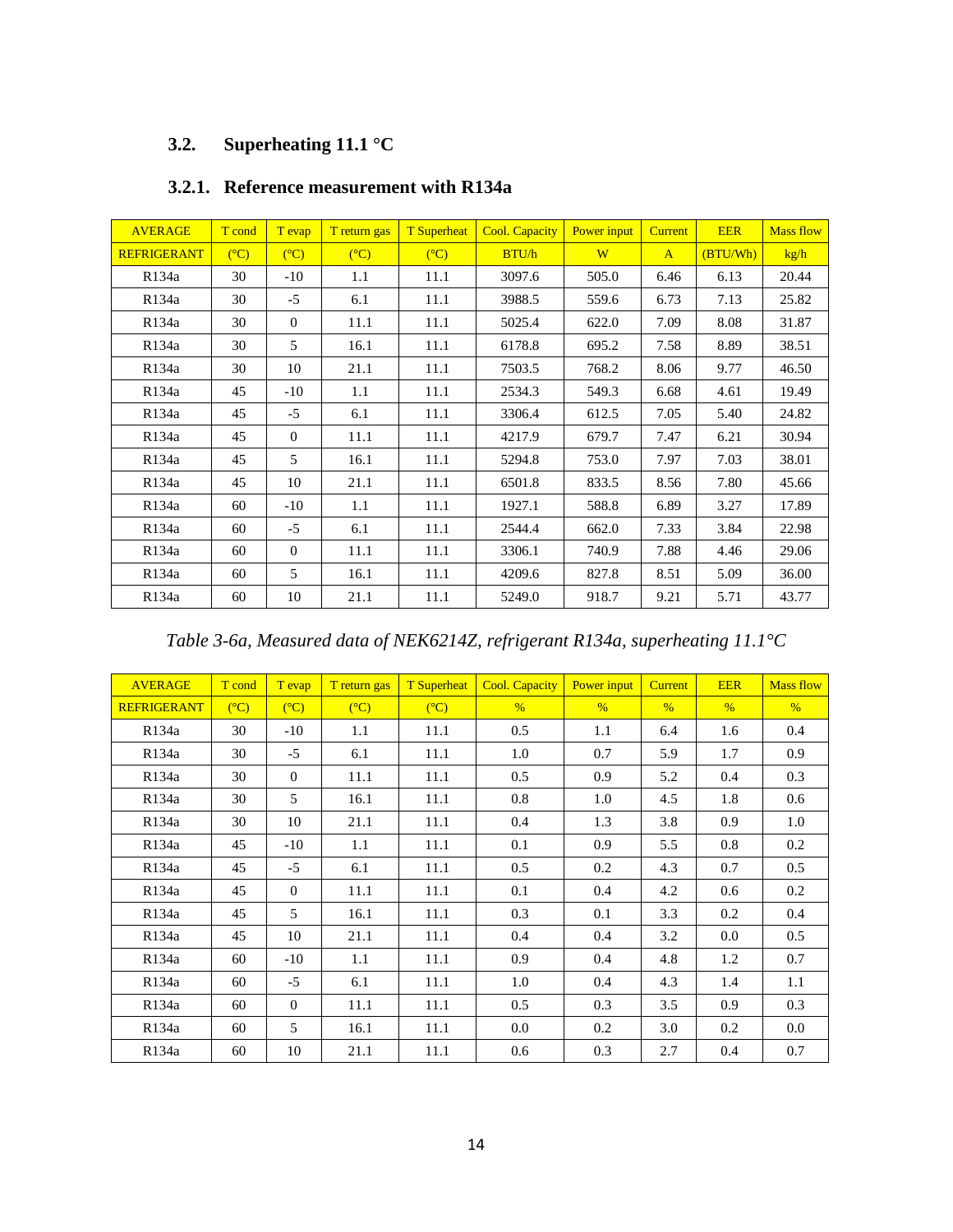| $superneating 11.1 \, \text{C}$ |                                |                               |                                |  |  |  |  |  |  |  |
|---------------------------------|--------------------------------|-------------------------------|--------------------------------|--|--|--|--|--|--|--|
| Coefficients                    | Capacity (BTU/h, $^{\circ}$ C) | Mass flow (kg/h, $\degree$ C) | Power input $(W, {}^{\circ}C)$ |  |  |  |  |  |  |  |
| C <sub>1</sub>                  | $5.720E + 03$                  | $2.968E + 01$                 | $5.239E+02$                    |  |  |  |  |  |  |  |
| C <sub>2</sub>                  | $2.309E+02$                    | $1.173E + 00$                 | $1.567E + 01$                  |  |  |  |  |  |  |  |
| C <sub>3</sub>                  | $3.637E + 00$                  | 1.725E-01                     | $3.165E + 00$                  |  |  |  |  |  |  |  |
| C <sub>4</sub>                  | $2.854E + 00$                  | 1.502E-02                     | 1.434E-01                      |  |  |  |  |  |  |  |
| C <sub>5</sub>                  | 3.476E-01                      | 5.859E-03                     | $-1.701E-01$                   |  |  |  |  |  |  |  |
| C <sub>6</sub>                  | $-1.075E+00$                   | $-3.700E-03$                  | 2.501E-03                      |  |  |  |  |  |  |  |
| C <sub>7</sub>                  | 1.666E-03                      | 6.888E-05                     | $-1.444E-03$                   |  |  |  |  |  |  |  |
| C8                              | 1.822E-04                      | 3.906E-05                     | $-3.998E - 04$                 |  |  |  |  |  |  |  |
| C9                              | $-2.381E-02$                   | $-6.532E-05$                  | 3.102E-03                      |  |  |  |  |  |  |  |
| C10                             | 5.724E-03                      | 1.095E-05                     | 8.749E-05                      |  |  |  |  |  |  |  |

*Table 3-6b, Difference (abs %) between 2 measured pieces of NEK6214Z, refrigerant R134a, superheating 11.1 °C*

*Table 3-7, Coefficients C1 – C10 for NEK6214Z, refrigerant R134a, superheating 11.1°C*

![](_page_15_Figure_3.jpeg)

### *CURVE-FITTED CHARTS*

*Figure 3-9, Cooling capacity of NEK6214Z, refrigerant R134a, superheating 11.1 °C*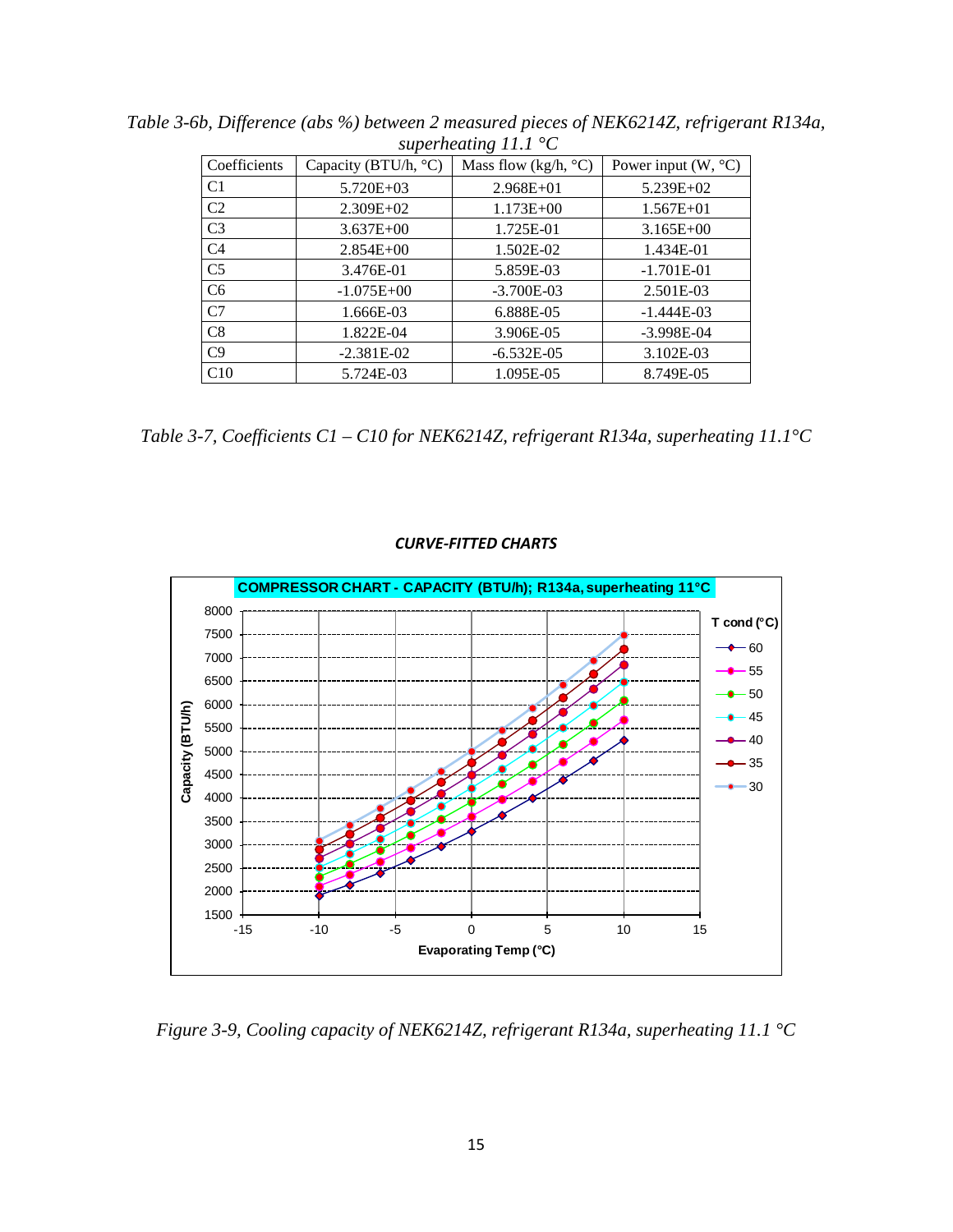![](_page_16_Figure_0.jpeg)

*Figure 3-10, Mass flow of NEK6214Z, refrigerant R134a, superheating 11.1 °C*

![](_page_16_Figure_2.jpeg)

*Figure 3-11, Power input of NEK6214Z, refrigerant R134a, superheating 11.1 °C*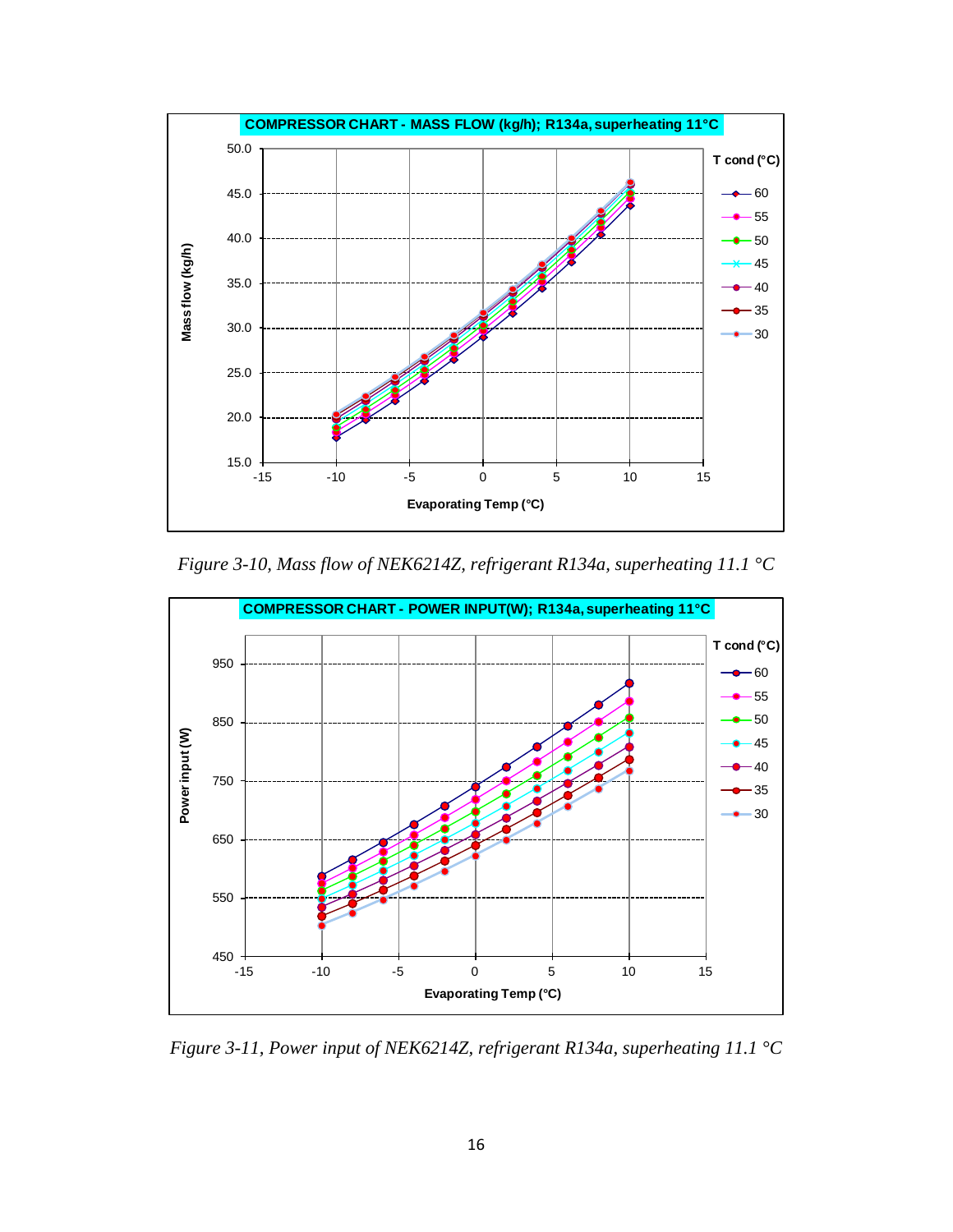![](_page_17_Figure_0.jpeg)

*Figure 3-12, EER of NEK6214Z, refrigerant R134a, superheating 11.1 °C*

| <b>AVERAGE</b>     | T cond         | T evap         | T return gas   | <b>T</b> Superheat | <b>Cool. Capacity</b> | Power input | <b>Current</b> | <b>EER</b> | <b>Mass flow</b> |
|--------------------|----------------|----------------|----------------|--------------------|-----------------------|-------------|----------------|------------|------------------|
| <b>REFRIGERANT</b> | $(C^{\circ}C)$ | $(C^{\circ}C)$ | $(C^{\circ}C)$ | $(C^{\circ}C)$     | BTU/h                 | W           | $\mathbf{A}$   | (BTU/Wh)   | kg/h             |
| R1234yf            | 30             | $-10$          | 1.1            | 11.1               | 3151.7                | 535.4       | 6.70           | 5.89       | 26.38            |
| R1234yf            | 30             | $-5$           | 6.1            | 11.1               | 3984.4                | 594.6       | 7.01           | 6.70       | 32.46            |
| R1234yf            | 30             | $\Omega$       | 11.1           | 11.1               | 4983.3                | 658.2       | 7.38           | 7.57       | 39.48            |
| R1234yf            | 30             | 5              | 16.1           | 11.1               | 5880.1                | 715.0       | 7.76           | 8.22       | 45.45            |
| R1234yf            | 30             | 10             | 21.1           | 11.1               | 6945.3                | 779.2       | 8.24           | 8.91       | 55.10            |
| R1234yf            | 45             | $-10$          | 1.1            | 11.1               | 2492.8                | 571.9       | 6.85           | 4.36       | 25.24            |
| R1234yf            | 45             | $-5$           | 6.1            | 11.1               | 3218.4                | 633.1       | 7.21           | 5.08       | 31.49            |
| R1234yf            | 45             | $\Omega$       | 11.1           | 11.1               | 4063.2                | 699.6       | 7.63           | 5.81       | 38.55            |
| R1234yf            | 45             | 5              | 16.1           | 11.1               | 5031.5                | 772.2       | 8.14           | 6.52       | 46.26            |
| R1234yf            | 45             | 10             | 21.1           | 11.1               | 6033.8                | 850.9       | 8.72           | 7.09       | 53.89            |
| R1234yf            | 60             | $-10$          | 1.1            | 11.1               | 1805.0                | 611.0       | 7.14           | 2.95       | 23.52            |
| R1234yf            | 60             | $-5$           | 6.1            | 11.1               | 2369.7                | 677.5       | 7.51           | 3.50       | 29.55            |
| R1234yf            | 60             | $\Omega$       | 11.1           | 11.1               | 3055.0                | 753.0       | 8.01           | 4.06       | 36.63            |
| R1234yf            | 60             | 5              | 16.1           | 11.1               | 3854.6                | 829.8       | 8.56           | 4.65       | 44.44            |
| R1234yf            | 60             | 10             | 21.1           | 11.1               | 4780.9                | 914.0       | 9.20           | 5.23       | 53.12            |

## **3.2.2. Measurement with new refrigerant R1234yf**

*Table 3-8a, Measured data of NEK6214Z, refrigerant R1234yf, superheating 11.1°C*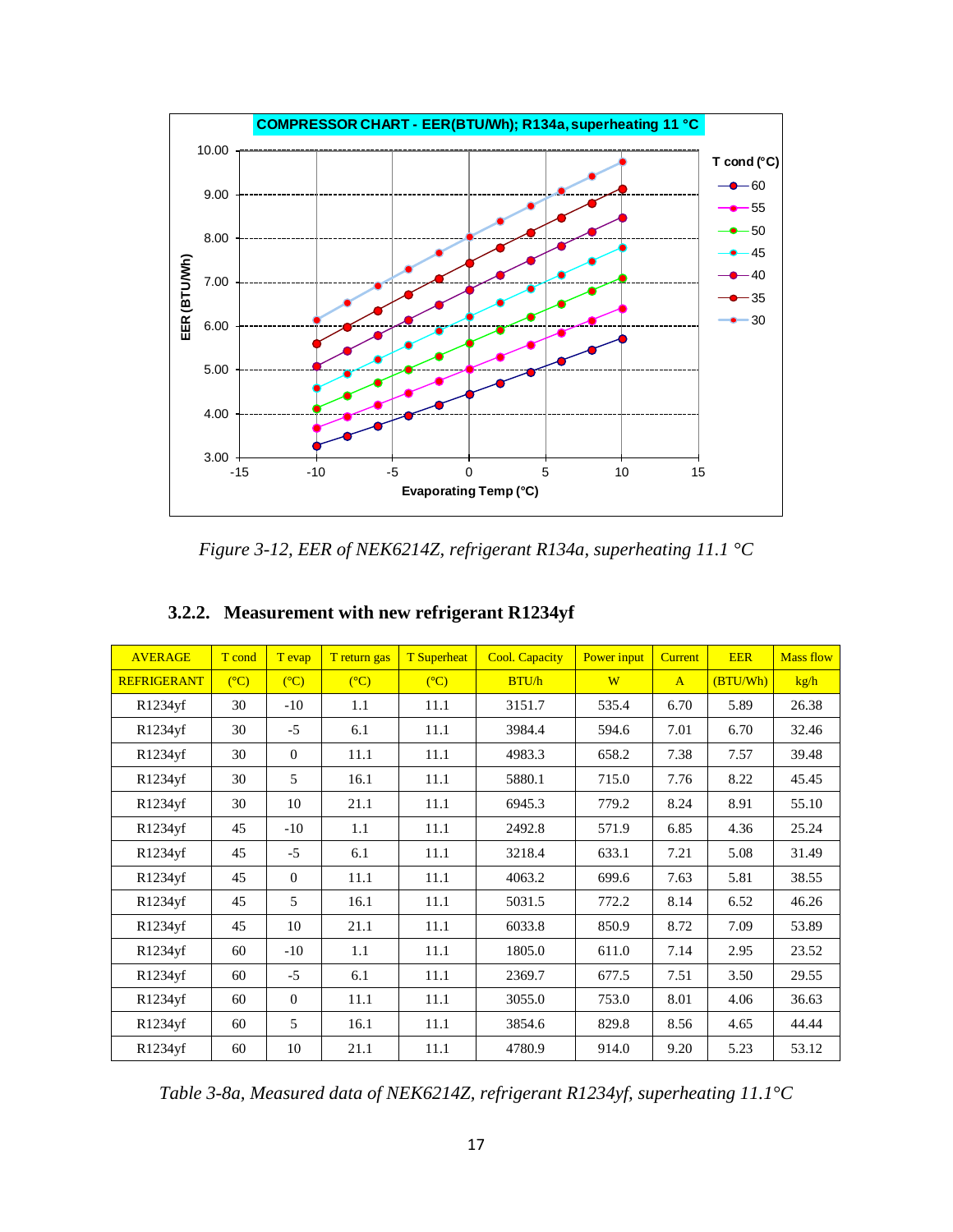| <b>AVERAGE</b>     | T cond | T evap         | T return gas   | <b>T</b> Superheat | <b>Cool. Capacity</b> | Power input   | <b>Current</b> | <b>EER</b>    | <b>Mass flow</b> |
|--------------------|--------|----------------|----------------|--------------------|-----------------------|---------------|----------------|---------------|------------------|
| <b>REFRIGERANT</b> | (C)    | $(C^{\circ}C)$ | $(C^{\circ}C)$ | $(C^{\circ}C)$     | $\frac{0}{6}$         | $\frac{9}{6}$ | $\frac{0}{6}$  | $\frac{0}{6}$ | $\frac{0}{6}$    |
| R1234yf            | 30     | $-10$          | 1.1            | 11.1               | 0.9                   | 0.9           | 5.9            | 0.1           | 0.8              |
| R1234yf            | 30     | $-5$           | 6.1            | 11.1               | 0.5                   | 0.3           | 4.9            | 0.2           | 0.6              |
| R1234yf            | 30     | $\Omega$       | 11.1           | 11.1               | 0.1                   | 0.4           | 4.2            | 0.3           | 0.3              |
| R1234yf            | 30     | 5              | 16.1           | 11.1               | 0.3                   | 0.6           | 4.0            | 0.3           | 0.2              |
| R1234yf            | 30     | 10             | 21.1           | 11.1               | 0.4                   | 1.0           | 3.5            | 0.6           | 0.7              |
| R1234yf            | 45     | $-10$          | 1.1            | 11.1               | 0.9                   | 0.3           | 4.4            | 1.2           | 0.7              |
| R1234yf            | 45     | $-5$           | 6.1            | 11.1               | 0.1                   | 0.2           | 4.2            | 0.1           | 0.0              |
| R1234yf            | 45     | $\Omega$       | 11.1           | 11.1               | 0.5                   | 0.3           | 3.7            | 0.1           | 0.5              |
| R1234yf            | 45     | 5              | 16.1           | 11.1               | 0.3                   | 0.1           | 3.0            | 0.4           | 0.3              |
| R1234yf            | 45     | 10             | 21.1           | 11.1               | 2.5                   | 0.4           | 2.9            | 2.9           | 2.4              |
| R1234yf            | 60     | $-10$          | 1.1            | 11.1               | 0.1                   | 0.4           | 3.0            | 0.4           | 0.3              |
| R1234yf            | 60     | $-5$           | 6.1            | 11.1               | 0.4                   | 0.2           | 3.9            | 0.6           | 0.5              |
| R1234yf            | 60     | $\Omega$       | 11.1           | 11.1               | 0.0                   | 0.2           | 3.3            | 0.1           | 0.1              |
| R1234yf            | 60     | 5              | 16.1           | 11.1               | 0.6                   | 0.3           | 3.1            | 0.3           | 0.5              |
| R1234yf            | 60     | 10             | 21.1           | 11.1               | 0.0                   | 0.2           | 2.6            | 0.1           | 0.0              |

*Table 3-8b, Difference (abs %) between 2 measured pieces of NEK6214Z, refrigerant R1234yf, superheating 11.1 °C*

| Coefficients   | Capacity (BTU/h, °C) | Mass flow (kg/h, $\degree$ C) | Power input $(W, {}^{\circ}C)$ |
|----------------|----------------------|-------------------------------|--------------------------------|
| C <sub>1</sub> | $5.930E + 03$        | $4.302E + 01$                 | $6.166E+02$                    |
| C <sub>2</sub> | $1.624E + 02$        | $1.334E + 00$                 | $6.881E+00$                    |
| C <sub>3</sub> | $-1.415E+01$         | $-2.825E-01$                  | $-7.345E - 01$                 |
| C <sub>4</sub> | $-2.462E - 01$       | 1.505E-02                     | $-6.641E-02$                   |
| C <sub>5</sub> | $2.118E + 00$        | 9.210E-04                     | 2.118E-01                      |
| C <sub>6</sub> | $-7.063E-01$         | 7.005E-03                     | 8.476E-02                      |
| C7             | $-1.709E-02$         | 3.711E-04                     | 4.889E-04                      |
| C8             | 4.520E-02            | $-5.752E-06$                  | 3.190E-03                      |
| C <sub>9</sub> | $-3.869E-02$         | 1.688E-05                     | $-1.240E-03$                   |
| C10            | 2.370E-03            | $-6.747E-05$                  | $-5.874E-04$                   |

*Table 3-9, Coefficients C1 – C10 for NEK6214Z, refrigerant 1234yf, superheating 11.1°C*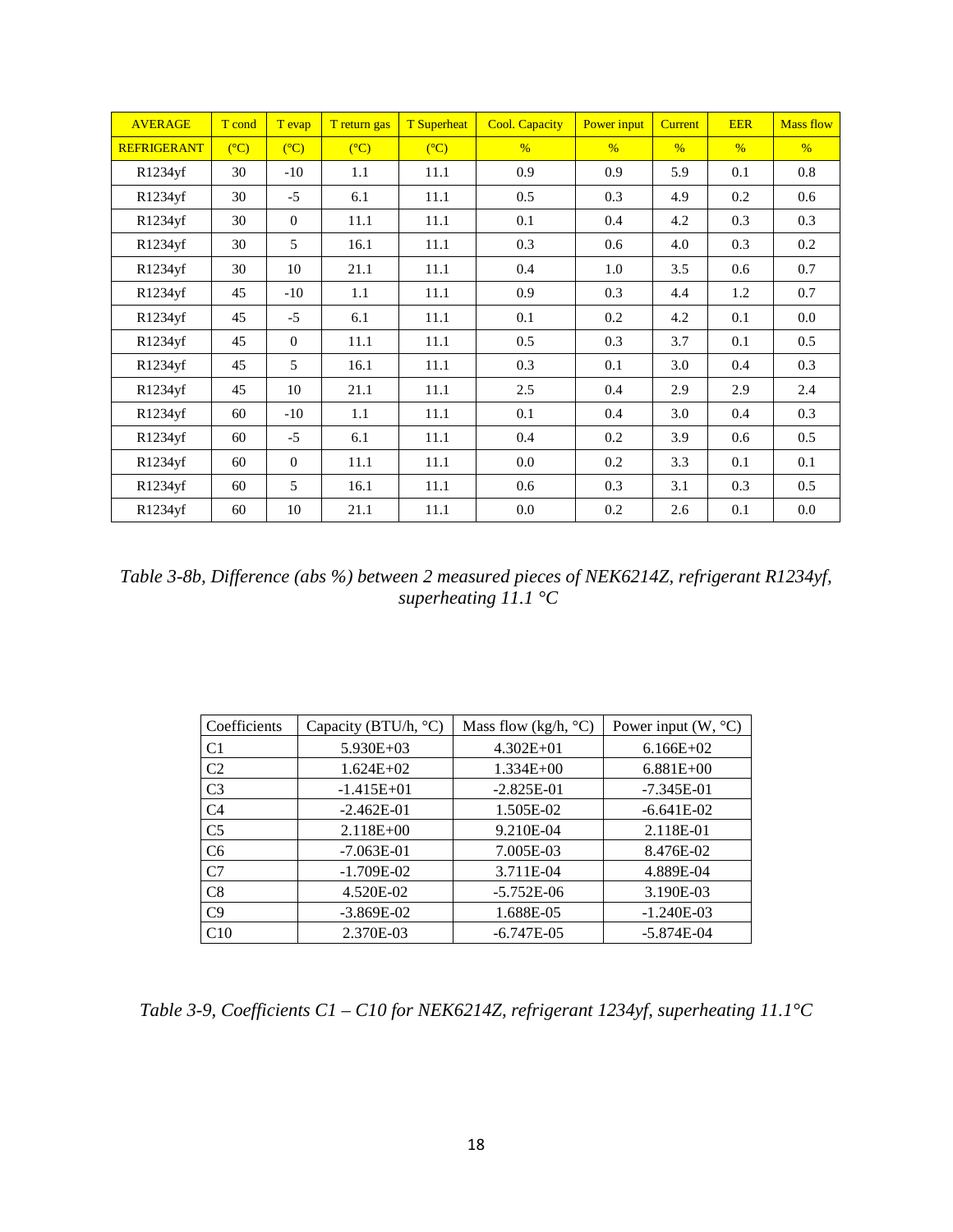![](_page_19_Figure_0.jpeg)

![](_page_19_Figure_1.jpeg)

*Figure 3-13, Cooling capacity of NEK6214Z, refrigerant R1234yf, superheating 11.1 °C*

![](_page_19_Figure_3.jpeg)

*Figure 3-14, Mass flow of NEK6214Z, refrigerant R1234yf, superheating 11.1 °C*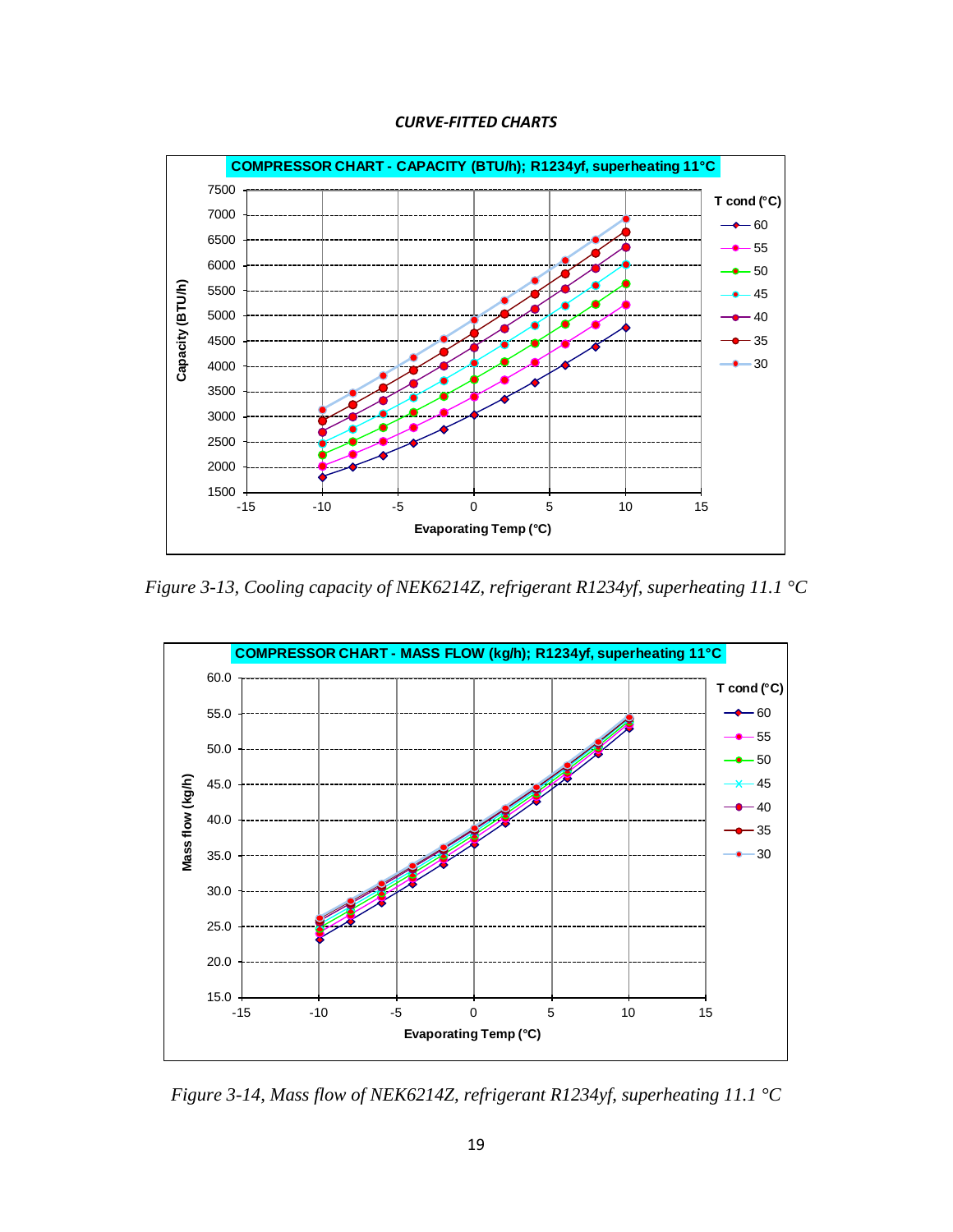![](_page_20_Figure_0.jpeg)

*Figure 3-15, Power input of NEK6214Z, refrigerant R1234yf, superheating 11.1 °C*

![](_page_20_Figure_2.jpeg)

*Figure 3-16, EER of NEK6214Z, refrigerant R1234yf, superheating 11.1 °C*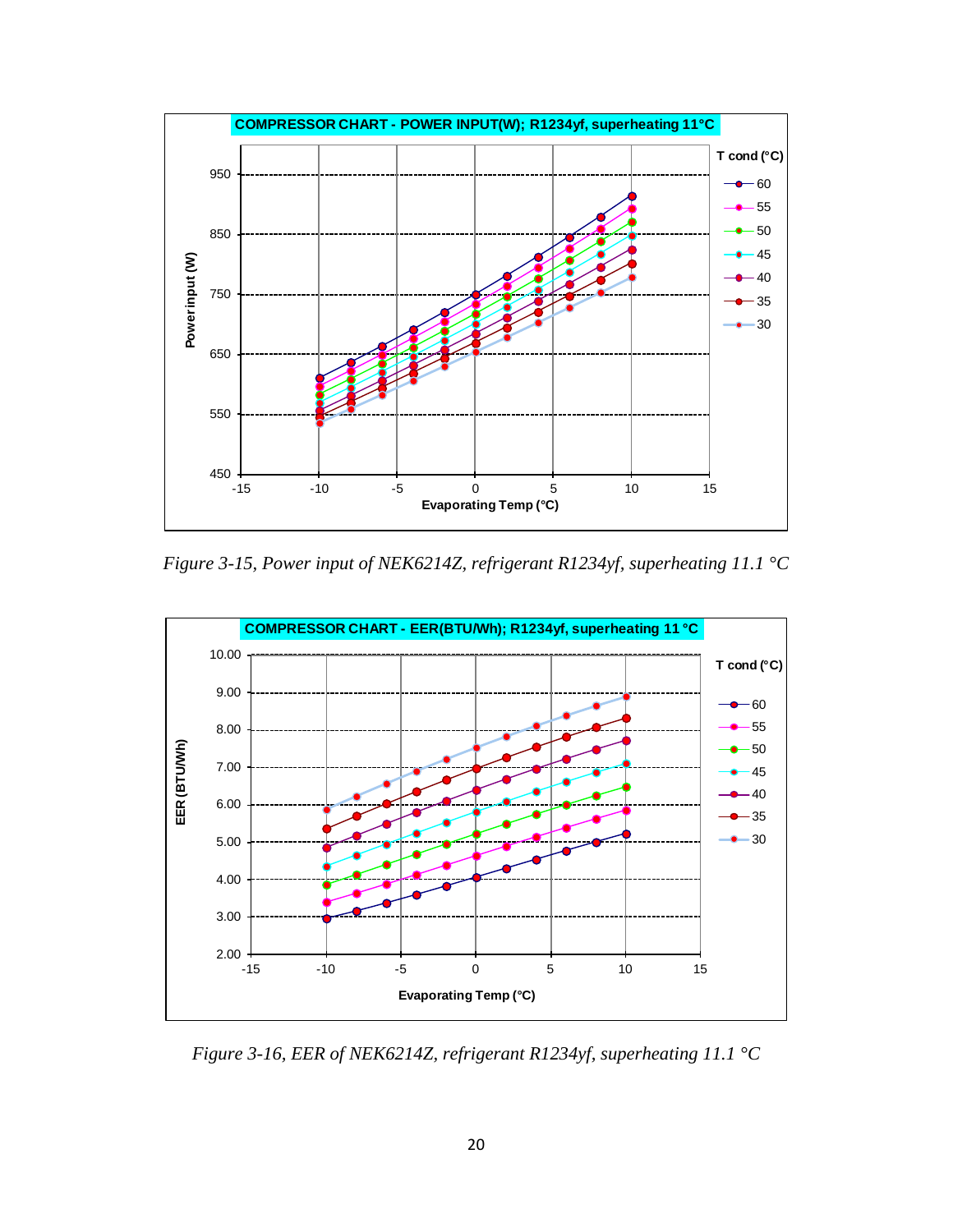|                | Capacity (BTU/h) |      | R1234yf |      |      |      |      |                | Mass Flow (kg/h) |       | R1234yf |       |       |       |       |
|----------------|------------------|------|---------|------|------|------|------|----------------|------------------|-------|---------|-------|-------|-------|-------|
| °C             | 60               | 55   | 50      | 45   | 40   | 35   | 30   | °C             | 60               | 55    | 50      | 45    | 40    | 35    | 30    |
| $-10$          | 1812             | 2032 | 2255    | 2481 | 2706 | 2930 | 3150 | $-10$          | 23.31            | 24.19 | 24.86   | 25.36 | 25.74 | 26.07 | 26.38 |
| -8             | 2015             | 2266 | 2518    | 2767 | 3012 | 3252 | 3484 | -8             | 25.87            | 26.71 | 27.35   | 27.82 | 28.19 | 28.49 | 28.78 |
| $-6$           | 2241             | 2522 | 2799    | 3070 | 3334 | 3588 | 3830 | -6             | 28.46            | 29.28 | 29.89   | 30.34 | 30.68 | 30.95 | 31.22 |
| $-4$           | 2490             | 2799 | 3100    | 3391 | 3670 | 3937 | 4188 | $-4$           | 31.13            | 31.92 | 32.50   | 32.92 | 33.23 | 33.49 | 33.74 |
| $-2$           | 2759             | 3094 | 3418    | 3727 | 4021 | 4298 | 4556 | $-2$           | 33.87            | 34.63 | 35.19   | 35.58 | 35.87 | 36.11 | 36.33 |
| 0              | 3050             | 3409 | 3753    | 4079 | 4385 | 4671 | 4933 | $\mathbf{0}$   | 36.72            | 37.45 | 37.98   | 38.35 | 38.61 | 38.82 | 39.03 |
| $\overline{2}$ | 3360             | 3742 | 4104    | 4444 | 4762 | 5054 | 5320 | $\overline{2}$ | 39.68            | 40.38 | 40.88   | 41.23 | 41.47 | 41.66 | 41.85 |
| 4              | 3689             | 4091 | 4470    | 4823 | 5150 | 5448 | 5715 | 4              | 42.78            | 43.45 | 43.93   | 44.25 | 44.47 | 44.63 | 44.80 |
| 6              | 4036             | 4457 | 4851    | 5215 | 5549 | 5850 | 6116 | 6              | 46.03            | 46.68 | 47.12   | 47.42 | 47.61 | 47.76 | 47.91 |
| 8              | 4400             | 4838 | 5245    | 5619 | 5958 | 6261 | 6525 | 8              | 49.45            | 50.07 | 50.49   | 50.76 | 50.94 | 51.06 | 51.19 |
| 10             | 4781             | 5234 | 5653    | 6034 | 6376 | 6679 | 6938 | 10             | 53.06            | 53.65 | 54.05   | 54.30 | 54.45 | 54.55 | 54.66 |

## **3.2.3. Comparison of the results**

|                | Capacity (BTU/h) |      | R134a |      |      |      |      |                | Mass Flow (kg/h) |       | R134a |       |       |       |       |
|----------------|------------------|------|-------|------|------|------|------|----------------|------------------|-------|-------|-------|-------|-------|-------|
| °C             | 60               | 55   | 50    | 45   | 40   | 35   | 30   | °C             | 60               | 55    | 50    | 45    | 40    | 35    | 30    |
| $-10$          | 1928             | 2125 | 2326  | 2529 | 2729 | 2921 | 3101 | $-10$          | 17.84            | 18.46 | 19.02 | 19.51 | 19.92 | 20.24 | 20.47 |
| -8             | 2158             | 2378 | 2602  | 2824 | 3040 | 3246 | 3439 | -8             | 19.83            | 20.47 | 21.05 | 21.55 | 21.96 | 22.28 | 22.50 |
| -6             | 2411             | 2655 | 2900  | 3141 | 3374 | 3595 | 3799 | -6             | 21.94            | 22.61 | 23.20 | 23.71 | 24.12 | 24.44 | 24.64 |
| $-4$           | 2686             | 2954 | 3220  | 3480 | 3730 | 3966 | 4182 | $-4$           | 24.19            | 24.87 | 25.48 | 25.99 | 26.41 | 26.72 | 26.91 |
| $-2$           | 2983             | 3275 | 3563  | 3843 | 4109 | 4359 | 4587 | $-2$           | 26.56            | 27.27 | 27.88 | 28.40 | 28.82 | 29.12 | 29.30 |
| $\overline{0}$ | 3304             | 3620 | 3929  | 4228 | 4511 | 4775 | 5016 | $\overline{0}$ | 29.07            | 29.79 | 30.42 | 30.94 | 31.36 | 31.65 | 31.82 |
| $\overline{2}$ | 3648             | 3987 | 4318  | 4636 | 4936 | 5215 | 5467 | $\overline{2}$ | 31.72            | 32.46 | 33.10 | 33.62 | 34.03 | 34.31 | 34.46 |
| 4              | 4014             | 4378 | 4730  | 5067 | 5384 | 5677 | 5941 | 4              | 34.51            | 35.26 | 35.91 | 36.44 | 36.84 | 37.11 | 37.24 |
| 6              | 4404             | 4791 | 5165  | 5521 | 5855 | 6162 | 6438 | 6              | 37.45            | 38.21 | 38.86 | 39.39 | 39.79 | 40.05 | 40.16 |
| 8              | 4817             | 5228 | 5623  | 5999 | 6349 | 6671 | 6959 | 8              | 40.54            | 41.31 | 41.97 | 42.49 | 42.88 | 43.12 | 43.21 |
| 10             | 5253             | 5688 | 6105  | 6499 | 6866 | 7202 | 7502 | 10             | 43.77            | 44.56 | 45.22 | 45.74 | 46.12 | 46.34 | 46.41 |

### **Capacity: R1234yf change relative to R134a (%) Mass flow: R1234yf change relative to R134a (%)**

| °C       | 60     | 55     | 50     | 45     | 40     | 35     | 30     | °C             | 60   | 55   | 50   | 45   | 40   | 35   | 30   |
|----------|--------|--------|--------|--------|--------|--------|--------|----------------|------|------|------|------|------|------|------|
| $-10$    | $-6.1$ | $-4.4$ | $-3.1$ | $-1.9$ | $-0.8$ | 0.3    | 1.6    | $-10$          | 30.7 | 31.0 | 30.7 | 30.0 | 29.3 | 28.8 | 28.9 |
| -8       | $-6.6$ | $-4.7$ | $-3.2$ | $-2.0$ | $-0.9$ | 0.2    | 1.3    | -8             | 30.4 | 30.5 | 29.9 | 29.1 | 28.4 | 27.9 | 27.9 |
| $-6$     | $-7.0$ | $-5.0$ | $-3.5$ | $-2.2$ | $-1.2$ | $-0.2$ | 0.8    | -6             | 29.7 | 29.5 | 28.9 | 28.0 | 27.2 | 26.7 | 26.7 |
| $-4$     | $-7.3$ | $-5.3$ | $-3.7$ | $-2.6$ | $-1.6$ | $-0.7$ | 0.1    | $-4$           | 28.7 | 28.3 | 27.6 | 26.7 | 25.9 | 25.3 | 25.4 |
| $-2$     | $-7.5$ | $-5.5$ | $-4.1$ | $-3.0$ | $-2.1$ | $-1.4$ | $-0.7$ | $-2$           | 27.5 | 27.0 | 26.2 | 25.3 | 24.5 | 24.0 | 24.0 |
| $\Omega$ | $-7.7$ | $-5.8$ | $-4.5$ | $-3.5$ | $-2.8$ | $-2.2$ | $-1.6$ | 0              | 26.3 | 25.7 | 24.8 | 23.9 | 23.1 | 22.7 | 22.7 |
| 2        | $-7.9$ | $-6.2$ | $-5.0$ | $-4.1$ | $-3.5$ | $-3.1$ | $-2.7$ | $\overline{2}$ | 25.1 | 24.4 | 23.5 | 22.6 | 21.9 | 21.4 | 21.4 |
| 4        | $-8.1$ | $-6.5$ | $-5.5$ | $-4.8$ | $-4.3$ | -4.0   | $-3.8$ | 4              | 23.9 | 23.2 | 22.3 | 21.4 | 20.7 | 20.3 | 20.3 |
| 6        | $-8.4$ | $-7.0$ | $-6.1$ | $-5.5$ | $-5.2$ | $-5.1$ | $-5.0$ | 6              | 22.9 | 22.1 | 21.2 | 20.4 | 19.7 | 19.3 | 19.3 |
| 8        | $-8.6$ | $-7.5$ | $-6.7$ | $-6.3$ | $-6.2$ | $-6.1$ | $-6.2$ | 8              | 22.0 | 21.2 | 20.3 | 19.5 | 18.8 | 18.4 | 18.5 |
| 10       | $-9.0$ | $-8.0$ | $-7.4$ | $-7.2$ | $-7.1$ | $-7.3$ | $-7.5$ | 10             | 21.2 | 20.4 | 19.5 | 18.7 | 18.1 | 17.7 | 17.8 |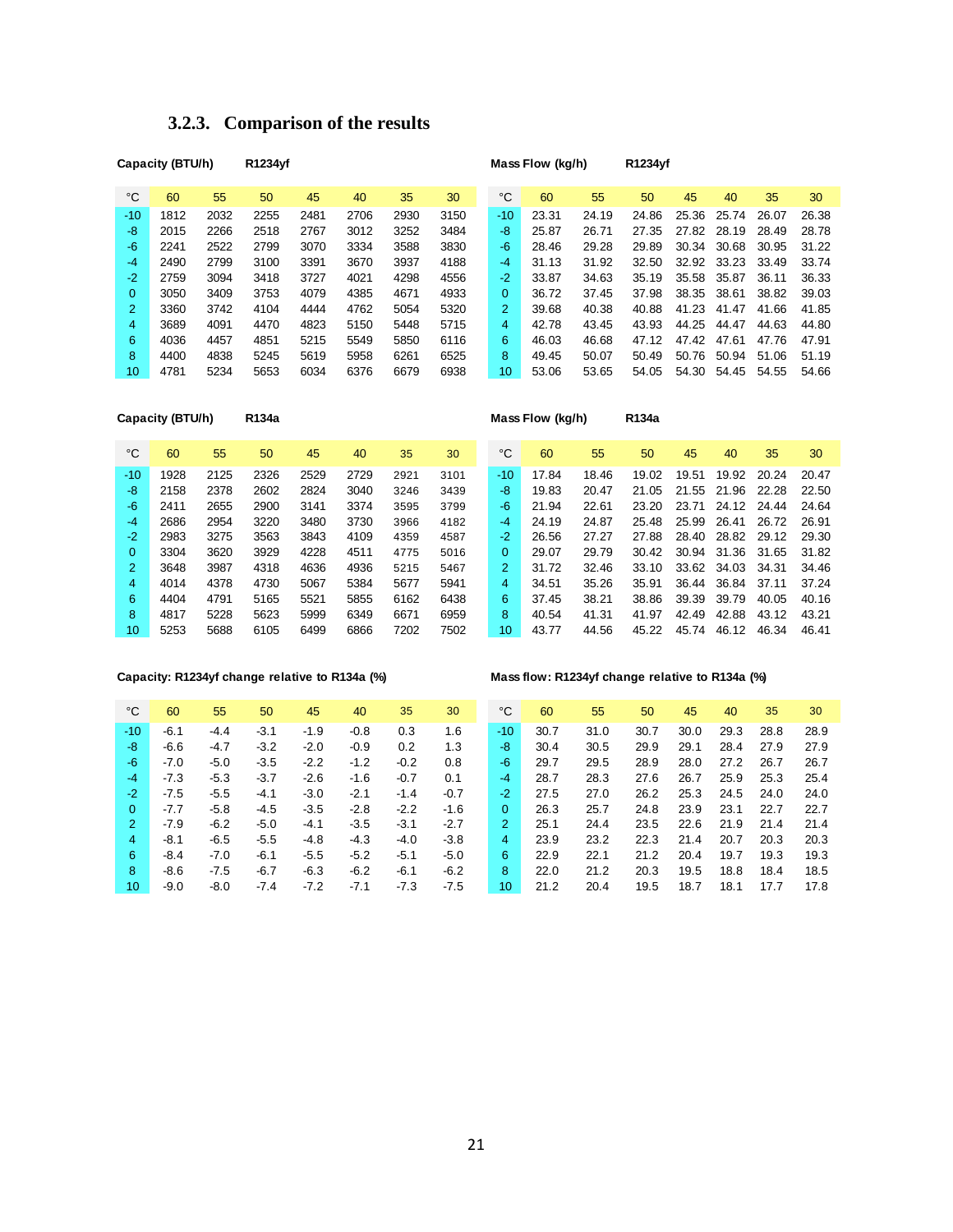|                | Power Input (W) |     | R1234yf |     |     |     |     |              | EER (BTU/Wh) |      | R1234yf |      |      |      |      |
|----------------|-----------------|-----|---------|-----|-----|-----|-----|--------------|--------------|------|---------|------|------|------|------|
| $^{\circ}C$    | 60              | 55  | 50      | 45  | 40  | 35  | 30  | $^{\circ}C$  | 60           | 55   | 50      | 45   | 40   | 35   | 30   |
| $-10$          | 612             | 598 | 583     | 570 | 557 | 546 | 536 | $-10$        | 2.96         | 3.40 | 3.87    | 4.35 | 4.86 | 5.37 | 5.87 |
| -8             | 638             | 623 | 609     | 595 | 582 | 570 | 560 | -8           | 3.16         | 3.64 | 4.13    | 4.65 | 5.18 | 5.71 | 6.23 |
| $-6$           | 664             | 650 | 635     | 621 | 607 | 594 | 583 | $-6$         | 3.37         | 3.88 | 4.41    | 4.94 | 5.49 | 6.04 | 6.57 |
| $-4$           | 692             | 677 | 662     | 647 | 633 | 619 | 607 | $-4$         | 3.60         | 4.13 | 4.68    | 5.24 | 5.80 | 6.36 | 6.90 |
| $-2$           | 721             | 706 | 690     | 674 | 659 | 644 | 631 | $-2$         | 3.83         | 4.38 | 4.95    | 5.53 | 6.10 | 6.67 | 7.22 |
| 0              | 751             | 735 | 718     | 702 | 685 | 670 | 655 | $\mathbf{0}$ | 4.06         | 4.64 | 5.22    | 5.81 | 6.40 | 6.98 | 7.53 |
| $\overline{2}$ | 782             | 765 | 747     | 730 | 712 | 695 | 679 | 2            | 4.30         | 4.89 | 5.49    | 6.09 | 6.69 | 7.27 | 7.83 |
| 4              | 813             | 796 | 777     | 759 | 740 | 721 | 704 | 4            | 4.54         | 5.14 | 5.75    | 6.36 | 6.96 | 7.55 | 8.12 |
| 6              | 846             | 828 | 808     | 788 | 768 | 748 | 729 | 6            | 4.77         | 5.39 | 6.00    | 6.62 | 7.23 | 7.82 | 8.39 |
| 8              | 880             | 860 | 840     | 818 | 796 | 775 | 754 | 8            | 5.00         | 5.62 | 6.25    | 6.87 | 7.48 | 8.08 | 8.65 |
| 10             | 915             | 894 | 872     | 849 | 826 | 802 | 780 | 10           | 5.23         | 5.85 | 6.48    | 7.11 | 7.72 | 8.32 | 8.90 |

|                | Power Input (W) |     | R134a |     |     |     |     |              | EER (BTU/Wh) |      | R134a |      |      |      |      |
|----------------|-----------------|-----|-------|-----|-----|-----|-----|--------------|--------------|------|-------|------|------|------|------|
| $^{\circ}C$    | 60              | 55  | 50    | 45  | 40  | 35  | 30  | $^{\circ}$ C | 60           | 55   | 50    | 45   | 40   | 35   | 30   |
| $-10$          | 589             | 577 | 564   | 550 | 536 | 521 | 504 | $-10$        | 3.28         | 3.68 | 4.13  | 4.60 | 5.09 | 5.61 | 6.15 |
| -8             | 617             | 603 | 589   | 574 | 558 | 542 | 526 | -8           | 3.50         | 3.94 | 4.42  | 4.92 | 5.45 | 5.99 | 6.54 |
| $-6$           | 646             | 631 | 615   | 598 | 582 | 565 | 548 | $-6$         | 3.73         | 4.21 | 4.72  | 5.25 | 5.80 | 6.36 | 6.93 |
| $-4$           | 677             | 659 | 642   | 624 | 607 | 590 | 572 | $-4$         | 3.97         | 4.48 | 5.02  | 5.58 | 6.15 | 6.73 | 7.31 |
| $-2$           | 709             | 689 | 670   | 651 | 633 | 615 | 597 | $-2$         | 4.21         | 4.75 | 5.32  | 5.90 | 6.49 | 7.09 | 7.68 |
| 0              | 742             | 720 | 699   | 679 | 660 | 641 | 623 | $\mathbf{0}$ | 4.45         | 5.03 | 5.62  | 6.22 | 6.83 | 7.44 | 8.05 |
| $\overline{2}$ | 775             | 752 | 730   | 708 | 688 | 669 | 651 | 2            | 4.70         | 5.30 | 5.92  | 6.54 | 7.17 | 7.79 | 8.40 |
| 4              | 810             | 785 | 761   | 738 | 717 | 698 | 679 | 4            | 4.96         | 5.58 | 6.22  | 6.86 | 7.51 | 8.14 | 8.75 |
| 6              | 845             | 818 | 793   | 769 | 747 | 727 | 708 | 6            | 5.21         | 5.86 | 6.51  | 7.18 | 7.83 | 8.48 | 9.09 |
| 8              | 882             | 853 | 826   | 801 | 778 | 757 | 738 | 8            | 5.46         | 6.13 | 6.81  | 7.49 | 8.16 | 8.81 | 9.43 |
| 10             | 919             | 888 | 859   | 833 | 810 | 788 | 769 | 10           | 5.72         | 6.41 | 7.10  | 7.80 | 8.48 | 9.14 | 9.76 |

### **Power input: R1234yf change relative to R134a (%) EER: R1234yf change relative to R134a (%)**

| °C       | 60     | 55  | 50  | 45  | 40  | 35  | 30  | °C           | 60     | 55     | 50     | 45     | 40     | 35     | 30     |
|----------|--------|-----|-----|-----|-----|-----|-----|--------------|--------|--------|--------|--------|--------|--------|--------|
| $-10$    | 3.9    | 3.6 | 3.5 | 3.6 | 4.0 | 4.8 | 6.3 | $-10$        | $-9.6$ | $-7.7$ | $-6.3$ | $-5.3$ | $-4.6$ | $-4.3$ | $-4.4$ |
| -8       | 3.3    | 3.4 | 3.5 | 3.7 | 4.2 | 5.1 | 6.5 | -8           | $-9.7$ | $-7.8$ | $-6.5$ | $-5.5$ | $-4.9$ | $-4.7$ | $-4.8$ |
| -6       | 2.8    | 3.1 | 3.4 | 3.8 | 4.3 | 5.2 | 6.4 | -6           | $-9.5$ | $-7.8$ | -6.6   | $-5.8$ | $-5.3$ | $-5.1$ | $-5.2$ |
| $-4$     | 2.2    | 2.8 | 3.2 | 3.7 | 4.3 | 5.0 | 6.1 | -4           | $-9.3$ | $-7.8$ | $-6.7$ | $-6.0$ | $-5.6$ | $-5.5$ | $-5.6$ |
| $-2$     | 1.7    | 2.4 | 3.0 | 3.5 | 4.1 | 4.8 | 5.6 | $-2$         | $-9.1$ | $-7.7$ | $-6.9$ | $-6.3$ | $-6.0$ | $-5.9$ | $-6.0$ |
| $\Omega$ | 1.2    | 2.1 | 2.7 | 3.3 | 3.8 | 4.4 | 5.1 | $\mathbf{0}$ | $-8.8$ | $-7.7$ | $-7.0$ | $-6.6$ | $-6.4$ | $-6.3$ | $-6.4$ |
| 2        | 0.8    | 1.7 | 2.4 | 3.0 | 3.5 | 3.9 | 4.4 | 2            | $-8.6$ | $-7.8$ | $-7.2$ | $-6.9$ | $-6.8$ | $-6.7$ | $-6.8$ |
| 4        | 0.4    | 1.4 | 2.2 | 2.7 | 3.1 | 3.4 | 3.7 | 4            | $-8.5$ | $-7.8$ | $-7.5$ | $-7.3$ | $-7.2$ | $-7.2$ | $-7.2$ |
| 6        | 0.1    | 1.1 | 1.9 | 2.4 | 2.7 | 2.9 | 2.9 | 6            | $-8.4$ | $-8.0$ | $-7.8$ | $-7.8$ | $-7.8$ | $-7.7$ | $-7.7$ |
| 8        | $-0.2$ | 0.9 | 1.7 | 2.1 | 2.3 | 2.3 | 2.2 | 8            | $-8.5$ | $-8.3$ | $-8.2$ | $-8.3$ | $-8.3$ | $-8.3$ | $-8.2$ |
| 10       | $-0.4$ | 0.7 | 1.4 | 1.9 | 2.0 | 1.8 | 1.4 | 10           | $-8.6$ | $-8.6$ | $-8.7$ | $-8.8$ | $-8.9$ | $-8.9$ | $-8.8$ |

*Table 3-10, Comparison of the results, superheating 11.1 °C*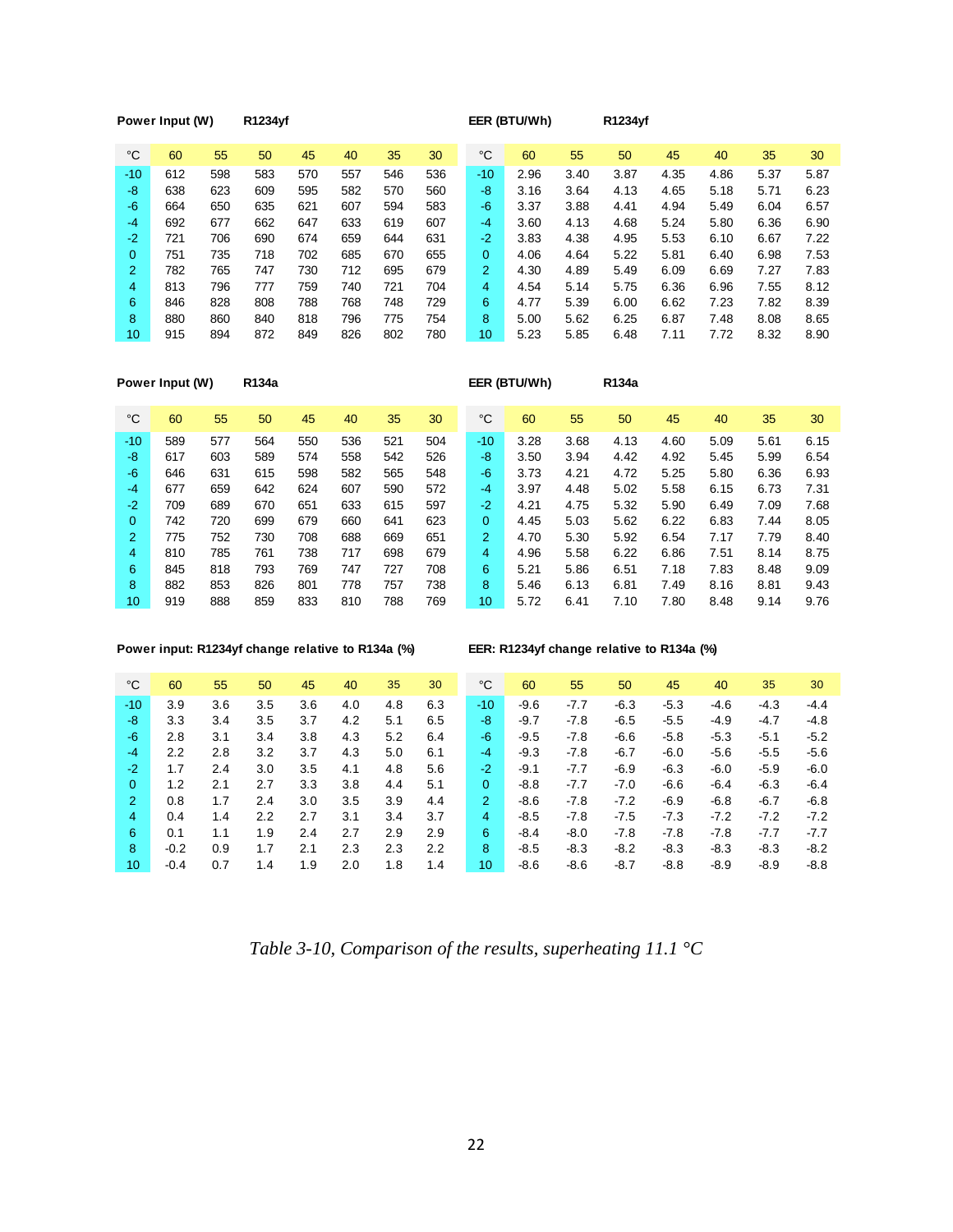## **3.3. Superheating 22.2 °C**

| <b>AVERAGE</b>     | T cond            | T evap         | T return gas   | <b>T</b> Superheat | <b>Cool. Capacity</b> | Power input | <b>Current</b> | <b>EER</b> | <b>Mass flow</b> |
|--------------------|-------------------|----------------|----------------|--------------------|-----------------------|-------------|----------------|------------|------------------|
| <b>REFRIGERANT</b> | $\rm (^{\circ}C)$ | $(C^{\circ}C)$ | $(C^{\circ}C)$ | $(C^{\circ}C)$     | BTU/h                 | W           | $\mathbf{A}$   | (BTU/Wh)   | kg/h             |
| R134a              | 30                | $-10$          | 12.2           | 22.2               | 3252.7                | 504.3       | 6.45           | 6.45       | 20.26            |
| R134a              | 30                | $-5$           | 17.2           | 22.2               | 4138.6                | 557.6       | 6.72           | 7.42       | 25.26            |
| R <sub>134</sub> a | 30                | $\Omega$       | 22.2           | 22.2               | 5215.1                | 618.7       | 7.06           | 8.43       | 31.22            |
| R134a              | 30                | 5              | 27.2           | 22.2               | 6421.6                | 691.2       | 7.53           | 9.29       | 37.66            |
| R <sub>134</sub> a | 30                | 10             | 32.2           | 22.2               | 7855.1                | 761.1       | 7.90           | 10.32      | 45.82            |
| R134a              | 45                | $-10$          | 12.2           | 22.2               | 2670.1                | 548.6       | 6.67           | 4.87       | 19.16            |
| R134a              | 45                | $-5$           | 17.2           | 22.2               | 3462.8                | 610.8       | 7.02           | 5.67       | 24.29            |
| R134a              | 45                | $\Omega$       | 22.2           | 22.2               | 4413.9                | 677.9       | 7.44           | 6.51       | 30.26            |
| R134a              | 45                | 5              | 27.2           | 22.2               | 5535.5                | 750.5       | 7.93           | 7.38       | 37.15            |
| R <sub>134</sub> a | 45                | 10             | 32.2           | 22.2               | 6808.0                | 831.7       | 8.53           | 8.19       | 44.72            |
| R134a              | 60                | $-10$          | 12.2           | 22.2               | 2066.3                | 589.4       | 6.90           | 3.51       | 17.69            |
| R134a              | 60                | $-5$           | 17.2           | 22.2               | 2728.1                | 661.5       | 7.33           | 4.12       | 22.67            |
| R134a              | 60                | $\overline{0}$ | 22.2           | 22.2               | 3522.8                | 740.5       | 7.86           | 4.76       | 28.54            |
| R <sub>134</sub> a | 60                | 5              | 27.2           | 22.2               | 4448.9                | 828.4       | 8.50           | 5.37       | 35.15            |
| R134a              | 60                | 10             | 32.2           | 22.2               | 5523.2                | 922.0       | 9.21           | 5.99       | 42.57            |

## **3.3.1. Reference measurement with R134a**

*Table 3-11a, Measured data of NEK6214Z, refrigerant R134a, superheating 22.2 °C*

| <b>AVERAGE</b>     | T cond | T evap         | T return gas   | <b>T</b> Superheat | <b>Cool. Capacity</b> | Power input   | <b>Current</b> | <b>EER</b>    | <b>Mass flow</b> |
|--------------------|--------|----------------|----------------|--------------------|-----------------------|---------------|----------------|---------------|------------------|
| <b>REFRIGERANT</b> | (C)    | $(C^{\circ}C)$ | $(C^{\circ}C)$ | $(C^{\circ}C)$     | $\frac{0}{6}$         | $\frac{0}{6}$ | $\%$           | $\frac{0}{6}$ | $\frac{0}{6}$    |
| R134a              | 30     | $-10$          | 12.2           | 22.2               | 2.6                   | 0.9           | 6.3            | 3.5           | 2.4              |
| R134a              | 30     | $-5$           | 17.2           | 22.2               | 0.8                   | 0.9           | 5.9            | 1.7           | 0.8              |
| R <sub>134</sub> a | 30     | $\Omega$       | 22.2           | 22.2               | 0.3                   | 1.0           | 5.4            | 1.3           | 0.3              |
| R134a              | 30     | 5              | 27.2           | 22.2               | 0.2                   | 0.5           | 4.4            | 0.8           | 0.4              |
| R134a              | 30     | 10             | 32.2           | 22.2               | 0.4                   | 1.2           | 4.9            | 0.8           | 0.5              |
| R134a              | 45     | $-10$          | 12.2           | 22.2               | 0.2                   | 1.1           | 5.8            | 1.3           | 0.1              |
| R134a              | 45     | $-5$           | 17.2           | 22.2               | 1.4                   | 0.3           | 4.7            | 1.8           | 1.2              |
| R <sub>134</sub> a | 45     | $\Omega$       | 22.2           | 22.2               | 0.1                   | $0.0\,$       | 3.6            | 0.1           | 0.1              |
| R134a              | 45     | 5              | 27.2           | 22.2               | 0.6                   | 0.1           | 3.3            | 0.5           | 0.6              |
| R134a              | 45     | 10             | 32.2           | 22.2               | 0.2                   | 0.5           | 3.2            | 0.2           | 0.0              |
| R134a              | 60     | $-10$          | 12.2           | 22.2               | 0.8                   | 0.5           | 5.0            | 1.3           | 0.9              |
| R134a              | 60     | $-5$           | 17.2           | 22.2               | 0.6                   | 0.3           | 4.1            | 0.4           | 0.3              |
| R <sub>134</sub> a | 60     | $\Omega$       | 22.2           | 22.2               | 1.0                   | 0.5           | 3.6            | 1.4           | 1.1              |
| R134a              | 60     | 5              | 27.2           | 22.2               | 0.1                   | 0.3           | 3.0            | 0.3           | 0.3              |
| R134a              | 60     | 10             | 32.2           | 22.2               | 0.3                   | 0.5           | 2.8            | 0.8           | 0.3              |

*Table 3-11b., Difference (abs %) between 2 measured pieces of NEK6214Z, refrigerant R134a, superheating 22.2 °C*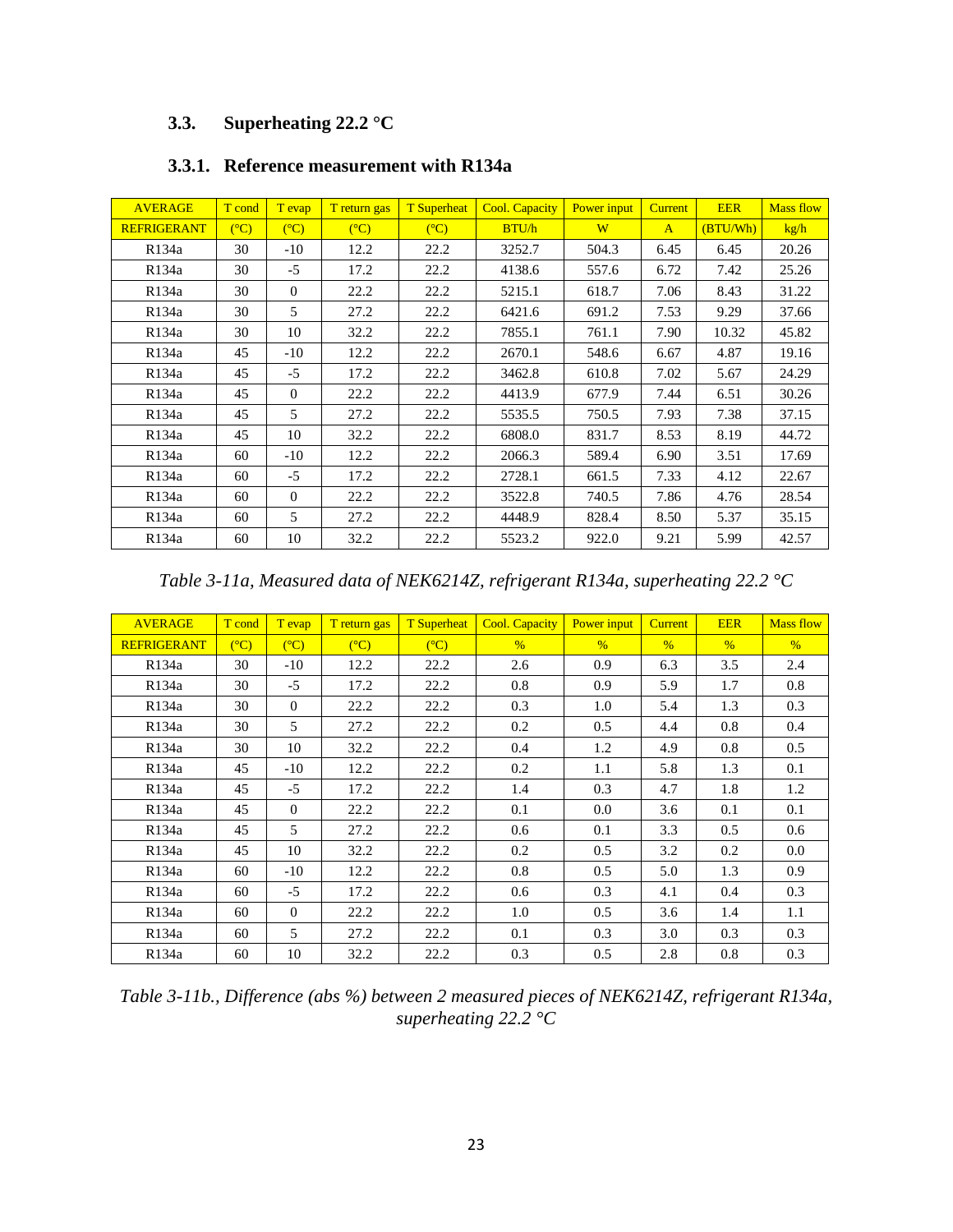| Coefficients   | Capacity (BTU/h, °C) | Mass flow (kg, $^{\circ}$ C) | Power input $(W, {}^{\circ}C)$ |
|----------------|----------------------|------------------------------|--------------------------------|
| C <sub>1</sub> | $5.829E+03$          | $3.633E + 01$                | $5.053E+02$                    |
| C <sub>2</sub> | $2.400E + 02$        | $1.110E + 00$                | 1.479E+01                      |
| C <sub>3</sub> | $9.056E + 00$        | $-3.559E-01$                 | $4.257E + 00$                  |
| C <sub>4</sub> | $4.306E + 00$        | 2.241E-02                    | 1.020E-01                      |
| C <sub>5</sub> | 3.960E-01            | 7.946E-03                    | $-1.467E-01$                   |
| C <sub>6</sub> | $-1.211E+00$         | 8.318E-03                    | $-2.246E-02$                   |
| C <sub>7</sub> | 9.822E-03            | 1.156E-04                    | $-1.756E-03$                   |
| C8             | $-2.559E-02$         | $-1.124E-04$                 | 6.952E-04                      |
| C9             | $-2.554E-02$         | $-9.777E-05$                 | 3.000E-03                      |
| C10            | 6.965E-03            | $-7.584E-05$                 | 2.839E-04                      |

*Table 3-12, Coefficients C1 – C10 for NEK6214Z, refrigerant R134a, superheating 22.2 °C*

### *CURVE-FITTED CHARTS*

![](_page_24_Figure_3.jpeg)

*Figure 3-17, Cooling capacity of NEK6214Z, refrigerant R134a, superheating 22.2 °C*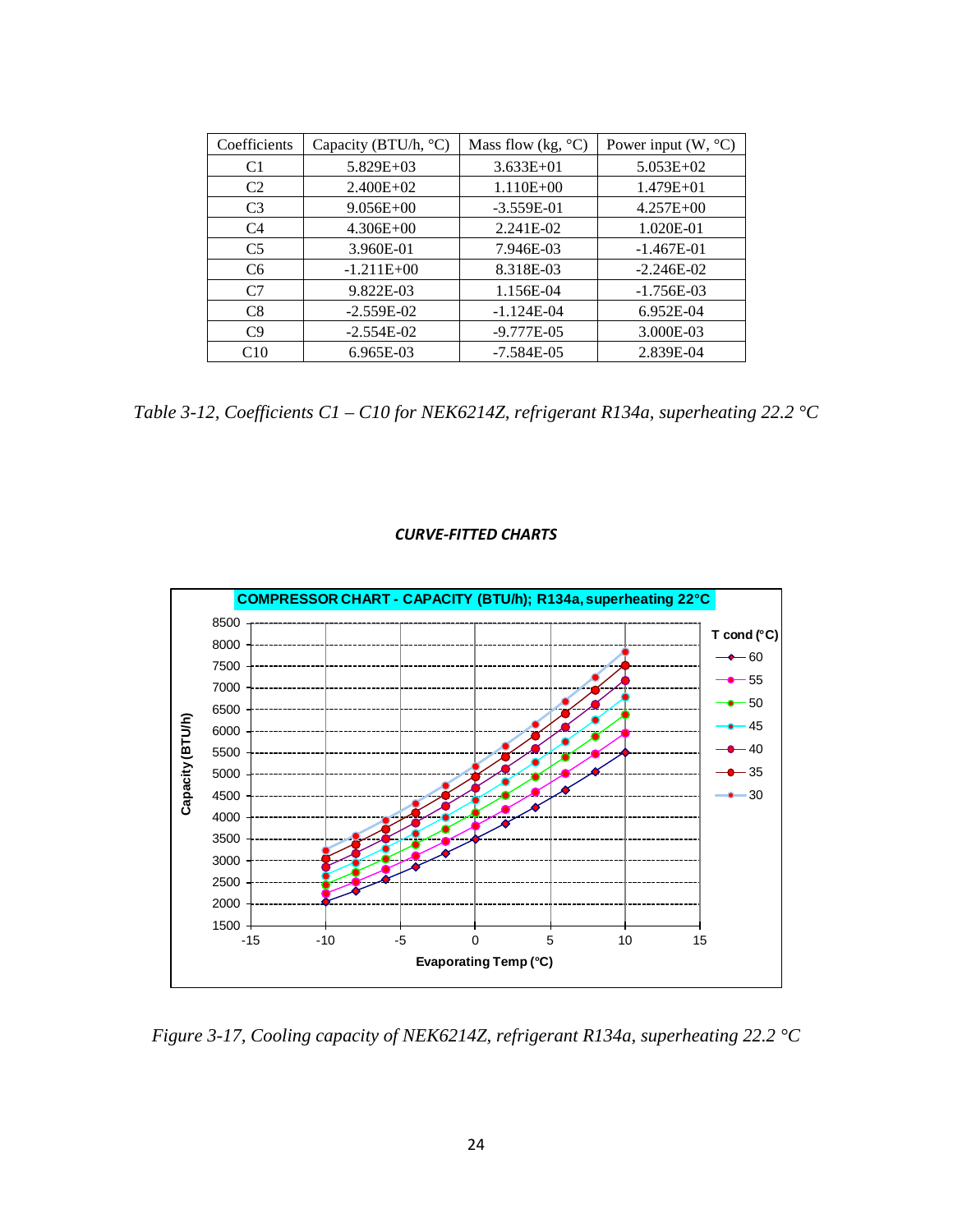![](_page_25_Figure_0.jpeg)

*Figure 3-18, Mass flow of NEK6214Z, refrigerant R134a, superheating 22.2 °C*

![](_page_25_Figure_2.jpeg)

*Figure 3-19, Power input of NEK6214Z, refrigerant R134a, superheating 22.2 °C*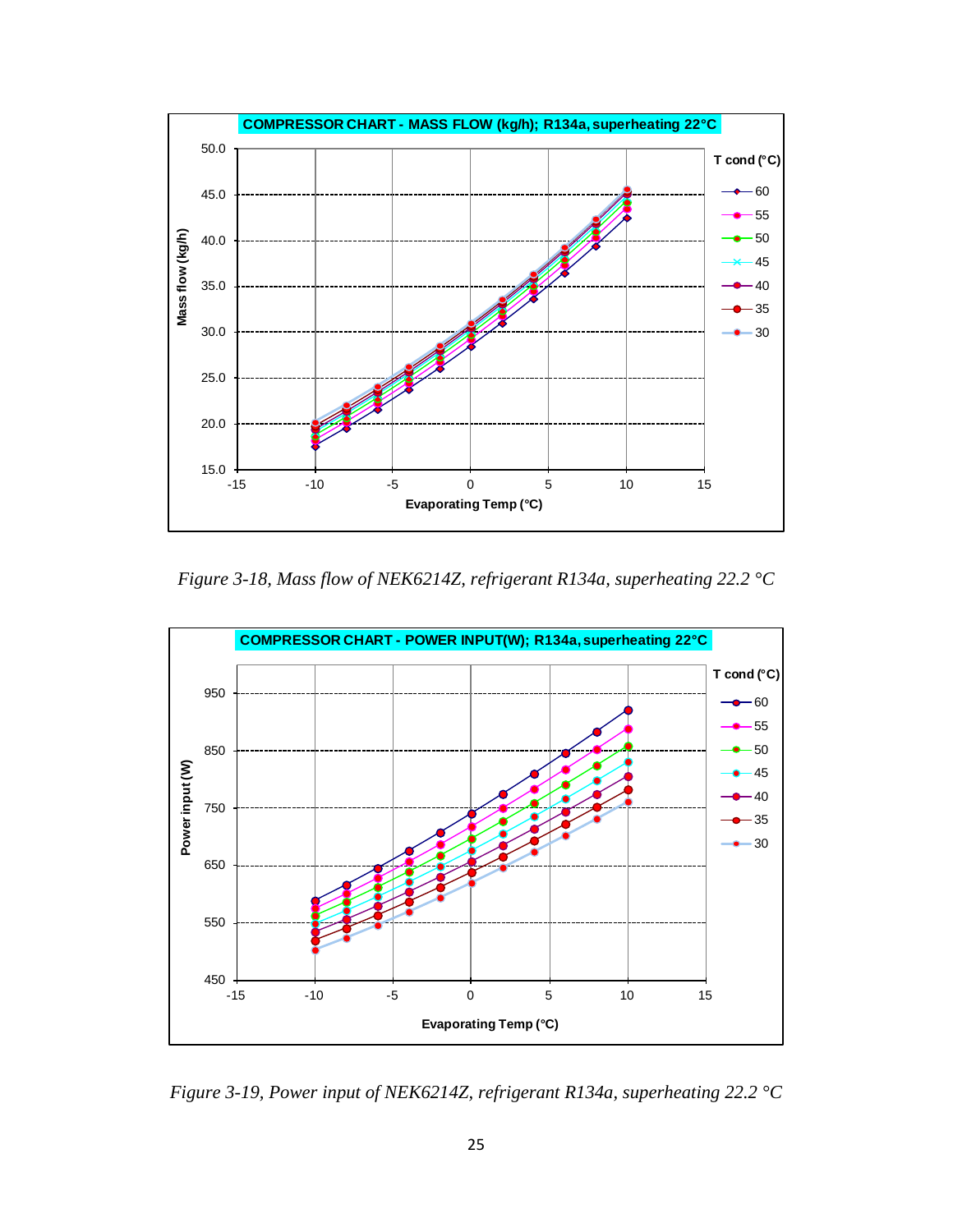![](_page_26_Figure_0.jpeg)

*Figure 3-20, EER of NEK6214Z, refrigerant R134a, superheating 22.2 °C*

| <b>AVERAGE</b>     | T cond         | T evap         | T return gas   | <b>T</b> Superheat | <b>Cool. Capacity</b> | Power input | <b>Current</b> | <b>EER</b> | <b>Mass flow</b> |
|--------------------|----------------|----------------|----------------|--------------------|-----------------------|-------------|----------------|------------|------------------|
| <b>REFRIGERANT</b> | $(C^{\circ}C)$ | $(C^{\circ}C)$ | $(C^{\circ}C)$ | $(C^{\circ}C)$     | BTU/h                 | W           | $\mathbf{A}$   | (BTU/Wh)   | kg/h             |
| R1234yf            | 30             | $-10$          | 12.2           | 22.2               | 3340.7                | 531.6       | 6.60           | 6.28       | 25.91            |
| R1234yf            | 30             | $-5$           | 17.2           | 22.2               | 4207.4                | 589.9       | 6.96           | 7.13       | 31.75            |
| R1234yf            | 30             | $\Omega$       | 22.2           | 22.2               | 5251.6                | 654.2       | 7.36           | 8.03       | 38.59            |
| R1234yf            | 30             | 5              | 27.2           | 22.2               | 6329.3                | 719.6       | 7.77           | 8.80       | 45.35            |
| R1234yf            | 30             | 10             | 32.2           | 22.2               | 7640.1                | 791.3       | 8.25           | 9.66       | 54.43            |
| R1234yf            | 45             | $-10$          | 12.2           | 22.2               | 2691.8                | 571.1       | 6.83           | 4.71       | 24.85            |
| R1234yf            | 45             | $-5$           | 17.2           | 22.2               | 3447.5                | 631.9       | 7.18           | 5.46       | 30.84            |
| R1234yf            | 45             | $\Omega$       | 22.2           | 22.2               | 4348.9                | 698.3       | 7.61           | 6.23       | 37.72            |
| R1234yf            | 45             | 5              | 27.2           | 22.2               | 5386.5                | 770.8       | 8.11           | 6.99       | 45.36            |
| R1234yf            | 45             | 10             | 32.2           | 22.2               | 6571.7                | 854.9       | 8.74           | 7.69       | 53.62            |
| R1234yf            | 60             | $-10$          | 12.2           | 22.2               | 1996.7                | 612.0       | 7.15           | 3.26       | 23.16            |
| R1234yf            | 60             | $-5$           | 17.2           | 22.2               | 2604.0                | 677.6       | 7.50           | 3.84       | 29.01            |
| R1234yf            | 60             | $\Omega$       | 22.2           | 22.2               | 3336.5                | 753.2       | 7.97           | 4.43       | 35.75            |
| R1234yf            | 60             | 5              | 27.2           | 22.2               | 4216.2                | 832.5       | 8.56           | 5.06       | 43.59            |
| R1234yf            | 60             | 10             | 32.2           | 22.2               | 5194.0                | 918.6       | 9.22           | 5.65       | 51.82            |

## **3.3.2. Measurement with new refrigerant R1234yf**

*Table 3-13a, Measured data of NEK6214Z, refrigerant R1234yf, superheating 22.2 °C*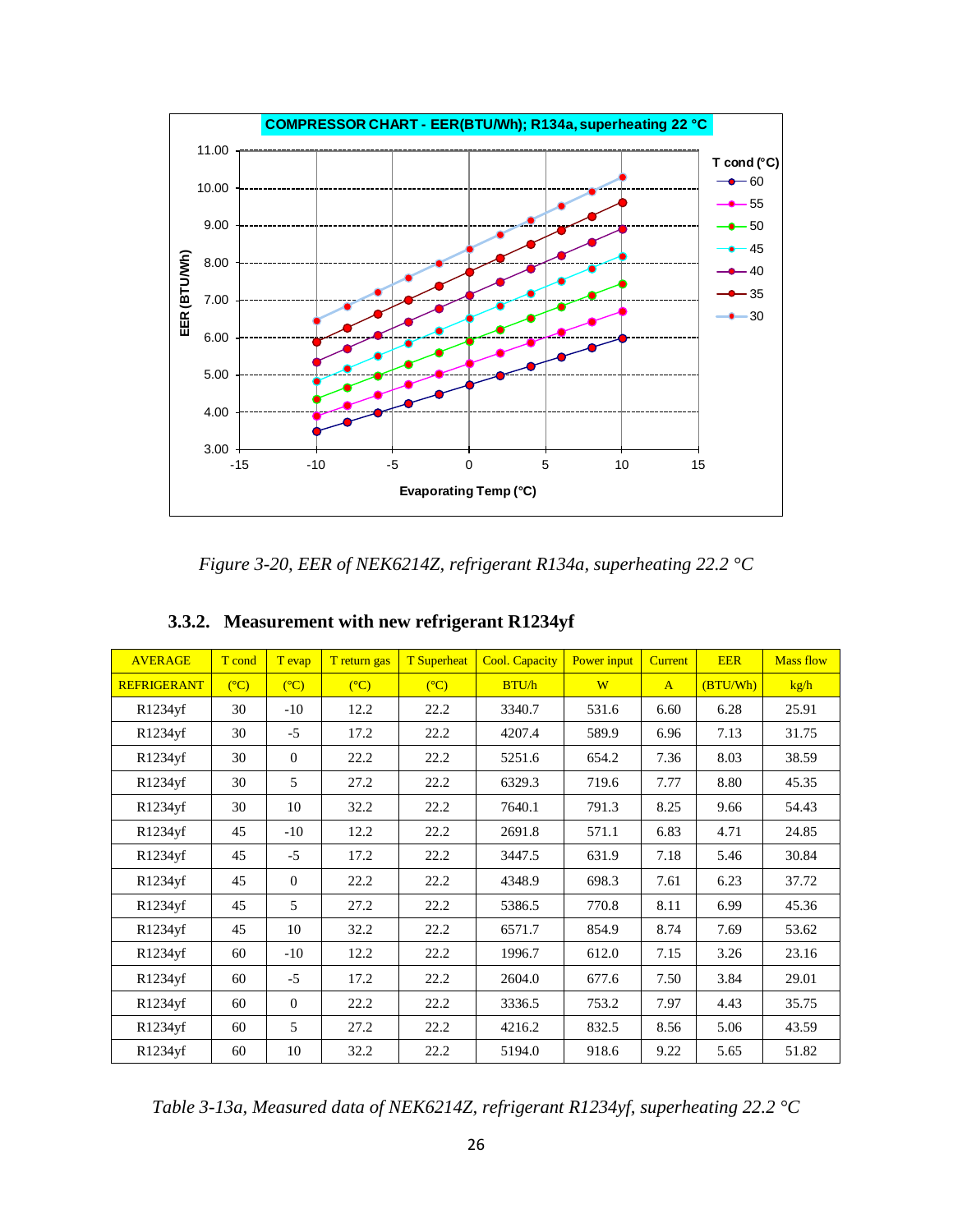| <b>AVERAGE</b>     | T cond | T evap   | T return gas   | <b>T</b> Superheat | <b>Cool. Capacity</b> | Power input   | <b>Current</b> | <b>EER</b>    | <b>Mass flow</b> |
|--------------------|--------|----------|----------------|--------------------|-----------------------|---------------|----------------|---------------|------------------|
| <b>REFRIGERANT</b> | (C)    | (C)      | $(C^{\circ}C)$ | $(C^{\circ}C)$     | $\%$                  | $\frac{9}{6}$ | $\%$           | $\frac{9}{6}$ | $\frac{9}{6}$    |
| R1234yf            | 30     | $-10$    | 12.2           | 22.2               | 1.0                   | 0.3           | 5.3            | 0.7           | 1.2              |
| R1234yf            | 30     | $-5$     | 17.2           | 22.2               | 0.8                   | 0.2           | 4.8            | 0.5           | 0.8              |
| R1234yf            | 30     | $\Omega$ | 22.2           | 22.2               | 0.5                   | 0.6           | 4.6            | 0.1           | 0.5              |
| R1234yf            | 30     | 5        | 27.2           | 22.2               | 0.7                   | 0.7           | 4.0            | 0.1           | 0.8              |
| R1234yf            | 30     | 10       | 32.2           | 22.2               | 0.4                   | 1.0           | 3.6            | 1.4           | 0.4              |
| R1234yf            | 30     | $-10$    | 12.2           | 22.2               | 0.3                   | 0.7           | 5.3            | 1.0           | 0.3              |
| R1234yf            | 45     | $-5$     | 17.2           | 22.2               | 0.6                   | 0.1           | 4.0            | 0.7           | 0.4              |
| R1234yf            | 45     | $\theta$ | 22.2           | 22.2               | 0.3                   | 0.4           | 3.9            | 0.1           | 0.3              |
| R1234yf            | 45     | 5        | 27.2           | 22.2               | 0.5                   | 0.2           | 2.9            | 0.4           | 0.6              |
| R1234yf            | 45     | 10       | 32.2           | 22.2               | 2.3                   | 0.6           | 2.2            | 1.7           | 2.3              |
| R1234yf            | 60     | $-10$    | 12.2           | 22.2               | 0.0                   | 0.3           | 3.2            | 0.3           | 0.1              |
| R1234yf            | 60     | $-5$     | 17.2           | 22.2               | 0.1                   | 0.3           | 4.1            | 0.2           | 0.1              |
| R1234yf            | 60     | $\theta$ | 22.2           | 22.2               | 0.8                   | 0.4           | 4.1            | 0.4           | 0.7              |
| R1234yf            | 60     | 5        | 27.2           | 22.2               | 1.2                   | 0.4           | 3.2            | 0.8           | 0.8              |
| R1234yf            | 60     | 10       | 32.2           | 22.2               | 0.1                   | 0.4           | 2.8            | 0.3           | 0.3              |

*Table 3-13b, Difference (abs %) between 2 measured pieces of NEK6214Z, refrigerant R1234yf, superheating 22.2 °C*

| Coefficients   | Capacity (BTU/h, °C) | Mass flow (kg, $^{\circ}C$ ) | Power input $(W, {}^{\circ}C)$ |
|----------------|----------------------|------------------------------|--------------------------------|
| C <sub>1</sub> | $6.750E+03$          | $3.928E + 01$                | 5.275E+02                      |
| C <sub>2</sub> | $2.145E+02$          | $1.251E + 00$                | $1.088E + 01$                  |
| C <sub>3</sub> | $-5.139E + 01$       | $-6.888E-02$                 | $5.653E + 00$                  |
| C <sub>4</sub> | $2.815E+00$          | 1.904E-02                    | 4.737E-02                      |
| C <sub>5</sub> | 8.712E-01            | 7.160E-03                    | 6.257E-02                      |
| C <sub>6</sub> | 1.117E-01            | 2.289E-03                    | $-6.692E-02$                   |
| C <sub>7</sub> | 6.757E-03            | 1.222E-04                    | 6.890E-04                      |
| C8             | $-3.196E-03$         | $-5.142E - 05$               | 1.599E-03                      |
| C <sub>9</sub> | $-2.978E-02$         | $-7.022E - 05$               | 1.863E-04                      |
| C10            | $-3.384E - 03$       | $-3.480E - 05$               | 5.829E-04                      |

*Table 3-14, Coefficients C1 – C10 for NEK6214Z, refrigerant R1234yf, superheating 22.2 °C*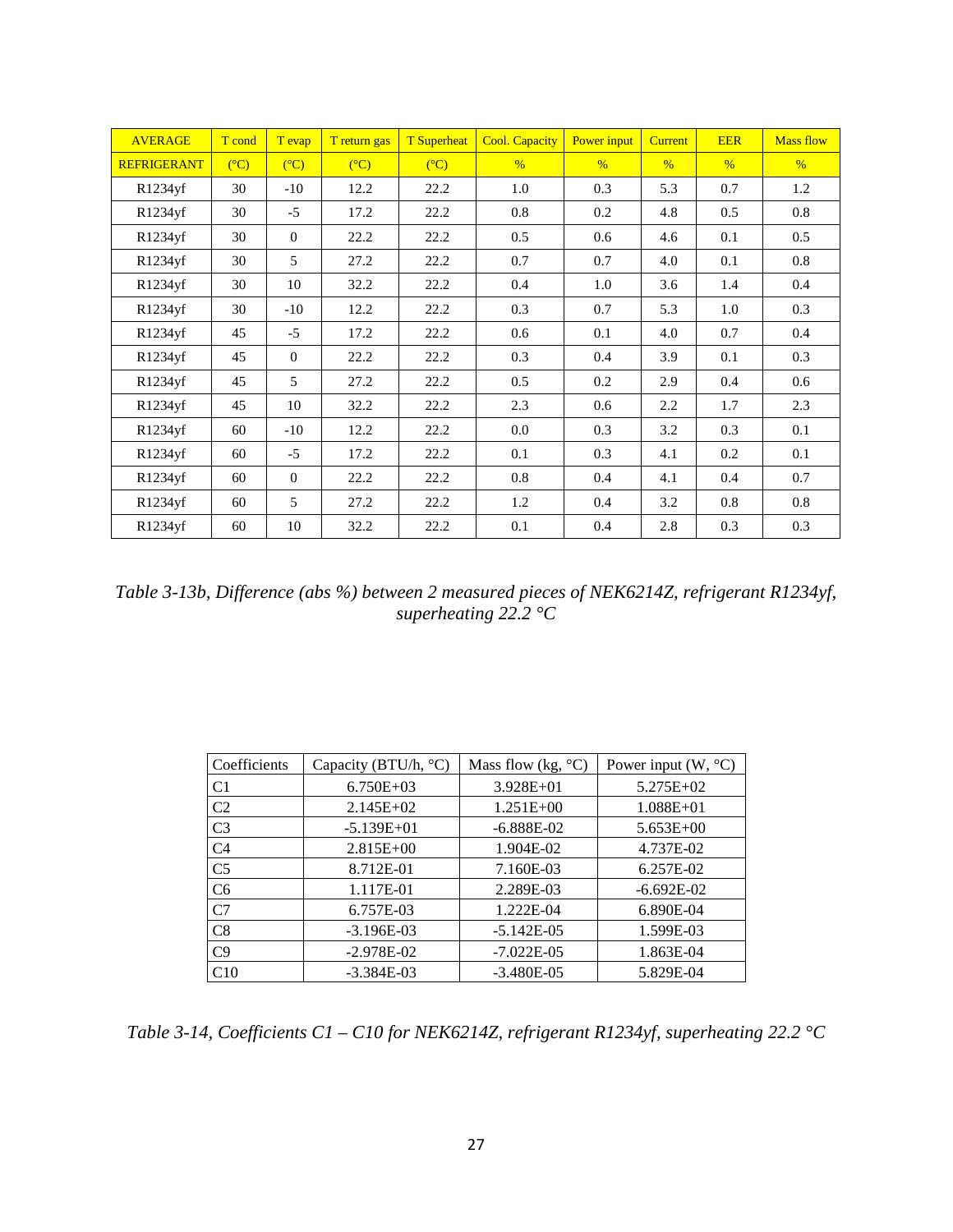### *CURVE-FITTED CHARTS*

![](_page_28_Figure_1.jpeg)

*Figure 3-21, Cooling capacity of NEK6214Z, refrigerant R1234yf, superheating 22.2 °C*

![](_page_28_Figure_3.jpeg)

*Figure 3-22, Mass flow of NEK6214Z, refrigerant R1234yf, superheating 22.2 °C*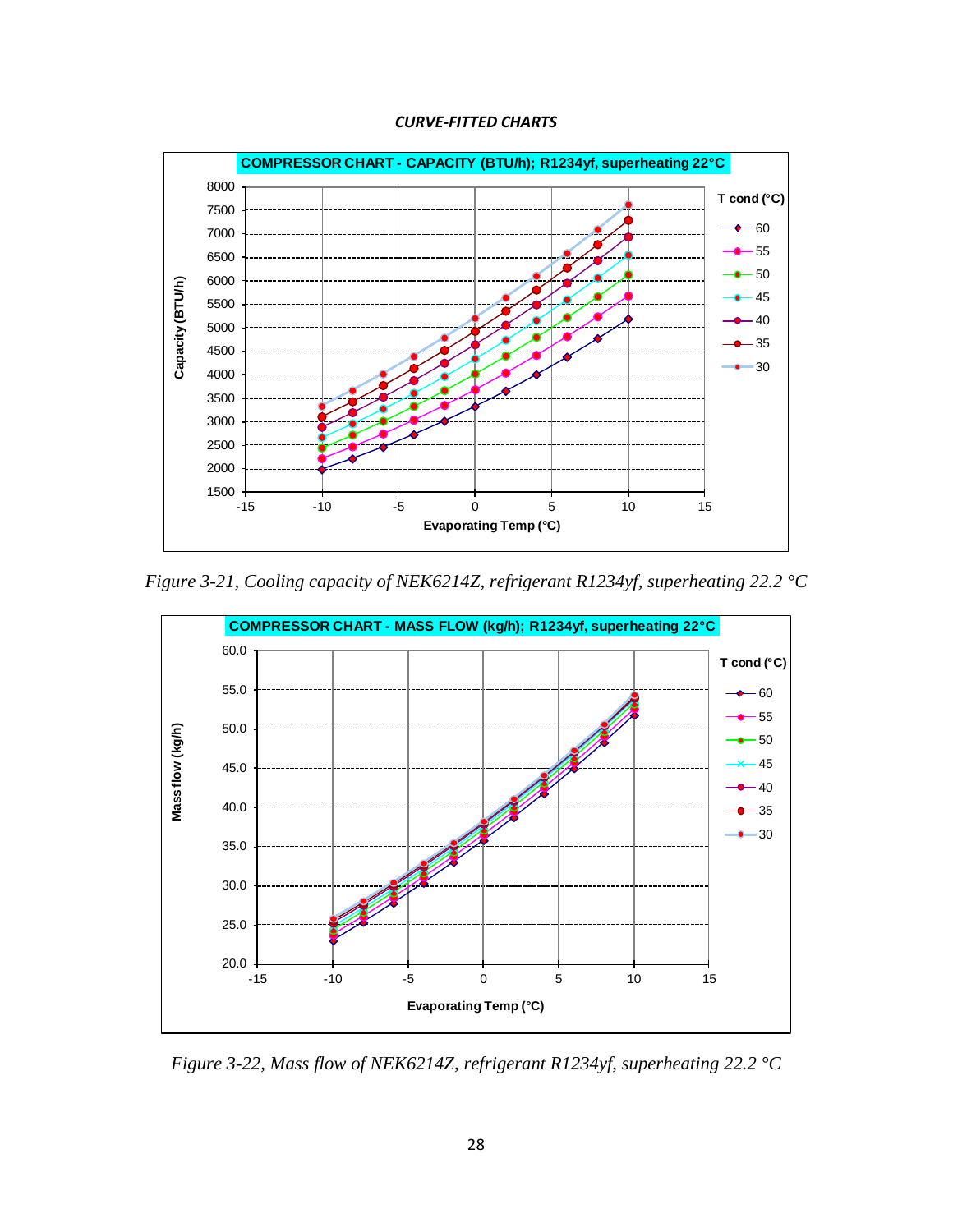![](_page_29_Figure_0.jpeg)

*Figure 3-23, Power input of NEK6214Z, refrigerant R1234yf, superheating 22.2 °C*

![](_page_29_Figure_2.jpeg)

*Figure 3-24, EER of NEK6214Z, refrigerant R1234yf, superheating 22.2 °C*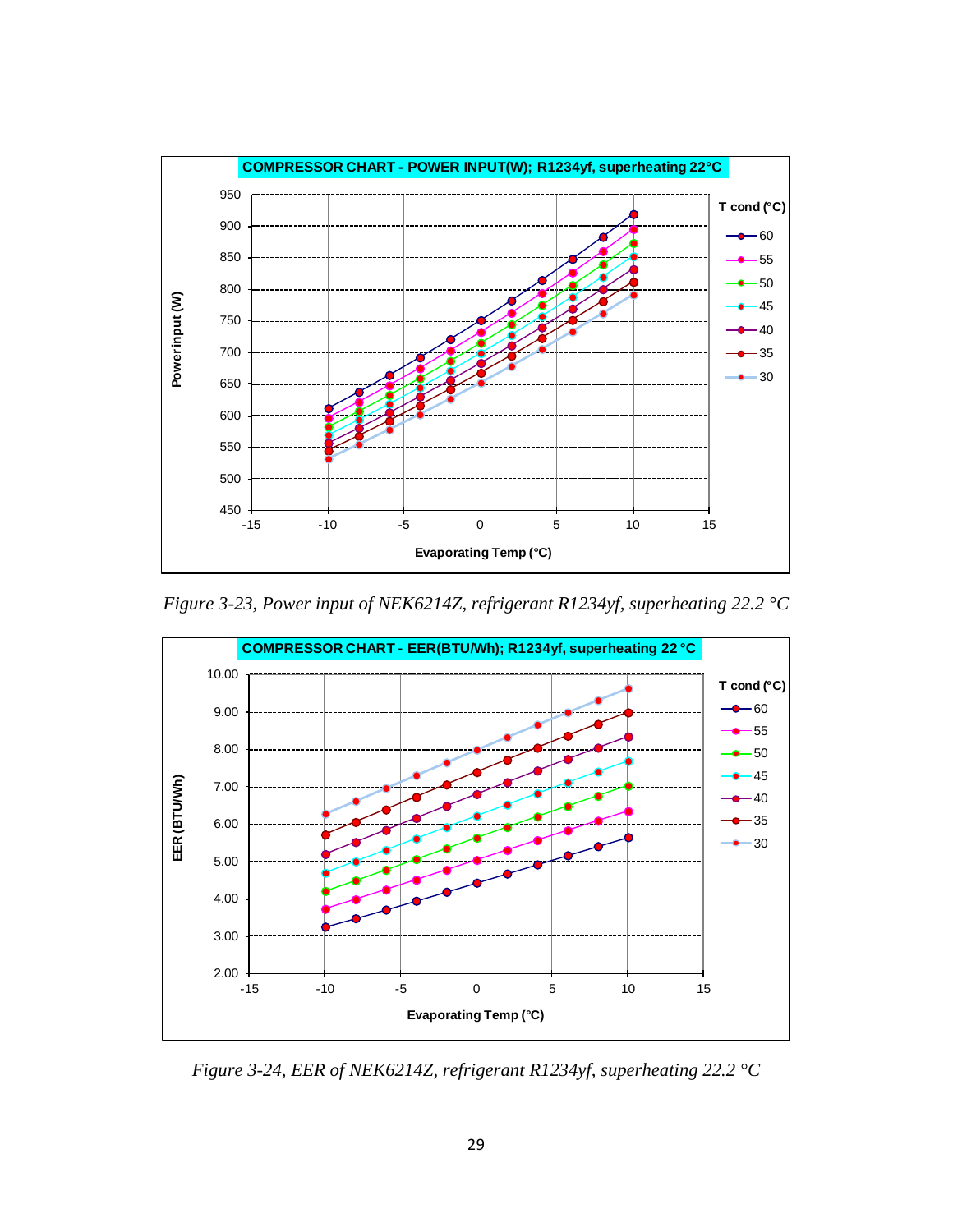|                | Capacity (BTU/h) |      | R1234vf |      |      |      |      |                  | Mass Flow (kg/h) |       | R1234vf |       |       |       |       |
|----------------|------------------|------|---------|------|------|------|------|------------------|------------------|-------|---------|-------|-------|-------|-------|
| °C             | 60               | 55   | 50      | 45   | 40   | 35   | 30   | °C               | 60               | 55    | 50      | 45    | 40    | 35    | 30    |
| $-10$          | 1998             | 2233 | 2460    | 2682 | 2902 | 3122 | 3345 | $-10$            | 23.07            | 23.80 | 24.40   | 24.88 | 25.28 | 25.63 | 25.93 |
| -8             | 2226             | 2486 | 2735    | 2976 | 3212 | 3445 | 3678 | -8               | 25.41            | 26.14 | 26.73   | 27.20 | 27.58 | 27.90 | 28.17 |
| $-6$           | 2474             | 2759 | 3030    | 3290 | 3542 | 3788 | 4031 | -6               | 27.85            | 28.59 | 29.17   | 29.63 | 29.99 | 30.28 | 30.52 |
| -4             | 2742             | 3051 | 3345    | 3624 | 3893 | 4152 | 4406 | $-4$             | 30.41            | 31.15 | 31.73   | 32.18 | 32.52 | 32.78 | 32.99 |
| $-2$           | 3030             | 3365 | 3681    | 3980 | 4264 | 4537 | 4801 | $-2$             | 33.08            | 33.82 | 34.40   | 34.85 | 35.17 | 35.42 | 35.60 |
| 0              | 3338             | 3699 | 4037    | 4356 | 4657 | 4943 | 5218 | $\overline{0}$   | 35.87            | 36.62 | 37.21   | 37.64 | 37.96 | 38.18 | 38.33 |
| $\overline{2}$ | 3668             | 4054 | 4415    | 4753 | 5071 | 5371 | 5656 | $\overline{2}$   | 38.79            | 39.55 | 40.14   | 40.57 | 40.88 | 41.08 | 41.21 |
| 4              | 4019             | 4431 | 4815    | 5172 | 5507 | 5821 | 6117 | 4                | 41.84            | 42.62 | 43.21   | 43.64 | 43.94 | 44.12 | 44.23 |
| 6              | 4392             | 4829 | 5236    | 5614 | 5965 | 6293 | 6600 | 6                | 45.03            | 45.83 | 46.42   | 46.86 | 47.14 | 47.32 | 47.40 |
| 8              | 4786             | 5250 | 5680    | 6077 | 6446 | 6788 | 7106 | 8                | 48.37            | 49.18 | 49.79   | 50.22 | 50.51 | 50.67 | 50.73 |
| 10             | 5203             | 5693 | 6146    | 6564 | 6950 | 7306 | 7635 | 10 <sup>10</sup> | 51.86            | 52.69 | 53.31   | 53.74 | 54.03 | 54.18 | 54.50 |

## **3.3.3. Comparison of the results**

|                | Capacity (BTU/h) |      | R134a |      |      |      |      |                | Mass Flow (kg/h) |       | R134a |       |       |       |       |
|----------------|------------------|------|-------|------|------|------|------|----------------|------------------|-------|-------|-------|-------|-------|-------|
| °C             | 60               | 55   | 50    | 45   | 40   | 35   | 30   | $^{\circ}C$    | 60               | 55    | 50    | 45    | 40    | 35    | 30    |
| $-10$          | 2068             | 2259 | 2459  | 2665 | 2869 | 3067 | 3254 | $-10$          | 17.64            | 18.29 | 18.78 | 19.17 | 19.51 | 19.86 | 20.27 |
| -8             | 2317             | 2528 | 2747  | 2968 | 3186 | 3395 | 3590 | -8             | 19.60            | 20.27 | 20.76 | 21.14 | 21.46 | 21.79 | 22.17 |
| $-6$           | 2586             | 2819 | 3057  | 3295 | 3527 | 3747 | 3951 | $-6$           | 21.67            | 22.35 | 22.85 | 23.23 | 23.54 | 23.84 | 24.19 |
| -4             | 2876             | 3132 | 3390  | 3646 | 3892 | 4126 | 4340 | $-4$           | 23.84            | 24.55 | 25.06 | 25.44 | 25.74 | 26.03 | 26.35 |
| $-2$           | 3187             | 3467 | 3747  | 4021 | 4284 | 4531 | 4756 | $-2$           | 26.13            | 26.86 | 27.39 | 27.78 | 28.08 | 28.35 | 28.65 |
| 0              | 3519             | 3824 | 4127  | 4420 | 4701 | 4962 | 5200 | $\overline{0}$ | 28.54            | 29.30 | 29.85 | 30.25 | 30.55 | 30.81 | 31.09 |
| $\overline{2}$ | 3874             | 4205 | 4531  | 4845 | 5144 | 5421 | 5672 | 2              | 31.07            | 31.87 | 32.45 | 32.86 | 33.17 | 33.42 | 33.69 |
| 4              | 4252             | 4610 | 4960  | 5296 | 5614 | 5908 | 6173 | 4              | 33.74            | 34.57 | 35.18 | 35.61 | 35.93 | 36.19 | 36.45 |
| 6              | 4652             | 5038 | 5414  | 5773 | 6111 | 6423 | 6703 | 6              | 36.54            | 37.42 | 38.06 | 38.52 | 38.85 | 39.11 | 39.37 |
| 8              | 5077             | 5491 | 5893  | 6276 | 6636 | 6966 | 7263 | 8              | 39.48            | 40.41 | 41.09 | 41.58 | 41.93 | 42.20 | 42.45 |
| 10             | 5525             | 5970 | 6399  | 6807 | 7189 | 7539 | 7853 | 10             | 42.57            | 43.55 | 44.28 | 44.80 | 45.17 | 45.46 | 45.72 |

### **Capacity: R1234yf change relative to R134a (%) Mass flow: R1234yf change relative to R134a (%)**

| °C       | 60     | 55     | 50     | 45     | 40     | 35     | 30     | °C               | 60   | 55   | 50   | 45   | 40   | 35   | 30   |
|----------|--------|--------|--------|--------|--------|--------|--------|------------------|------|------|------|------|------|------|------|
| $-10$    | $-3.4$ | $-1.2$ | 0.0    | 0.7    | 1.1    | 1.8    | 2.8    | $-10$            | 30.7 | 30.1 | 29.9 | 29.8 | 29.6 | 29.0 | 27.9 |
| -8       | $-3.9$ | $-1.7$ | $-0.5$ | 0.3    | 0.8    | 1.5    | 2.5    | -8               | 29.6 | 29.0 | 28.8 | 28.7 | 28.5 | 28.0 | 27.1 |
| $-6$     | $-4.3$ | $-2.2$ | $-0.9$ | $-0.2$ | 0.4    | 1.1    | 2.0    | $-6$             | 28.5 | 27.9 | 27.7 | 27.6 | 27.4 | 27.0 | 26.2 |
| $-4$     | $-4.7$ | $-2.6$ | $-1.3$ | $-0.6$ | 0.0    | 0.6    | 1.5    | $-4$             | 27.5 | 26.9 | 26.6 | 26.5 | 26.3 | 26.0 | 25.2 |
| $-2$     | $-4.9$ | $-2.9$ | $-1.8$ | $-1.0$ | $-0.5$ | 0.1    | 0.9    | $-2$             | 26.6 | 25.9 | 25.6 | 25.4 | 25.3 | 24.9 | 24.3 |
| $\Omega$ | $-5.1$ | $-3.3$ | $-2.2$ | $-1.5$ | $-0.9$ | $-0.4$ | 0.3    | 0                | 25.7 | 25.0 | 24.6 | 24.4 | 24.2 | 23.9 | 23.3 |
| 2        | $-5.3$ | $-3.6$ | $-2.6$ | $-1.9$ | $-1.4$ | $-0.9$ | $-0.3$ | $\overline{2}$   | 24.8 | 24.1 | 23.7 | 23.5 | 23.2 | 22.9 | 22.3 |
| 4        | $-5.5$ | $-3.9$ | $-2.9$ | $-2.3$ | $-1.9$ | $-1.5$ | $-0.9$ | 4                | 24.0 | 23.3 | 22.8 | 22.5 | 22.3 | 21.9 | 21.4 |
| 6        | $-5.6$ | $-4.1$ | $-3.3$ | $-2.8$ | $-2.4$ | $-2.0$ | $-1.5$ | 6                | 23.2 | 22.5 | 22.0 | 21.6 | 21.4 | 21.0 | 20.4 |
| 8        | $-5.7$ | $-4.4$ | $-3.6$ | $-3.2$ | $-2.9$ | $-2.6$ | $-2.2$ | 8                | 22.5 | 21.7 | 21.2 | 20.8 | 20.5 | 20.1 | 19.5 |
| 10       | $-5.8$ | $-4.6$ | $-4.0$ | $-3.6$ | $-3.3$ | $-3.1$ | $-2.8$ | 10 <sup>10</sup> | 21.8 | 21.0 | 20.4 | 20.0 | 19.6 | 19.2 | 19.2 |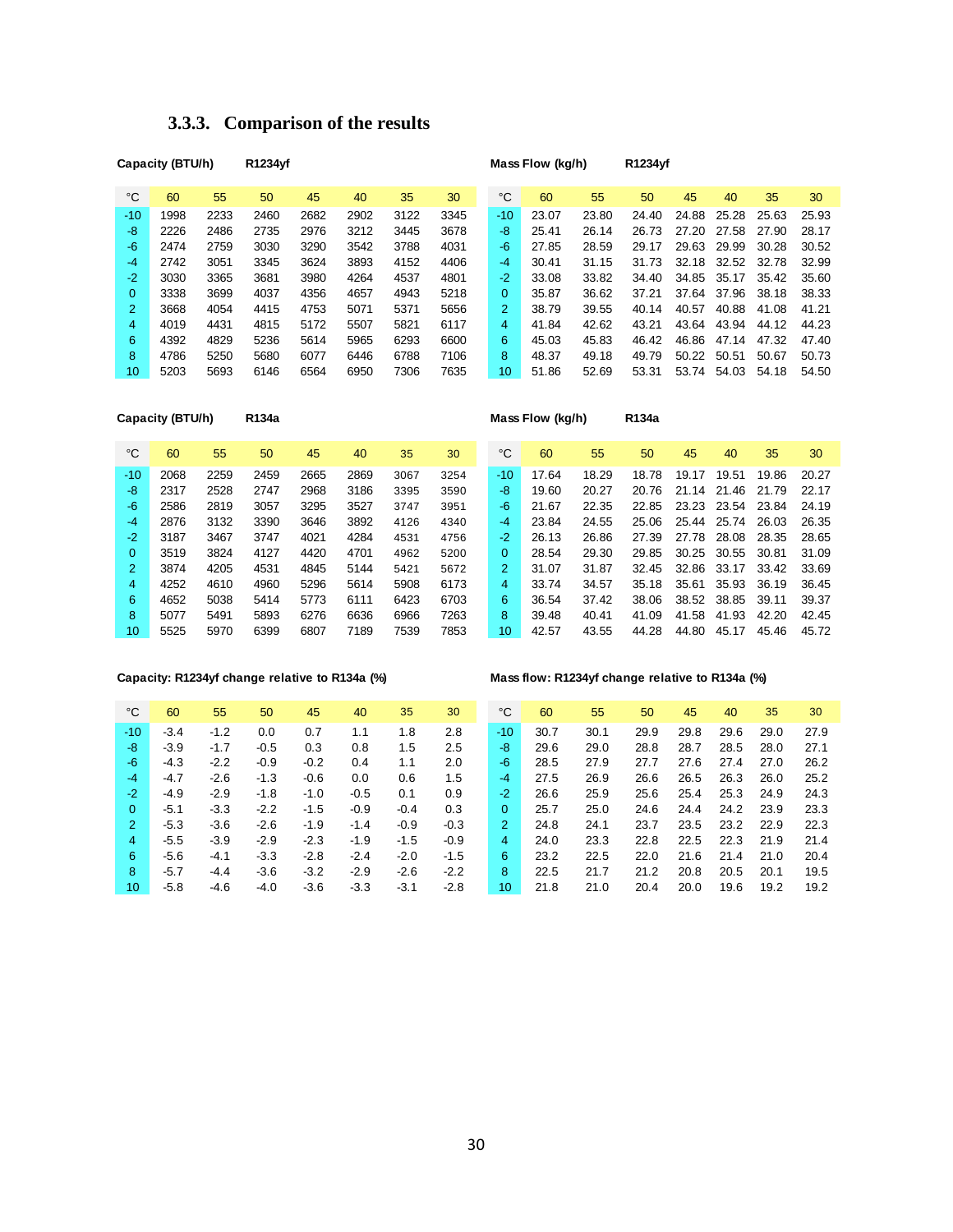|                | Power Input (W) |     | R1234yf |     |     |     |     |                | EER (BTU/Wh) |      | R1234yf |      |      |      |      |
|----------------|-----------------|-----|---------|-----|-----|-----|-----|----------------|--------------|------|---------|------|------|------|------|
| °C             | 60              | 55  | 50      | 45  | 40  | 35  | 30  | $^{\circ}C$    | 60           | 55   | 50      | 45   | 40   | 35   | 30   |
| $-10$          | 612             | 597 | 583     | 570 | 557 | 545 | 532 | $-10$          | 3.26         | 3.74 | 4.22    | 4.71 | 5.21 | 5.73 | 6.28 |
| -8             | 638             | 622 | 608     | 594 | 581 | 568 | 555 | -8             | 3.49         | 4.00 | 4.50    | 5.01 | 5.53 | 6.06 | 6.63 |
| -6             | 665             | 648 | 633     | 619 | 606 | 592 | 578 | -6             | 3.72         | 4.25 | 4.78    | 5.31 | 5.85 | 6.40 | 6.97 |
| $-4$           | 693             | 675 | 660     | 645 | 631 | 617 | 602 | -4             | 3.96         | 4.52 | 5.07    | 5.62 | 6.17 | 6.73 | 7.31 |
| $-2$           | 722             | 704 | 687     | 672 | 657 | 642 | 627 | $-2$           | 4.20         | 4.78 | 5.36    | 5.92 | 6.49 | 7.07 | 7.66 |
| 0              | 752             | 733 | 716     | 699 | 684 | 668 | 653 | $\mathbf{0}$   | 4.44         | 5.05 | 5.64    | 6.23 | 6.81 | 7.40 | 8.00 |
| $\overline{2}$ | 783             | 763 | 745     | 728 | 712 | 695 | 679 | $\overline{2}$ | 4.69         | 5.31 | 5.93    | 6.53 | 7.13 | 7.72 | 8.33 |
| 4              | 815             | 795 | 776     | 758 | 740 | 723 | 706 | 4              | 4.93         | 5.58 | 6.21    | 6.83 | 7.44 | 8.05 | 8.67 |
| 6              | 849             | 827 | 807     | 788 | 770 | 752 | 734 | 6              | 5.17         | 5.84 | 6.49    | 7.12 | 7.75 | 8.37 | 9.00 |
| 8              | 884             | 861 | 840     | 820 | 801 | 782 | 762 | 8              | 5.42         | 6.10 | 6.76    | 7.41 | 8.05 | 8.68 | 9.32 |
| 10             | 920             | 896 | 874     | 853 | 832 | 812 | 792 | 10             | 5.66         | 6.35 | 7.03    | 7.70 | 8.35 | 8.99 | 9.64 |

|                | Power Input (W) |     | R134a |     |     |     |     | EER (BTU/Wh)   |      | R134a |      |      |      |      |       |
|----------------|-----------------|-----|-------|-----|-----|-----|-----|----------------|------|-------|------|------|------|------|-------|
| $^{\circ}C$    | 60              | 55  | 50    | 45  | 40  | 35  | 30  | $^{\circ}$ C   | 60   | 55    | 50   | 45   | 40   | 35   | 30    |
| $-10$          | 589             | 576 | 563   | 550 | 535 | 520 | 504 | $-10$          | 3.51 | 3.92  | 4.37 | 4.85 | 5.36 | 5.90 | 6.46  |
| -8             | 617             | 602 | 587   | 573 | 557 | 541 | 524 | -8             | 3.76 | 4.20  | 4.68 | 5.18 | 5.72 | 6.27 | 6.84  |
| $-6$           | 646             | 629 | 613   | 597 | 580 | 564 | 547 | -6             | 4.00 | 4.48  | 4.99 | 5.52 | 6.08 | 6.65 | 7.23  |
| $-4$           | 676             | 658 | 640   | 622 | 605 | 588 | 570 | -4             | 4.25 | 4.76  | 5.30 | 5.86 | 6.43 | 7.02 | 7.61  |
| $-2$           | 708             | 688 | 668   | 649 | 631 | 613 | 595 | $-2$           | 4.50 | 5.04  | 5.61 | 6.19 | 6.79 | 7.39 | 8.00  |
| 0              | 741             | 719 | 697   | 677 | 658 | 639 | 620 | $\mathbf{0}$   | 4.75 | 5.32  | 5.92 | 6.53 | 7.15 | 7.77 | 8.38  |
| $\overline{2}$ | 775             | 751 | 728   | 706 | 686 | 666 | 647 | $\overline{2}$ | 5.00 | 5.60  | 6.22 | 6.86 | 7.50 | 8.14 | 8.76  |
| 4              | 811             | 784 | 759   | 736 | 715 | 694 | 675 | 4              | 5.25 | 5.88  | 6.53 | 7.19 | 7.86 | 8.51 | 9.15  |
| 6              | 847             | 818 | 792   | 767 | 744 | 723 | 703 | 6              | 5.49 | 6.16  | 6.84 | 7.52 | 8.21 | 8.88 | 9.53  |
| 8              | 884             | 853 | 825   | 799 | 775 | 753 | 732 | 8              | 5.74 | 6.44  | 7.14 | 7.86 | 8.56 | 9.25 | 9.92  |
| 10             | 922             | 889 | 859   | 831 | 806 | 783 | 762 | 10             | 5.99 | 6.72  | 7.45 | 8.19 | 8.92 | 9.63 | 10.31 |

### **Power input: R1234yf change relative to R134a (%) EER: R1234yf change relative to R134a (%)**

| °C              | 60     | 55  | 50  | 45  | 40  | 35  | 30  | °C             | 60     | 55     | 50     | 45     | 40     | 35     | 30     |
|-----------------|--------|-----|-----|-----|-----|-----|-----|----------------|--------|--------|--------|--------|--------|--------|--------|
| $-10$           | 3.9    | 3.5 | 3.5 | 3.7 | 4.1 | 4.8 | 5.7 | $-10$          | $-7.0$ | $-4.5$ | $-3.4$ | $-2.9$ | $-2.9$ | $-2.9$ | $-2.8$ |
| -8              | 3.4    | 3.3 | 3.4 | 3.8 | 4.3 | 5.0 | 5.8 | -8             | $-7.1$ | $-4.8$ | $-3.8$ | $-3.4$ | $-3.3$ | $-3.3$ | $-3.2$ |
| -6              | 2.9    | 3.0 | 3.3 | 3.7 | 4.3 | 5.0 | 5.8 | -6             | $-7.0$ | $-5.0$ | $-4.1$ | $-3.8$ | $-3.7$ | $-3.7$ | $-3.6$ |
| $-4$            | 2.4    | 2.7 | 3.1 | 3.6 | 4.3 | 4.9 | 5.6 | $-4$           | $-6.9$ | $-5.1$ | $-4.3$ | $-4.1$ | $-4.1$ | $-4.1$ | $-3.9$ |
| $-2$            | 1.9    | 2.3 | 2.9 | 3.5 | 4.1 | 4.8 | 5.4 | $-2$           | $-6.7$ | $-5.2$ | $-4.5$ | $-4.3$ | $-4.4$ | $-4.4$ | $-4.3$ |
| 0               | 1.4    | 2.0 | 2.6 | 3.3 | 4.0 | 4.6 | 5.2 | 0              | $-6.5$ | $-5.2$ | $-4.7$ | $-4.6$ | $-4.7$ | $-4.8$ | -4.6   |
| 2               | 1.0    | 1.6 | 2.4 | 3.1 | 3.8 | 4.4 | 4.9 | $\overline{2}$ | $-6.2$ | $-5.2$ | $-4.8$ | $-4.8$ | $-5.0$ | $-5.1$ | $-4.9$ |
| 4               | 0.6    | 1.4 | 2.1 | 2.9 | 3.6 | 4.2 | 4.6 | 4              | $-6.0$ | $-5.2$ | $-5.0$ | $-5.1$ | $-5.3$ | $-5.4$ | $-5.3$ |
| 6               | 0.2    | 1.1 | 2.0 | 2.7 | 3.4 | 4.0 | 4.4 | 6              | $-5.8$ | $-5.2$ | $-5.1$ | $-5.4$ | $-5.6$ | $-5.8$ | $-5.6$ |
| 8               | 0.0    | 0.9 | 1.8 | 2.6 | 3.3 | 3.8 | 4.1 | 8              | $-5.7$ | $-5.3$ | $-5.3$ | $-5.6$ | $-6.0$ | $-6.2$ | $-6.0$ |
| 10 <sup>°</sup> | $-0.2$ | 0.8 | 1.7 | 2.6 | 3.2 | 3.7 | 4.0 | 10             | $-5.6$ | $-5.4$ | $-5.6$ | $-6.0$ | $-6.4$ | $-6.6$ | $-6.5$ |

*Table 3-15, Comparison of the results, superheating 22.2 °C*